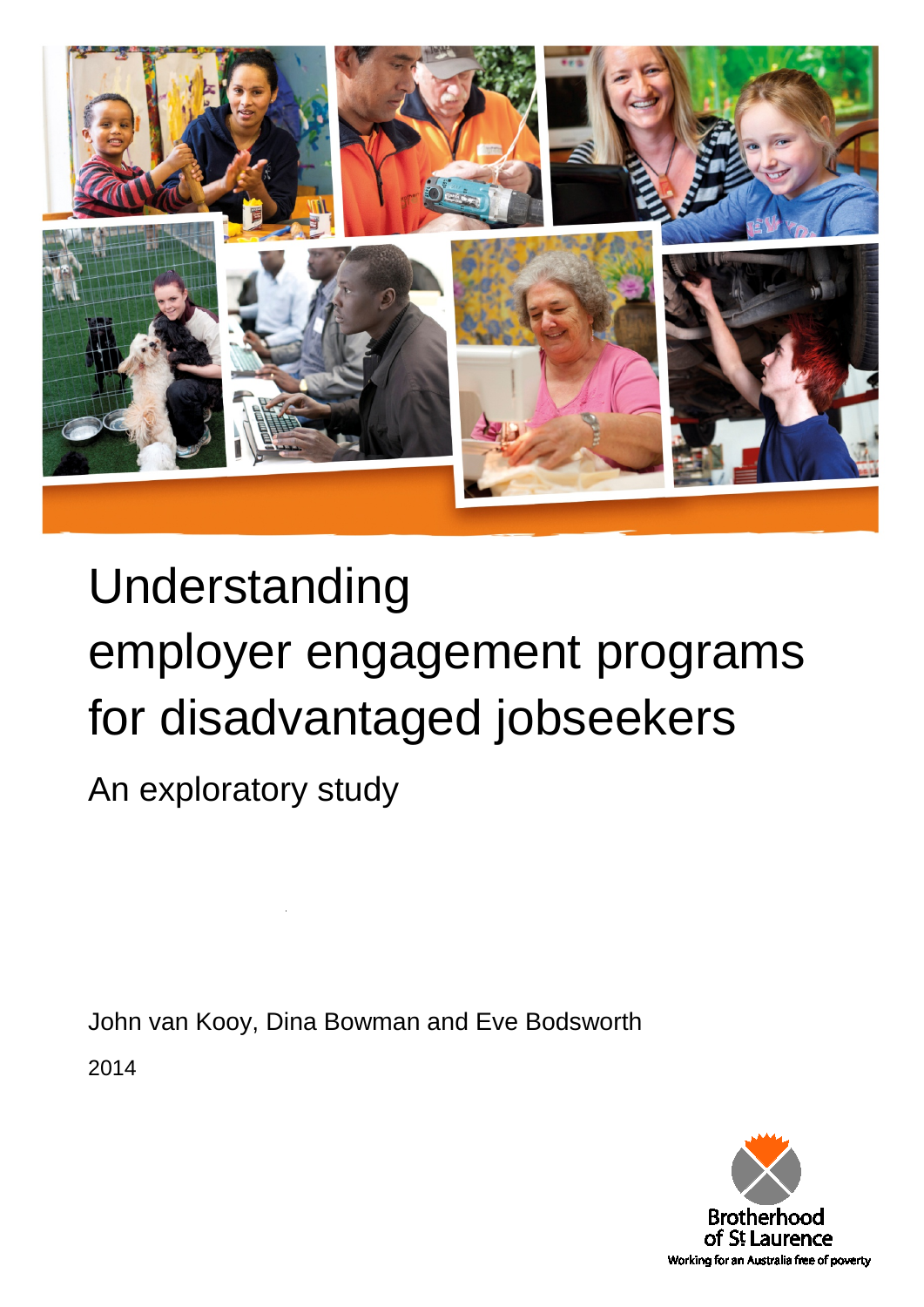The Brotherhood of St Laurence is a non-government, community-based organisation concerned with social justice. Based in Melbourne, but with programs and services throughout Australia, the Brotherhood is working for a better deal for people who experience poverty and disadvantage. It undertakes research, service development and delivery, and advocacy, with the objective of addressing unmet needs and translating learning into new policies, programs and practices for implementation by government and others. For more information visit [<www.bsl.org.au>](http://www.bsl.org.au/).

John van Kooy is a Research Officer, Dr Dina Bowman is Senior Manager and Dr Eve Bodsworth is a Research Manager in the In and Out of Work transitions team in the Brotherhood's Research and Policy Centre.

Published by

Brotherhood of St Laurence 67 Brunswick Street Fitzroy, Victoria 3065 Australia ABN 24 603 467 024 Ph: (03) 9483 1183

[www.bsl.org.au](http://www.bsl.org.au/) 

ISBN 978-1-921623-46-2

© Brotherhood of St Laurence 2014

Apart from fair dealing for the purpose of private study, research, criticism, or review, as permitted under the *Copyright Act 1968*, no part of this paper may be reproduced by any process without written permission. Enquiries should be addressed to the publisher.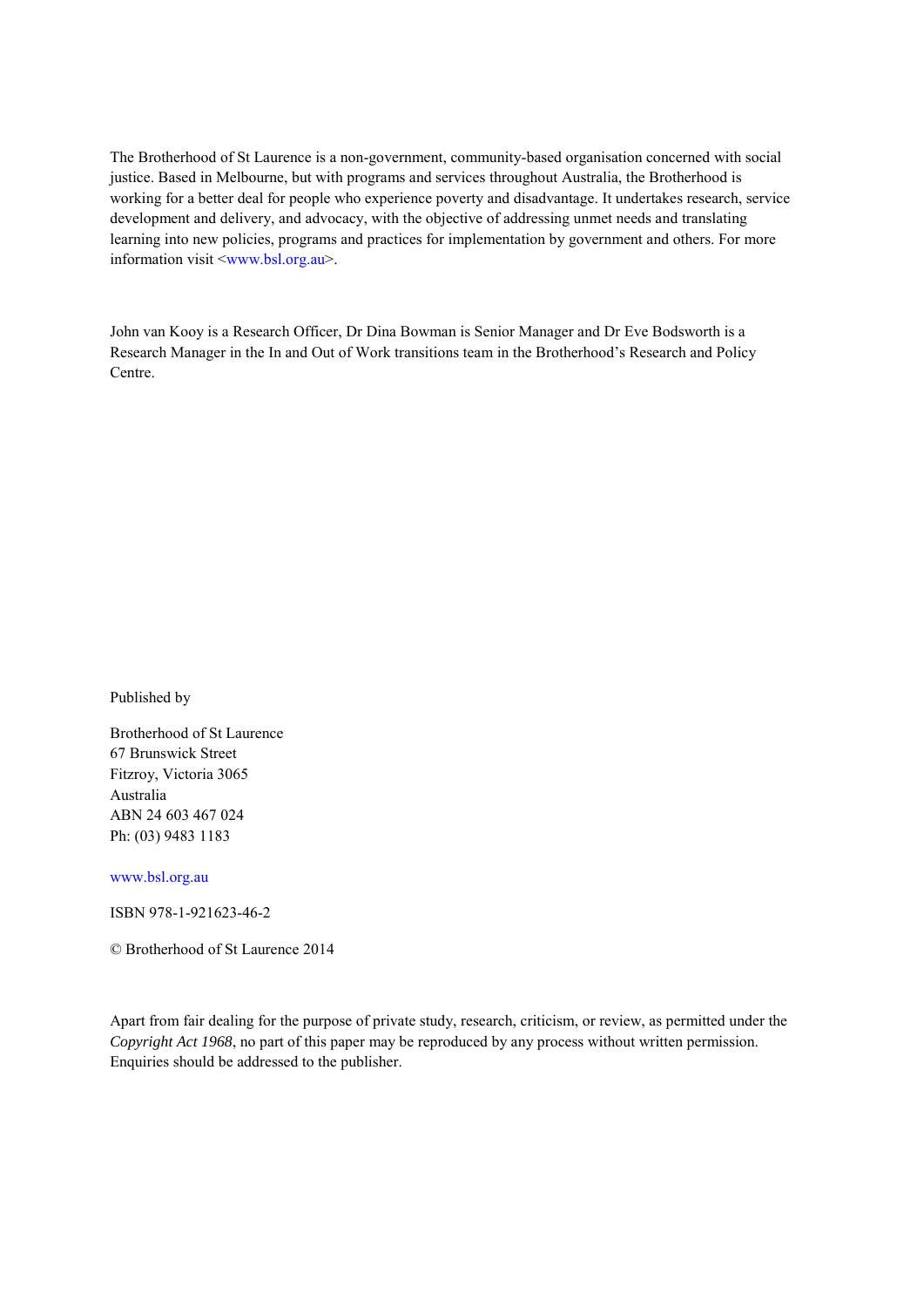# **Contents**

<span id="page-2-0"></span>

|                | Acknowledgements                                                     | iv             |  |
|----------------|----------------------------------------------------------------------|----------------|--|
|                | <b>Summary</b>                                                       | $\mathbf v$    |  |
| 1              | <b>Introduction</b>                                                  | 1              |  |
| $\mathbf{2}$   | Labour market context                                                | $\mathbf{2}$   |  |
| 3              | The study                                                            | $\overline{7}$ |  |
| 4              | Understanding 'employer engagement'                                  | 9              |  |
|                | Definitions                                                          | 9              |  |
|                | Continuum of employer engagement approaches                          | 10             |  |
|                | Welfare approaches and labour market interventions                   | 10             |  |
|                | Readiness models                                                     | 11             |  |
|                | Pathways programs                                                    | 12             |  |
|                | Vacancy-led approaches                                               | 12             |  |
|                | Employer engagement programs in this study                           | 13             |  |
| 5              | Drivers of employer engagement                                       | 17             |  |
|                | Corporate social responsibility (CSR) and community values           | 17             |  |
|                | Workforce diversity                                                  | 18             |  |
|                | Labour demand?                                                       | 19             |  |
| 6              | Engagement between employers and labour market intermediaries (LMIs) | 21             |  |
|                | Investing in relationships                                           | 21             |  |
|                | What employers want                                                  | 21             |  |
|                | LMI functions in employer-engaged programs                           | 23             |  |
| $\overline{7}$ | <b>Conclusions</b>                                                   | 26             |  |
|                | <b>References</b>                                                    |                |  |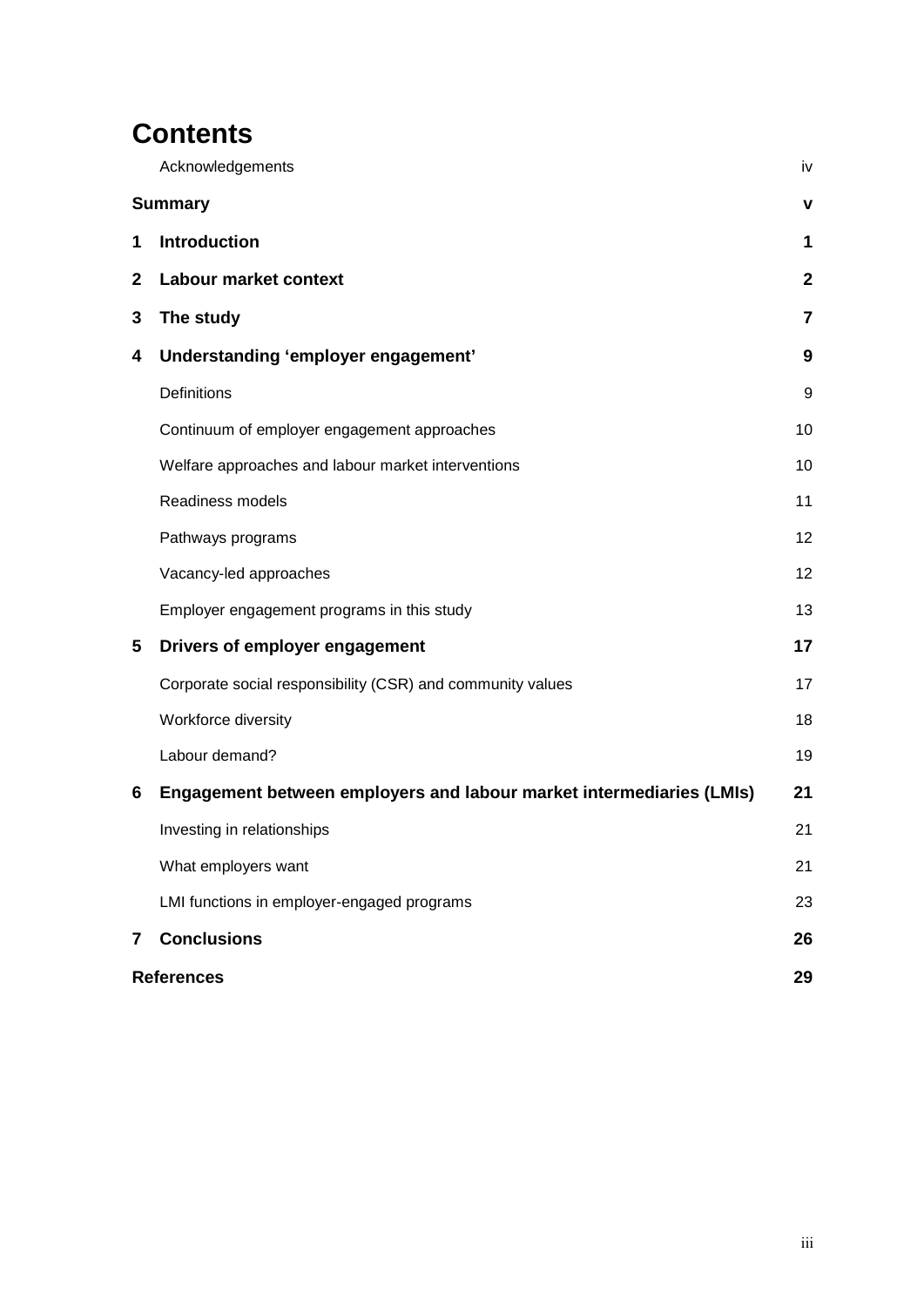# Acknowledgements

This research was conducted with the support of the Helen Macpherson Smith Trust. The authors are grateful for the guidance of Professor Ian Williamson (Melbourne Business School) and Jo Tabit (Brotherhood of St Laurence) through their involvement in the project steering committee.

The authors would also like to acknowledge the contribution of the interviewees and the research assistance of Danielle Nockolds and Samuel Afeworki. Thanks must also go to Deborah Patterson for editing this report.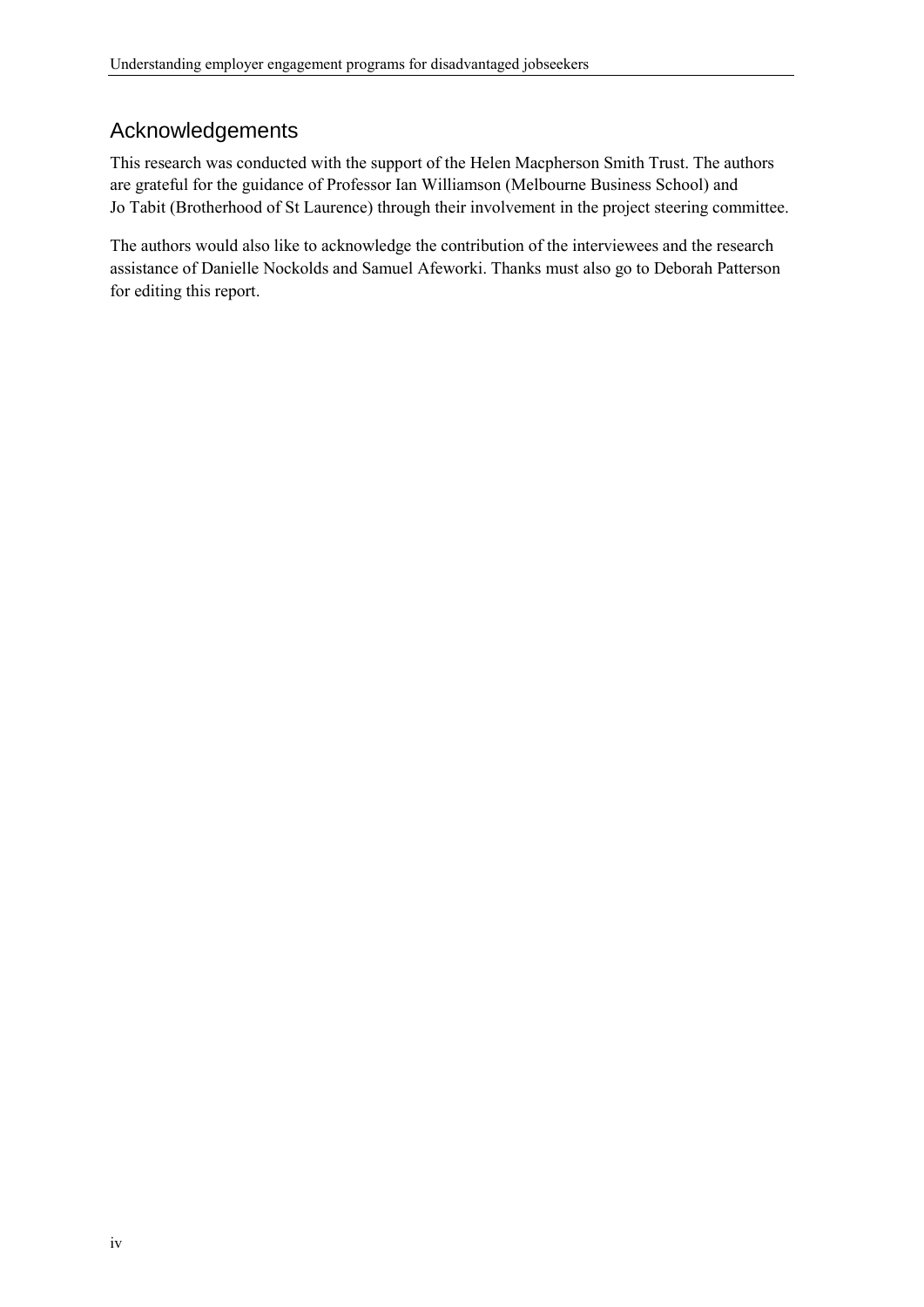# <span id="page-4-0"></span>**Summary**

In the context of economic change and growing unemployment, there is increased interest in 'employer engagement' approaches to assisting disadvantaged jobseekers. There is also confusion about exactly what employer engagement means.

This paper reports on an exploratory study of employer engagement and how it is understood from the perspectives of:

- employers
- business and professional associations, and
- not-for-profit agencies that act as labour market intermediaries (LMIs) brokering the relationship between jobseekers and employers.

### Understanding employer engagement approaches

To make sense of the employer engagement approaches identified in the literature and the interviews we developed a continuum based on employer drivers and the activities and roles of LMIs.

**Figure 1.1 Continuum of employer engagement approaches**



On the continuum we identify three broad categories of employer engagement program:

- **Readiness programs** seek to address the personal needs of highly disadvantaged jobseekers through a mix of supply-side service provision and limited workplace exposure. These programs link with the social and philanthropic agendas of employers.
- **Pathways programs** seek to develop candidates' job 'readiness' through skills development, mentoring, job search and work placement programs, and connect with employers' corporate social responsibility (CSR) and diversity agendas.
- **Vacancy-led approaches** are designed to provide suitably qualified candidates who would otherwise be excluded from employment with job opportunities. These approaches address employers' labour needs, and may also address their diversity agendas.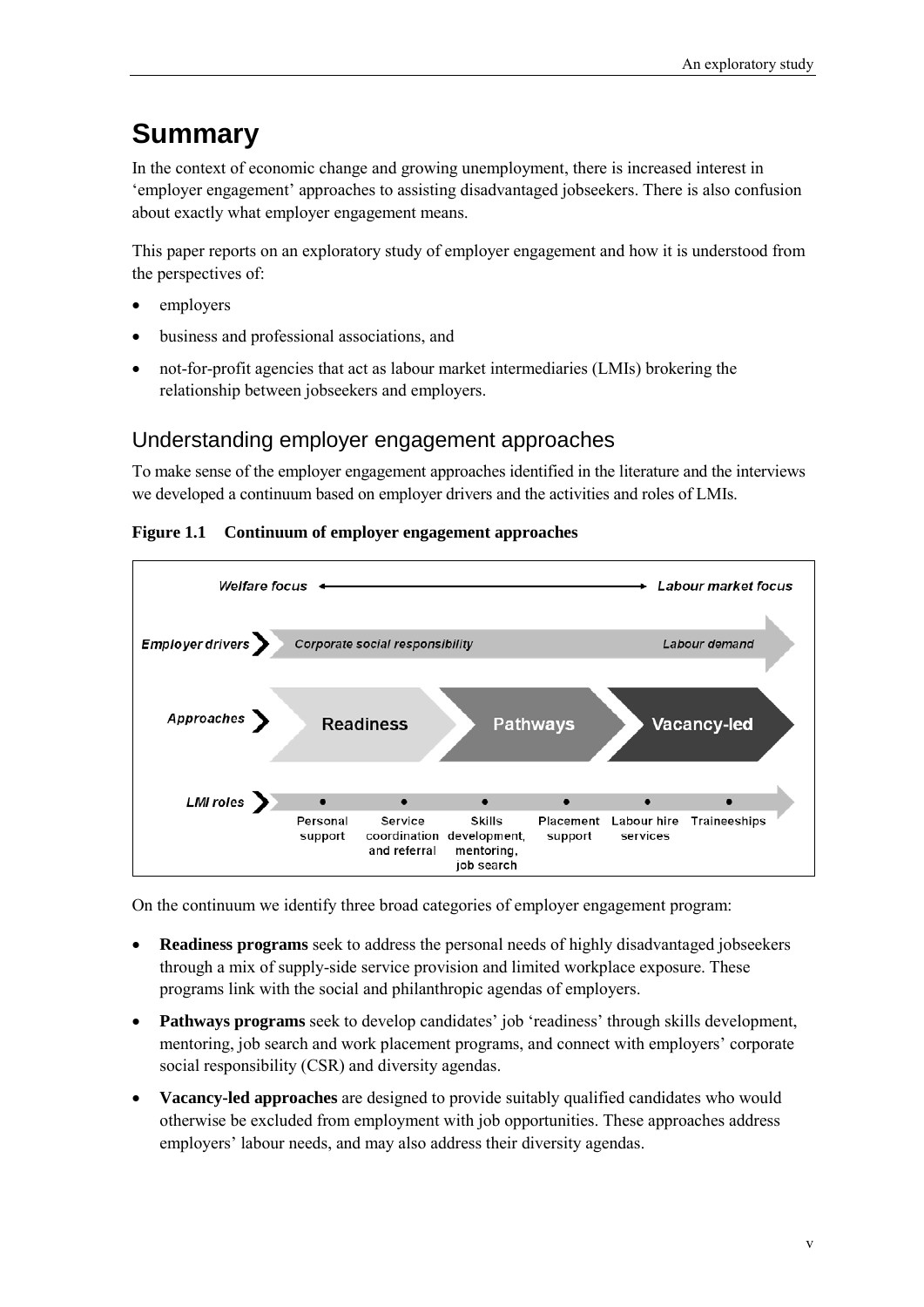# The study

To better understand the concept of employer engagement we undertook a broad scan of academic literature (sociology, social policy, labour economics, human resources, education and training, management, industrial relations, equal opportunity and diversity) and 'grey literature' (government, industry and community sector publications).

The study adopted a qualitative approach to explore how employer engagement is understood in practice. Between March and June 2014 we conducted 26 semi-structured interviews with employers (9 organisations, 10 interviewees), labour market intermediary organisations (LMIs) (5 organisations, 11 interviewees), business and professional associations (3 organisations, 4 interviewees) and one consultant. Interviewees included senior managers, operation managers, and field level staff.

The interviews ranged from one to two hours and were fully transcribed, coded thematically and analysed using qualitative data analysis software. The interview data was supplemented by publicly available information about the programs described by employers, intermediaries and other stakeholders.

# Common features of programs in this study

The study considered employers' experience with ten programs and examined five LMIs. Features that were shared by many of the programs include:

- small scale
- short-term work placement, work experience or labour hire
- mentoring, pre-employment and/or on the job
- targeted traineeships.

Most programs are small scale and involve time-limited work placements

The programs are mostly very small scale. With the exception of two national employers, the programs in this study had 12 or fewer candidates at any one time. The smallest programs had 1 to 5, usually under the supervision of a single manager or workplace mentor. All were regarded as special programs by employers and did not involve significant changes to company policies or recruitment practices.

The employment programs described by participants in this study offered time-limited placements to provide experience, exposure to workplace culture, networks and on-the-job skills, rather than direct recruitment or a guarantee of ongoing employment. These approaches are focused on support and job readiness rather than filling vacancies.

Placements typically are from 3 to 12 months, depending on the nature of the work and the resources of the employer. This time allows employers to get to know potential employees and see how they work in a 'real work' environment. This process enables employers to mitigate any perceived risks by 'trying before buying' and gives the candidates the opportunity to prove themselves in a way that mainstream recruitment processes do not.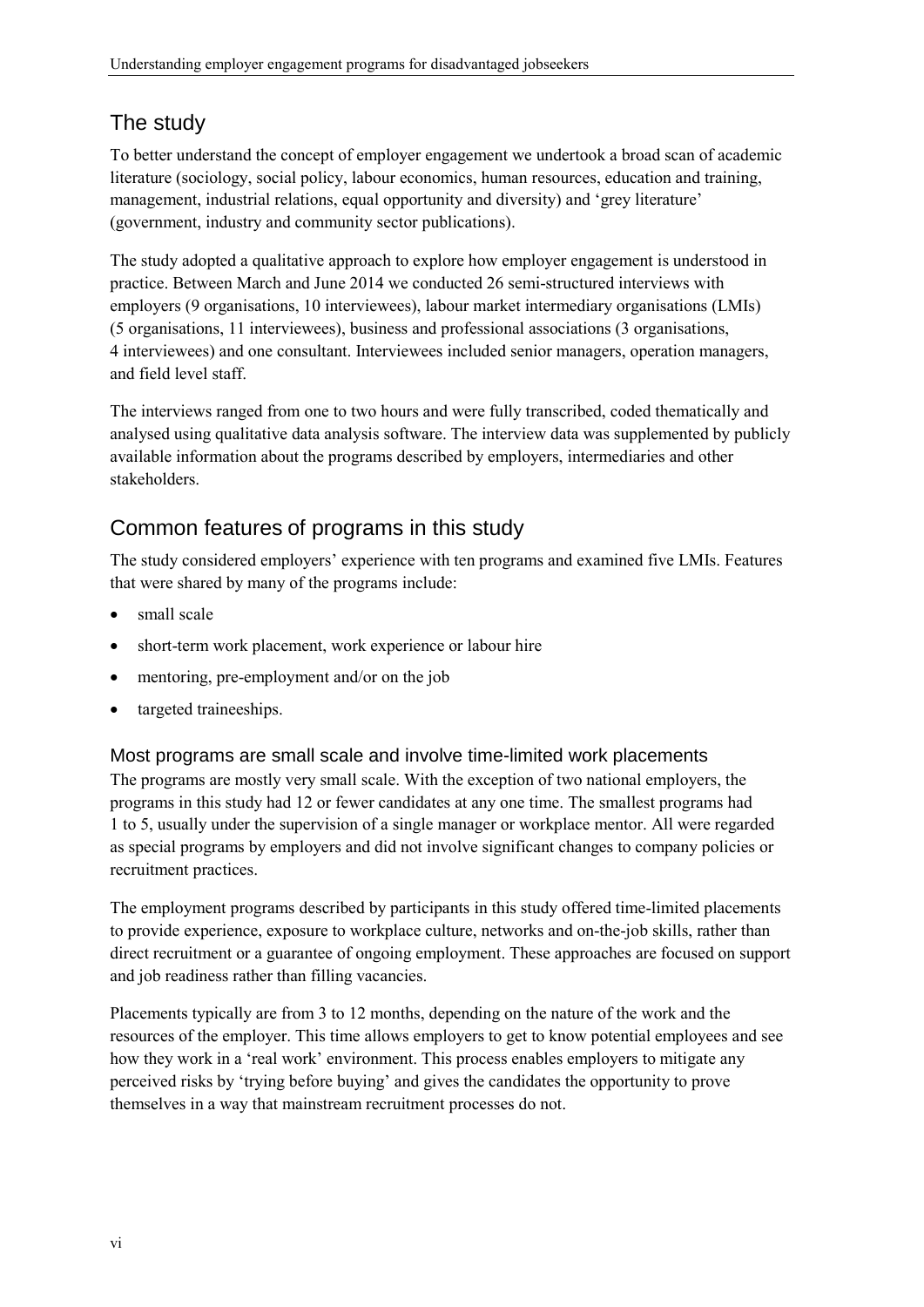#### Mentoring is a key component

Mentoring is commonly provided before employment and also on the job. Readiness programs often provide mentoring to assist jobseekers in the general development of their skills and interests *before* they apply for available roles.

On-the-job mentoring by fellow staff members featured in many of the employer engagement programs described by interviewees. According to interviewees, mentoring by supervisors or colleagues provided additional support for jobseekers and assisted their inclusion within the workforce. These roles also enabled mentors to develop skills and knowledge. While interviewees recognised that these mentoring roles, both formal and informal, were an added cost to employers, the benefits for both the jobseeker and employer were often considered to outweigh the cost.

#### Some programs include social purpose traineeships

Several employer organisations participating in this study had structured their employment programs using traineeships—work placements that combine paid employment, on the-job training and formal (usually off-the-job) training that leads to a recognised qualification. Typically trainees were employed by an intermediary such as a group training organisation or an Australian Apprenticeships Centre which organises recruitment, pay and off-the-job training. Accredited training was provided by a registered training organisation (RTO) or TAFE, while the host employer provided on-the-job training and experience.

These approaches resemble mainstream apprenticeships or traineeships, but are utilised by employers for 'social purposes'— to provide employment pathways to particular groups of jobseekers facing disadvantage in the labour market.

'Social purpose' trainees were provided with time-limited employment, including on-the-job experience, training and familiarisation with a potential employer. These programs did not guarantee an ongoing position, but candidates were usually invited to apply for work with the host employer, or acquired references and documented work experience that could be used when applying for work in the open labour market.

#### Drivers of employer engagement

Corporate social responsibility and community values are key drivers for employers A key driver for almost all of the employer engagement programs identified in this study is an employer commitment to meeting corporate social responsibility (CSR) objectives, or community values such as social inclusion or diversity. In most cases these took precedence over labour demand. Few of the employers interviewed identified difficulties recruiting entry-level workers. We consider CSR and community values to be the strongest drivers in readiness and pathways programs; however they are important for employers in taking on disadvantaged jobseekers in almost any program type.

These approaches included training, mentoring, and work experience rather than direct employment opportunities.

A social agenda or CSR motivation, rather than a focus on business needs, typically led to programs having a 'special' status within organisations. Thus programs for disadvantaged jobseekers became exceptions to, or operated completely separate from, mainstream recruitment and human resources practices.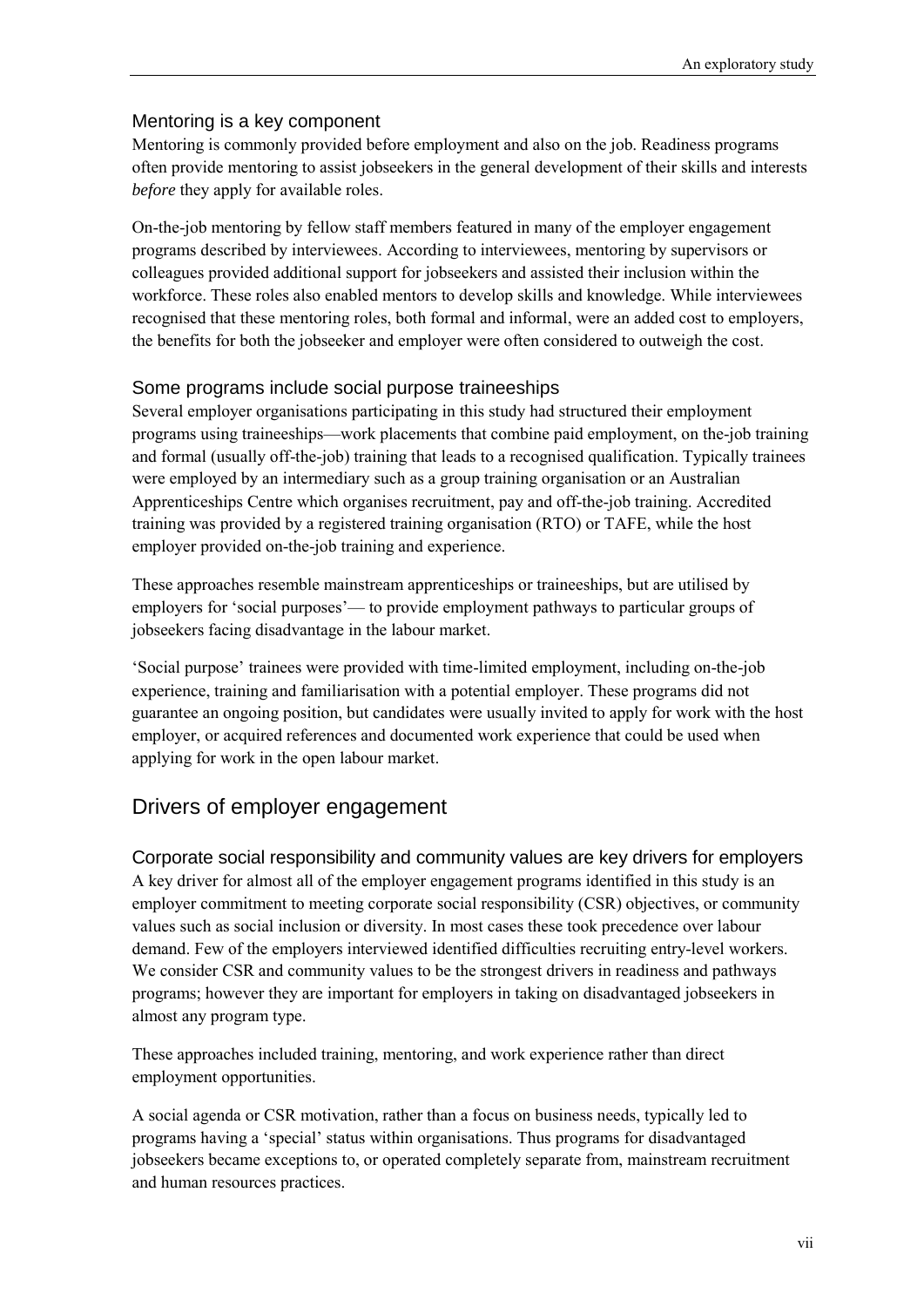Programs in this study were typically designed to create a 'fit' between a particular employer and a cohort of jobseekers, such as people with refugee backgrounds or young people.

#### Building workforce diversity is another motivation

Four of the nine employers interviewed in this study described their involvement in employer engagement programs as motivated by a desire to gain the benefits of a 'diverse' workforce and an inclusive workplace culture.

#### Labour demand is not a primary driver

Most of the programs in this study could not be considered *primarily* 'demand-led'—that is, structured around job vacancies, skill requirements, or other workforce and industry needs.

The few programs in this study that were vacancy-led typically offered short-term or seasonal roles, with limited prospects for ongoing employment. Some employers saw employment programs for disadvantaged jobseekers as a way to fill entry-level jobs, but they were primarily driven by a need to build workforce diversity and fulfil CSR policies or community values, not difficulties attracting workers.

# Working with employers

This study also examined the nature of collaborations between employers and labour market intermediaries (LMIs).

#### Investing in relationships is essential

Both LMIs and employers generally agreed that engagement required an 'up-front' investment of time dedicated to relationship building. This could vary from two or three weeks in the case of small employers and a limited number of jobseekers to several years in the case of a program with a large employer. From an LMI perspective this up-front investment is important 'so we know what they need, what they want, they're talking about and spending the time to getting to know the business'.

Interviewees from business and professional associations identified the importance of LMIs understanding employers' needs, tailoring services accordingly and developing clear strategies for coordination and communication when working with employers. From an employer perspective, the number and variety of LMIs (including for-profit and not-for-profit, as well as specialist and niche agencies) was difficult to navigate. Large corporate employers highlighted the importance of working at the appropriate organisational level rather than LMIs 'reverse marketing' individual jobseekers.

# LMI functions in employer engagement programs

The five LMIs with interviewees in this study were run by not-for-profit organisations. Two of them were also providing employment services under a Job Services Australia contract, and two provided labour-hire services to employers. Interviewees in this study highlighted the LMIs' role in:

- providing and coordinating non-vocational services for jobseekers
- providing training and support for employers, particularly in relation to cultural awareness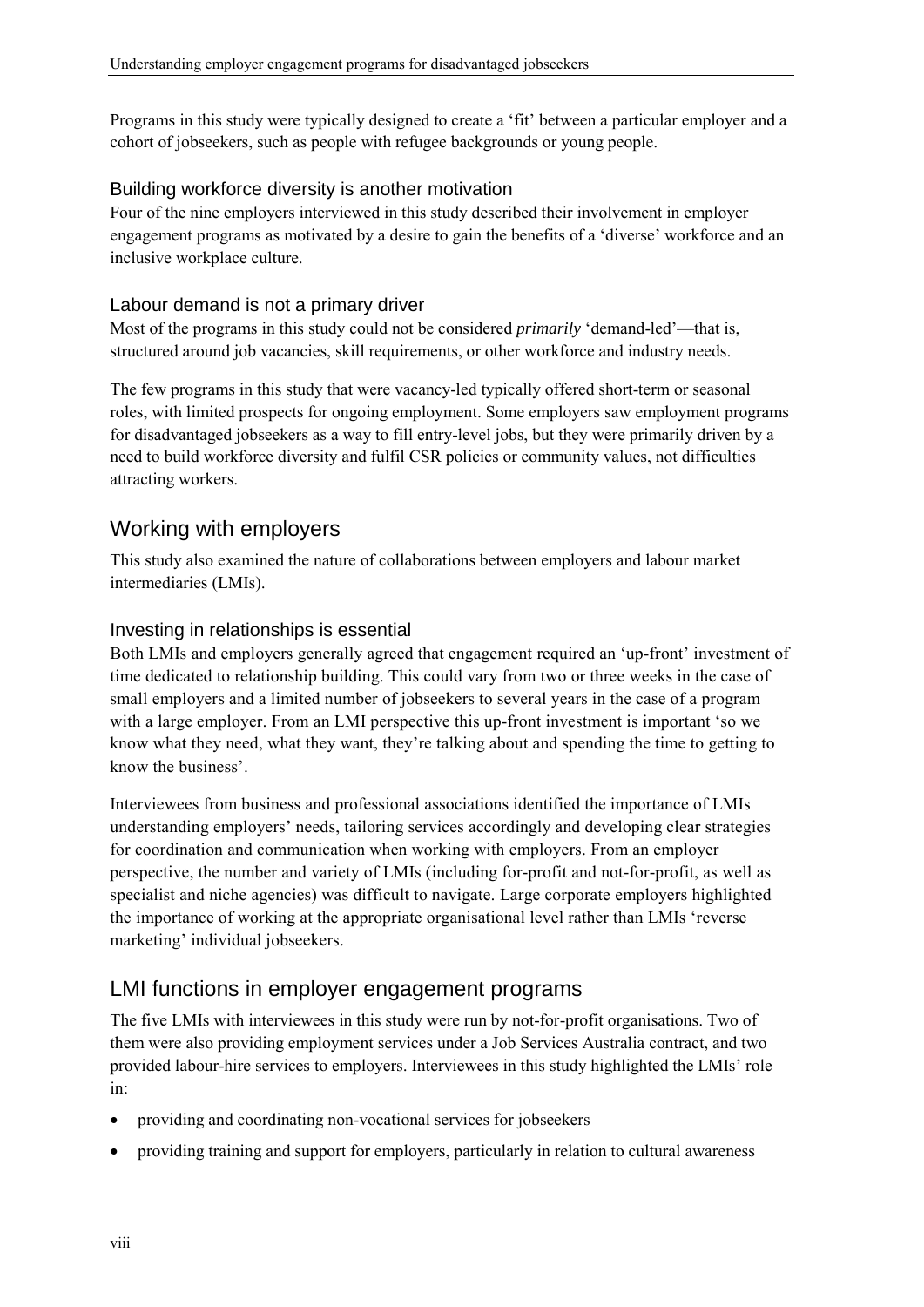- navigating government programs and policies, given the complexity of policy frameworks and the training sector. This role includes identifying sources of funding that might support candidates or the employer engagement program more broadly
- candidate screening and selection. Unlike supply-side employment programs, which engage jobseekers and attempt to find them employment, the programs described in this study started with the employers' requirements—such as CSR or building workforce diversity—and worked backwards. 'Suitable' candidates for work placements, traineeships, mentoring or short-term employment were identified through the selection and screening processes of LMIs. Suitable candidates were generally understood to have basic skills or attributes relevant to the program, and employability qualities such as a desire to work, as well as belonging to the target cohort defined by corporate social responsibility requirements or diversity policy.
- managing candidates' expectations. LMIs play a critical role in providing support for candidates before, during and after placement. Interviewees identified the challenge of managing candidate expectations about post-placement employment opportunities, and not providing 'guarantees' about ongoing employment with the host organisation. This is particularly relevant where the employment program is structured as short-term contract work, or work experience placements without ongoing employment options.

## Questions arising from the study

This study found that while the term 'demand-led' may be popular within the community sector when referring to employer engagement approaches, this does not reveal much about the practicalities or the steps to building partnerships with employers. The continuum of approaches presented in this paper provides some 'signposts' that differentiate possible program components and suggest how they correspond to the actual drivers of employers.

This study provides some insight into the complexity of employer engagement approaches and raises the following questions:

- How can the successful experiences of employers and LMIs translate into positive, inclusive workplace approaches that can be implemented at a larger scale?
- How can training and employment pathways be made more relevant to employer and industry requirements?
- Would the wider adoption of special recruitment programs unintentionally reinforce discrimination by failing to challenge mainstream recruitment practices?
- To what extent do employers have a social obligation to provide employment opportunities for marginalised or excluded workers?
- How do these obligations differ across employer types, size, industries and labour conditions?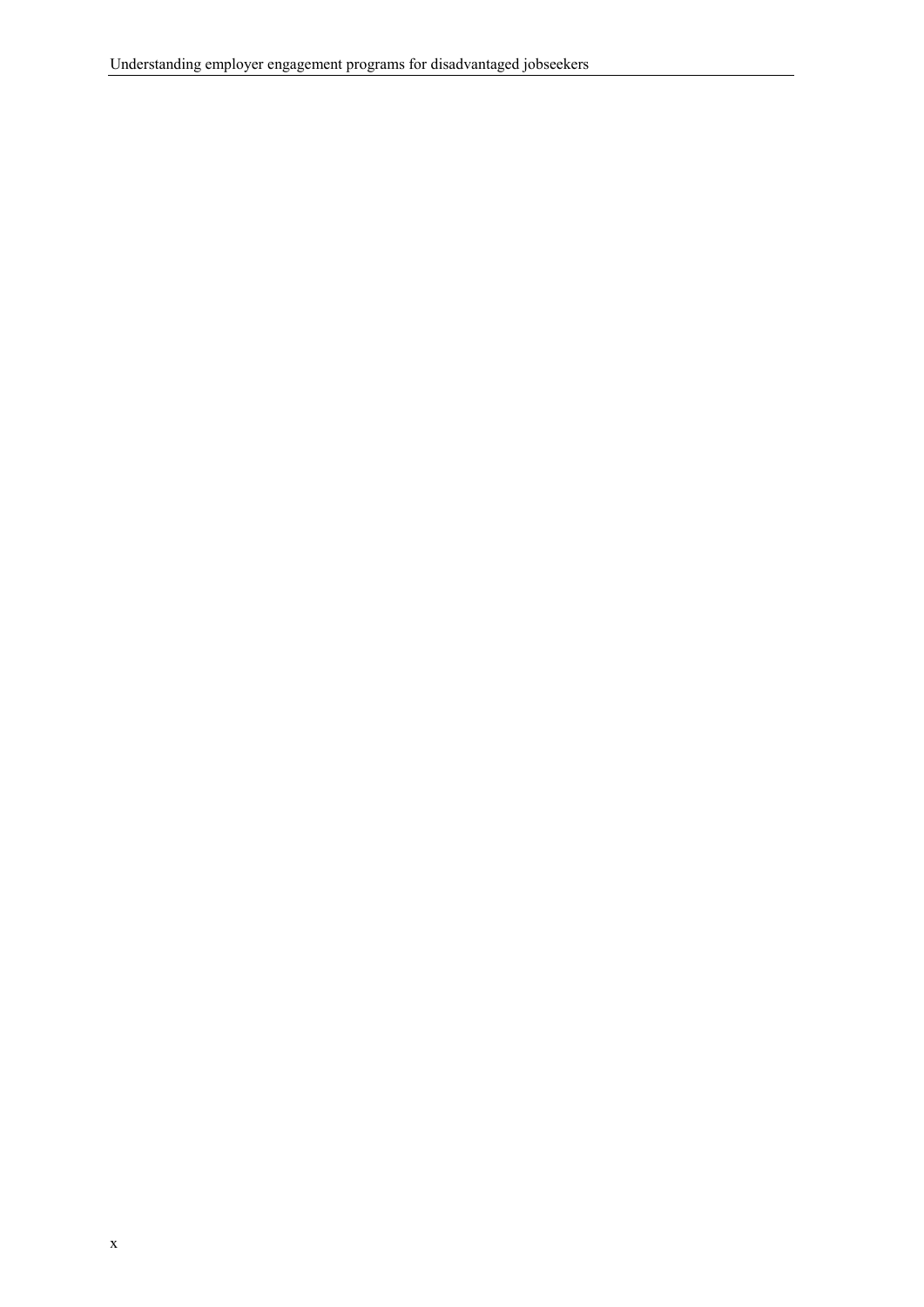# <span id="page-10-0"></span>**1 Introduction**

In the context of a changed labour market and growing unemployment, there is increased interest in Australia and overseas in 'employer engagement' approaches, particularly for disadvantaged jobseekers (see for example Bellis, Sigala & Dewson 2011; Booth, Leigh & Varganova 2012; Freeman & Taylor 2002; Wren 2013). However, there is widespread confusion about what exactly employer engagement means.

This paper reports on an exploratory study that examined employer engagement and how it is understood from the perspectives of employers, not-for-profit agencies that act as labour market intermediaries (LMIs), and business and professional associations.

First, we briefly sketch the Australian labour market context and review the type of assistance that is available for jobseekers who are unable to find work without special assistance. We then define some of the key terms relating to employer engagement. We describe the study and research questions and report on the range of programs and approaches discussed by the interviewees.

Drawing on the literature and the interview data, we propose a continuum of employer engagement approaches ranging from preparatory work with excluded workers to working with employers to fill vacancies, and identify three broad categories of program along this continuum (Chapter 4). We discuss the motivations of employers and labour market intermediaries that are involved in these approaches (Chapter 5), and then the features of the engagement between employer and labour market intermediary (in Chapter 6).

We then reflect on the interview findings and literature to raise some questions about employer engagement approaches in Australia and make some suggestions for future research.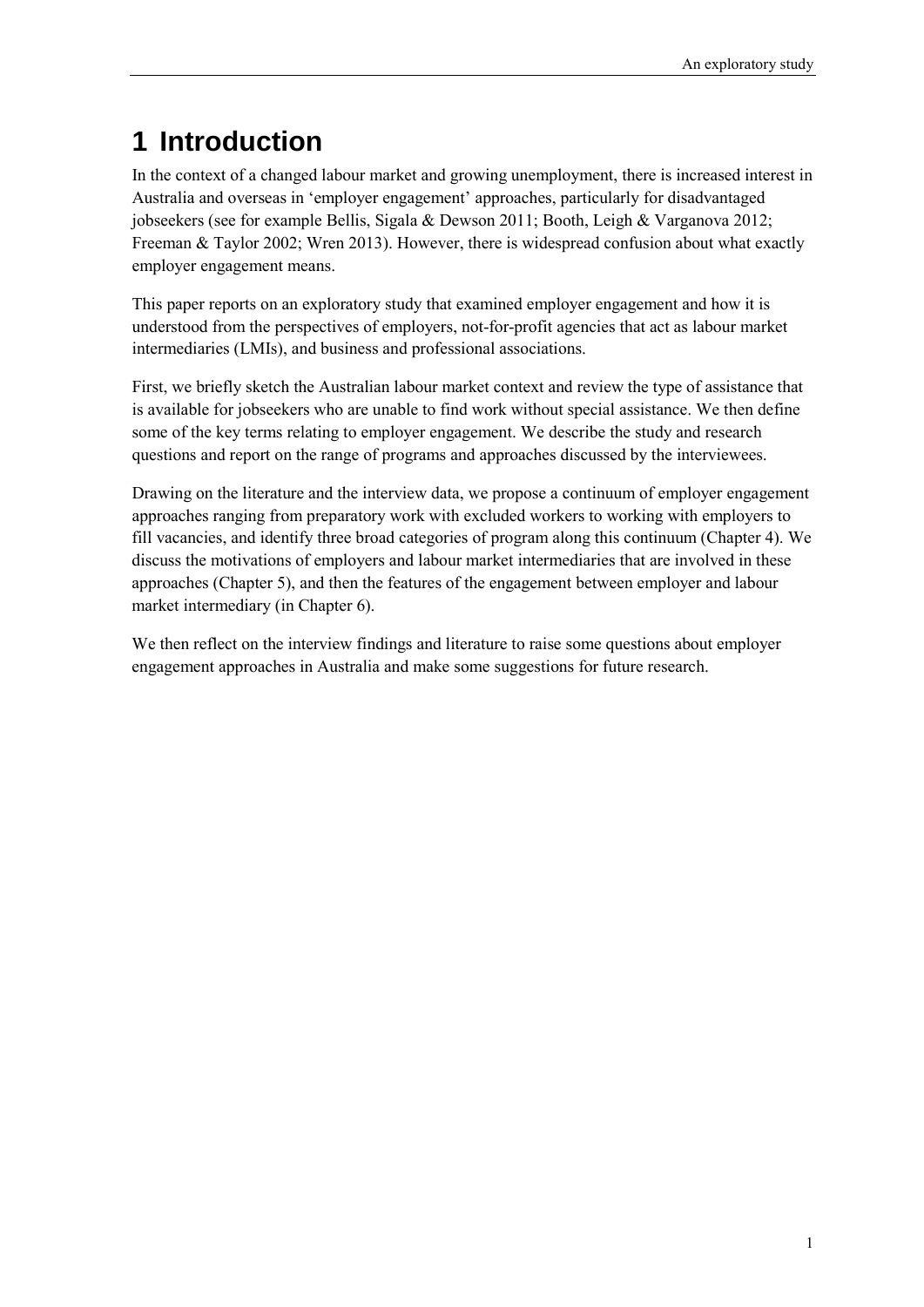# <span id="page-11-0"></span>**2 Labour market context**

With economic change and growing unemployment, there is an increased interest in employer engagement approaches to assist disadvantaged jobseekers. Here we outline some of the factors that affect disadvantaged jobseekers, and briefly review mainstream employment service responses. This provides the context for the study, which we describe in Chapter 3.

# Structural change and skills 'mismatch'

During periods of economic change and fewer job vacancies, the competition for entry-level jobs increases and jobseekers who experience the most disadvantage in the labour market are pushed down to the least desirable jobs or face protracted periods of unemployment (Hasluck 2011). Over the past few decades significant and accelerating changes to the Australian economy have included a shift away from manufacturing work towards service-based employment (Connolly & Lewis 2010). These changes reflect widespread economic change in industrialised nations. Some economists argue that these changes are creating two distinct 'low-skill' labour markets: the declining, blue-collar manufacturing sector, which has traditionally involved full-time jobs and been male-dominated; and the growing services sector, which is characterised by part-time and casual jobs, often taken up by women, and is concentrated in industries such as hospitality, aged care, cleaning and other low-wage service industries (Atkinson & Williams 2003).

The general decline in entry-level or low-skilled positions is accompanied by increasing demand for highly skilled and educated workers (McQuaid & Lindsay 2005). Since the global financial crisis (GFC) there has been higher employment growth in industries such as financial and professional services, with little growth in lower-paid sectors and occupations such as labourers, technicians and trades workers, and clerical and administrative roles (Cunningham, Orsmond & Price 2014). Recent reports from the Department of Employment (2014c) indicate that the highest number of vacancies is among professional roles, and the lowest among machinery operators, drivers and labourers.

During the GFC, employers in some sectors reported a 'major issue' in recruiting skilled employees (ACCI 2012) even while unemployment and long-term unemployment increased. This kind of situation has been described as a 'structural mismatch' between the skills some workers have and the jobs that are available in the local economy—a mismatch between labour supply and demand (Hasluck 2011; McQuaid & Lindsay 2005).

# Recruitment practices and employer attitudes

At the same time as labour market conditions have changed, employers have adopted practices to reduce the costs and risks associated with recruitment (Atkinson & Williams 2003; Devins & Hogarth 2005). These recruitment practices can exclude some qualified jobseekers from consideration (Behtoui 2008), as we explain below.

#### Reducing recruitment costs

Employers who are recruiting for low-skilled positions tend to use low-cost methods such as 'word of mouth' and personal recommendations from existing employees (Devins & Hogarth 2005; Lindsay, McCracken & McQuaid 2003; Shury et al. 2012). These techniques tend to exclude groups of jobseekers who are less likely to have strong 'bridging' networks or relationships that can help them get a job—particularly refugees and migrants, the long-term unemployed and those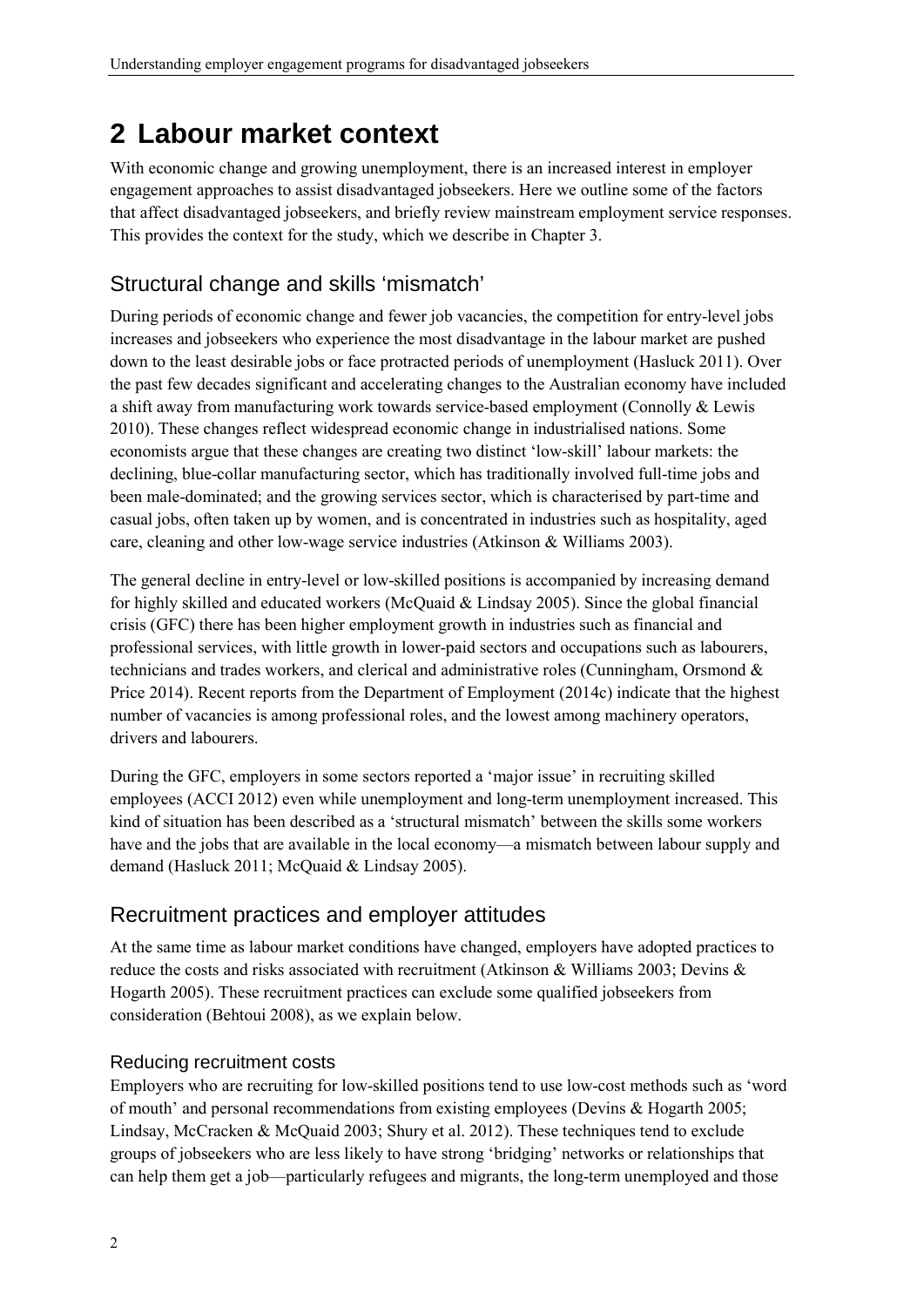who have been out of the labour market for some time, such as carers (Devins & Hogarth 2005; Hasluck 2011).

A cost-saving focus on applicants' completion of forms puts candidates without a detailed employment history at a disadvantage (Devins & Hogarth 2005; Hasluck 2011). Such practices typically exclude those who have been long-term unemployed and those with poor literacy or limited English.

A review of current recruitment practices in Australia commissioned by the Australian Workplace Productivity Agency highlighted a shift towards advertising jobs through online job boards, and through company websites, as well as a prevalence of job vacancy aggregator sites (Jepsen, Knox-Haly & Townsend 2014). Social media is playing an increasing role in the advertisement—and sharing—of employment opportunities. These developments may exclude groups of jobseekers with low levels of digital literacy or without access to the Internet, including older workers, Aboriginal and Torres Strait Islander people, those from NESB backgrounds and those from rural and regional locations (Jepsen, Knox-Haly & Townsend 2014; Lindsay 2005).

#### Mitigating perceived employment risks

Research with employers indicates that their key concern when recruiting new employees is to get the 'best' candidate at a low cost—particularly for low-skilled, entry-level jobs (Bellis, Sigala & Dewson 2011). Screening by recruitment agencies before the candidate is presented to an employer is supposed to reduce risk.

A 'try and hire' approach is seen by employers as a risk mitigation strategy, resulting in a 'double selection' process, with the agency hiring the worker and the host employer then testing the worker in the job to be filled (Bonoli  $\&$  Hinrichs 2010). In addition, in the mainstream labour hire environment, risk is passed on to the labour hire agency, which, in response, may be even more risk-averse and draw on stereotypes to screen applicants (Bonoli & Hinrichs 2010). Such practices also ultimately transfer the risk to the jobseekers themselves in the form of insecure employment (Laplagne, Glover & Fry 2005, p. 2)

Some research shows that while most employers do not directly discriminate on the basis of a jobseeker's personal characteristics, they do attempt to mitigate risk by screening out candidates according to *perceived* motivation and soft skills, often based on stereotypes (Atkinson & Williams 2003; Handy & Davy 2007; Laufer & Winship 2004). This process has been described by economists as 'statistical discrimination' (Arrow 1998, p. 62) involving the 'unconscious bias' of individuals and/or implicit biases embedded in workplace cultures.

A study of recruitment for lower-skilled positions by Lindsay and colleagues (2003) indicates that employers place importance on candidates displaying what they perceive to be a 'positive attitude', 'motivation' and 'willingness to work' along with evidence of recent work experience, reliability, team work and literacy and numeracy skills. This creates further challenges for certain groups of jobseekers, when assessed for organisational 'fit' (Dick & Nadin 2006).

Certain groups of jobseekers experience employment discrimination. For example:

• The long-term unemployed are considered by some employers to be 'less likely to be effective and require more support than other candidates' (Lindsay, McCracken & McQuaid 2003, p. 197). Long-term unemployment may also be interpreted by employers as a signal that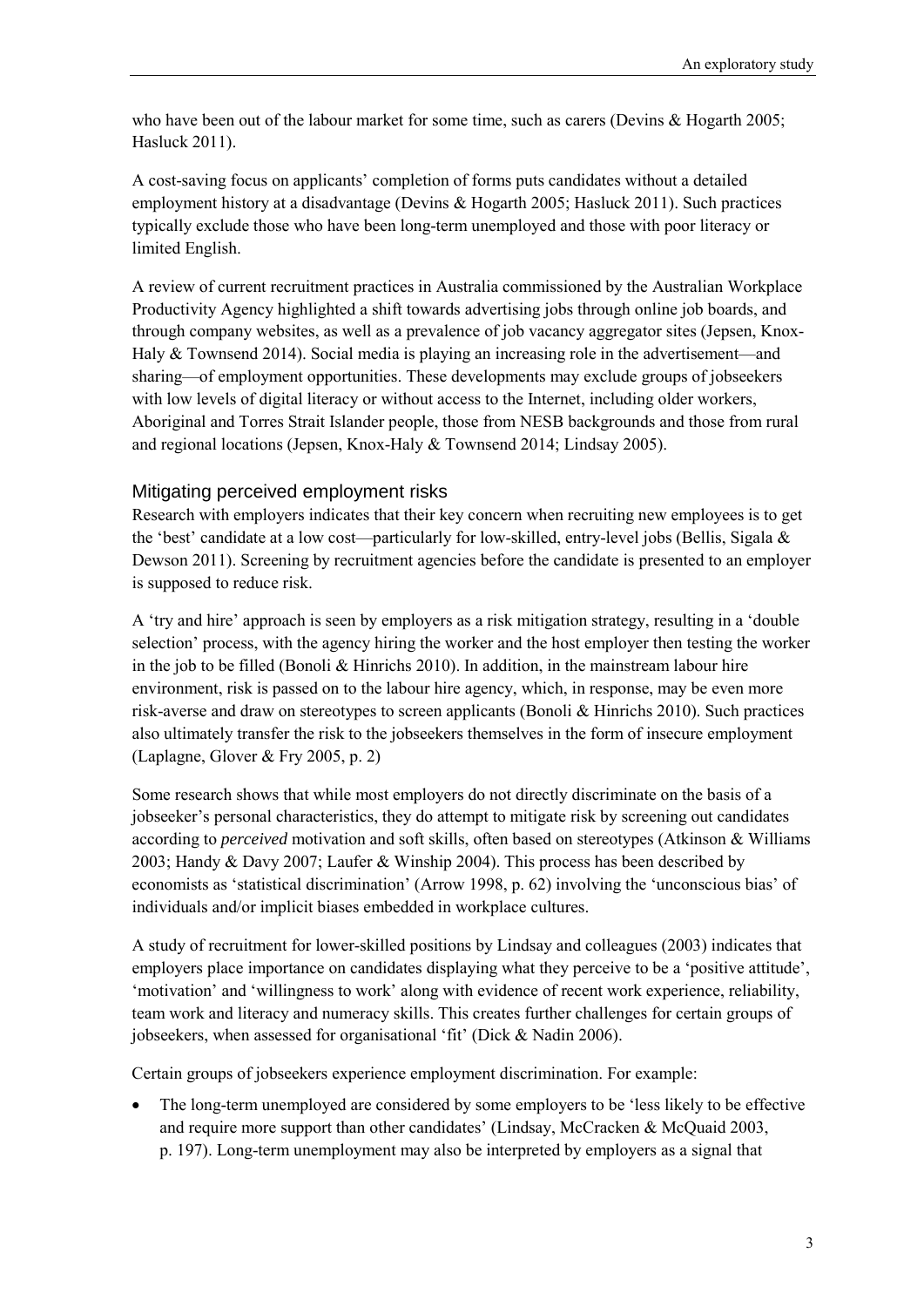jobseekers lack drive or a desire to work and are 'out of touch with the world of work' (Hasluck 2011, pp. v, 22).

- Older jobseekers face significant challenges in overcoming negative employer perceptions, and are often seen by employers as harder to train, less creative and having less interest in new technology than younger jobseekers (Gringart, Helmes & Speelman 2005; Handy & Davy 2007; Kluge & Krings 2008).
- Jobseekers from culturally and linguistically diverse (CALD) backgrounds are likely to be excluded by employers as a result of stereotypes about their abilities and motivations (Laufer & Winship 2004; Pager, Western & Bonikowski 2009). Jobseekers with accents have been found to be rated as less suitable for employment than non-accented applicants with the same qualifications (Hosoda, Nguyen & Stone-Romero 2012). An Australian research experiment using applications with different names but the same qualifications and CV to apply for jobs has also found that job applicants with names from ethnic minority groups were less successful in getting an interview (Booth, Leigh & Varganova 2012).
- Jobseekers with a disability are often excluded due to employer concerns regarding additional overheads and productivity deficits (Foster & Wass 2013; Timmons et al. 2010).

Furthermore, some research suggests that referral by a public employment office can be interpreted as a signal that the jobseeker may be an unsuitable candidate (Bonoli & Hinrichs 2010; Lindsay, McCracken & McQuaid 2003). Indeed, employers are reluctant to use government-funded employment services to recruit workers (ACCI 2013; Department of Education Employment and Workplace Relations 2012; Devins & Hogarth 2005; Laufer & Winship 2004). This effectively excludes long-term unemployed jobseekers, who are more likely to use government-funded employment services than a private recruitment agency (Lindsay 2003).

### Understanding disadvantage in the labour market

While most unemployed people find work relatively quickly, some jobseekers are consistently excluded from the labour market, or cycle between insecure and temporary jobs, unemployment and income support reliance.

#### Disadvantaged, marginalised and excluded

A wide-ranging review of Australian literature by Bretherton (2011) identifies 15 groups that are 'predisposed' to labour market marginalisation, including:

- mature age workers
- young people
- people with disabilities
- Aboriginal and Torres Strait Islander people
- people with low education levels, particularly those without high school completion
- sole parents
- people with mental health concerns
- people from non–English speaking backgrounds
- those experiencing locational disadvantage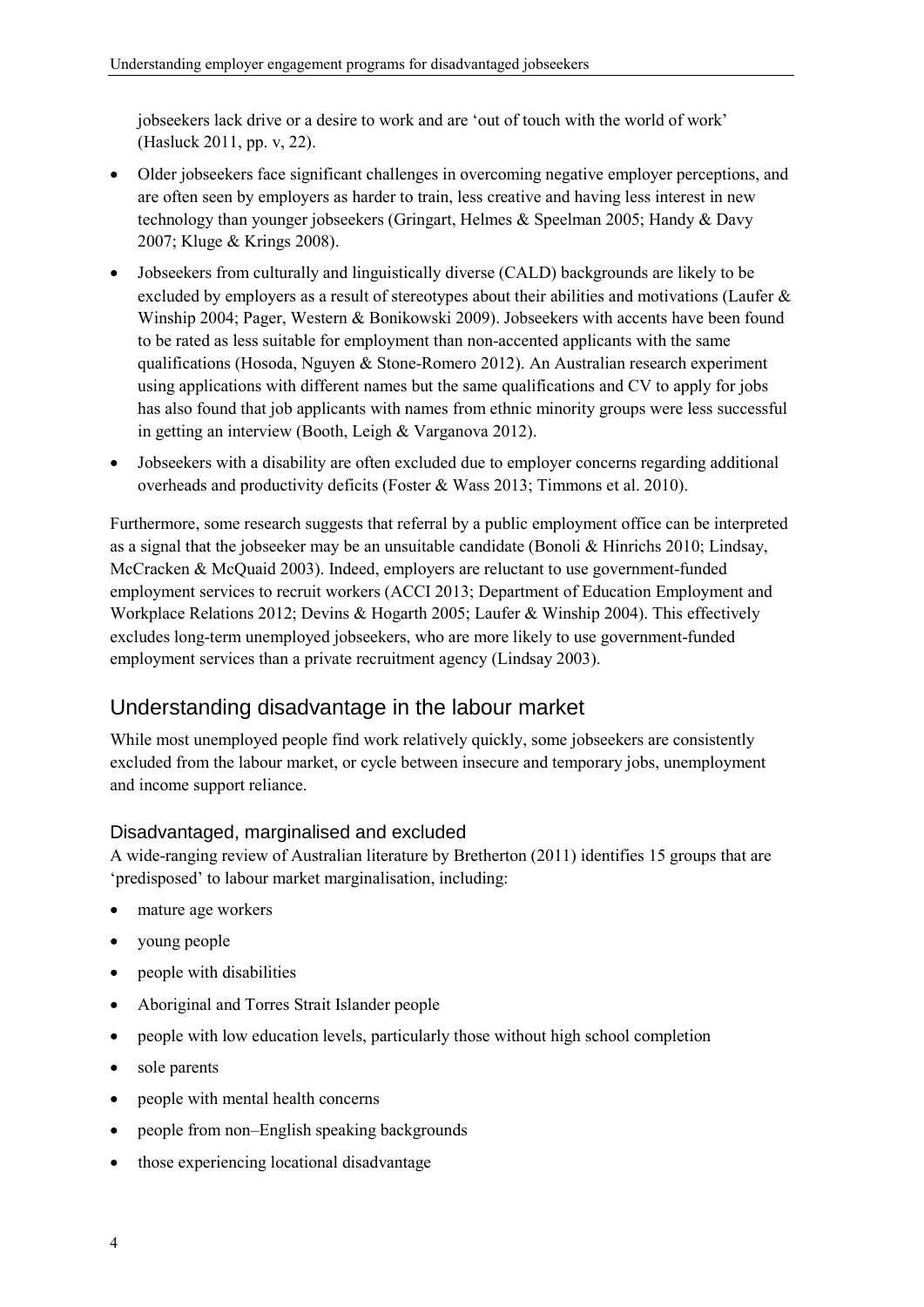- women
- people with drug and alcohol issues
- ex-offenders (Bretherton 2011).

These groups are commonly called 'disadvantaged jobseekers'. While useful as shorthand, this term obscures the complexity and heterogeneity of those who are effectively excluded from work. It pins the disadvantage that is experienced firmly onto the individual, rather than highlighting the individual and structural aspects of disadvantage in the labour force. We use the term 'excluded workers' along with the term 'disadvantaged jobseeker' in this report to highlight the structural factors that act as barriers to employment.

#### Employment barriers

Disadvantage in the labour market is often understood in terms of 'barriers' which block access to employment. The focus tends to be on lack of job skills, and on individual or family circumstances.

A lack of employment-related skills can act as barriers. Relevant skills include:

- basic skills such as numeracy and literacy (Atkinson, 2003)
- 'soft' skills relating to attitude, team work and time management (Atkinson & Williams 2003; Bellis, Sigala & Dewson 2011)
- technical skills related specifically to a job role (Siegel  $&Kwass$  1995).

Jobseekers may face different combinations of structural and individual factors that act as barriers to employment. For example, young jobseekers who have left school early may struggle due to a lack of entry-level jobs, poverty, homelessness, poor literacy and numeracy, complex health needs and family breakdown (Cull 2011). Refugees or newly arrived migrants may find it hard to secure employment due to limited English language skills, lack of recognition of their qualifications, and the effects of trauma and limited social networks (Mestan 2008).

# Mainstream employment services for disadvantaged jobseekers

Government-funded employment services, such as Job Services Australia (JSA), typically focus on assisting jobseekers to overcome individual employment 'barriers' (Bretherton 2011; Devins et al. 2011; Theodore 2007). These services often aim to quickly engage jobseekers in employment through intensive job search assistance, pre-vocational training to improve basic and soft skills, and possibly work experience or work placements (Bloom et al. 2009; Loewen et al. 2005).

Services supporting jobseekers who are facing high levels of disadvantage often provide intensive personal support as well as referrals to other social services to address housing, health and family issues. For example, under the current JSA system, the most disadvantaged jobseekers are placed in Stream 4, which provides 'a range of services to address your vocational and non-vocational barriers, including providing or organising assessments, counselling or professional support, referral and advocacy and other support services' (Department of Employment 2014). Jobseekers may be encouraged to undertake vocational training, but the training is not necessarily based on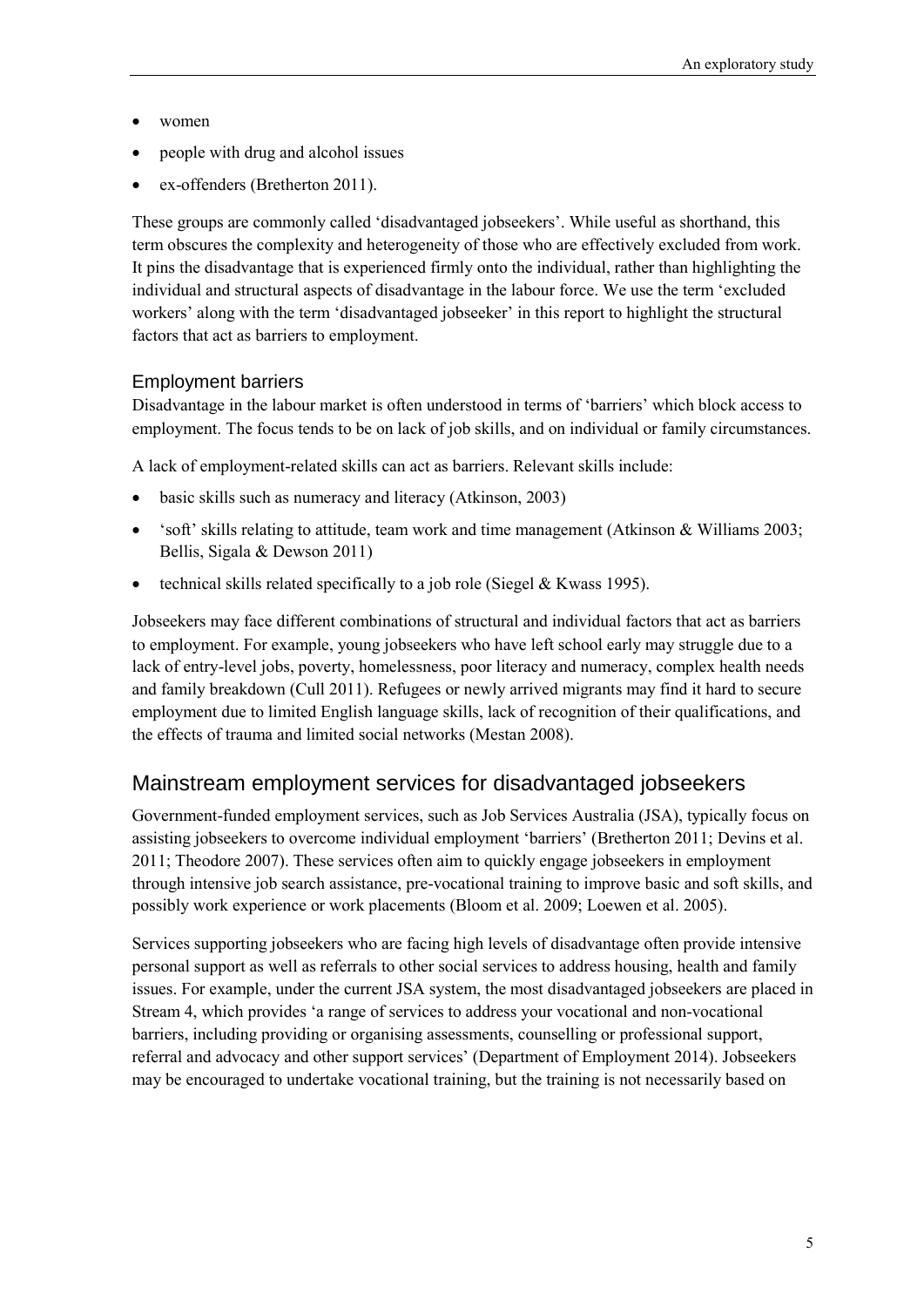employers' demand for certain skills or on actual vacancies (Karmel, Mark & Nguyen 2009; Wren  $2011$  $2011$  $2011$ ).<sup>1</sup>

The current JSA system has not been effective in helping the most disadvantaged jobseekers into employment. Recent reports of the system's outcomes show that in March 2014 only 23 per cent of the Stream 4 jobseekers had achieved full or part-time employment, compared with 54.8 per cent of those assessed as least disadvantaged (Stream 1) (Department of Employment 2014b, Table 1.1, p. 4).

JSA providers have also struggled to engage with employers. A study by the Department of Education, Employment and Workplace Relations (2012, p. 16) found that only 7 per cent of surveyed employers engage with JSA providers to meet their workforce needs. This may be due to employers' perception of the risk of being provided with inappropriate candidates, as mentioned above.

The limitations of the mainstream employment services system have led to an increasing interest in shifting the focus from jobseekers to employers, and in 'demand-led' initiatives or 'employer engagement', which is the focus of this study.

1

 $<sup>1</sup>$  It should be noted that the proposed tender beyond 2015 moves away from this focus on vocational training,</sup> in response to criticisms that the JSA system encouraged training churn or training for training's sake (Department of Employment 2014a, *Exposure draft of the purchasing arrangements for employment services 2015–2020*, Department of Employment, Canberra.).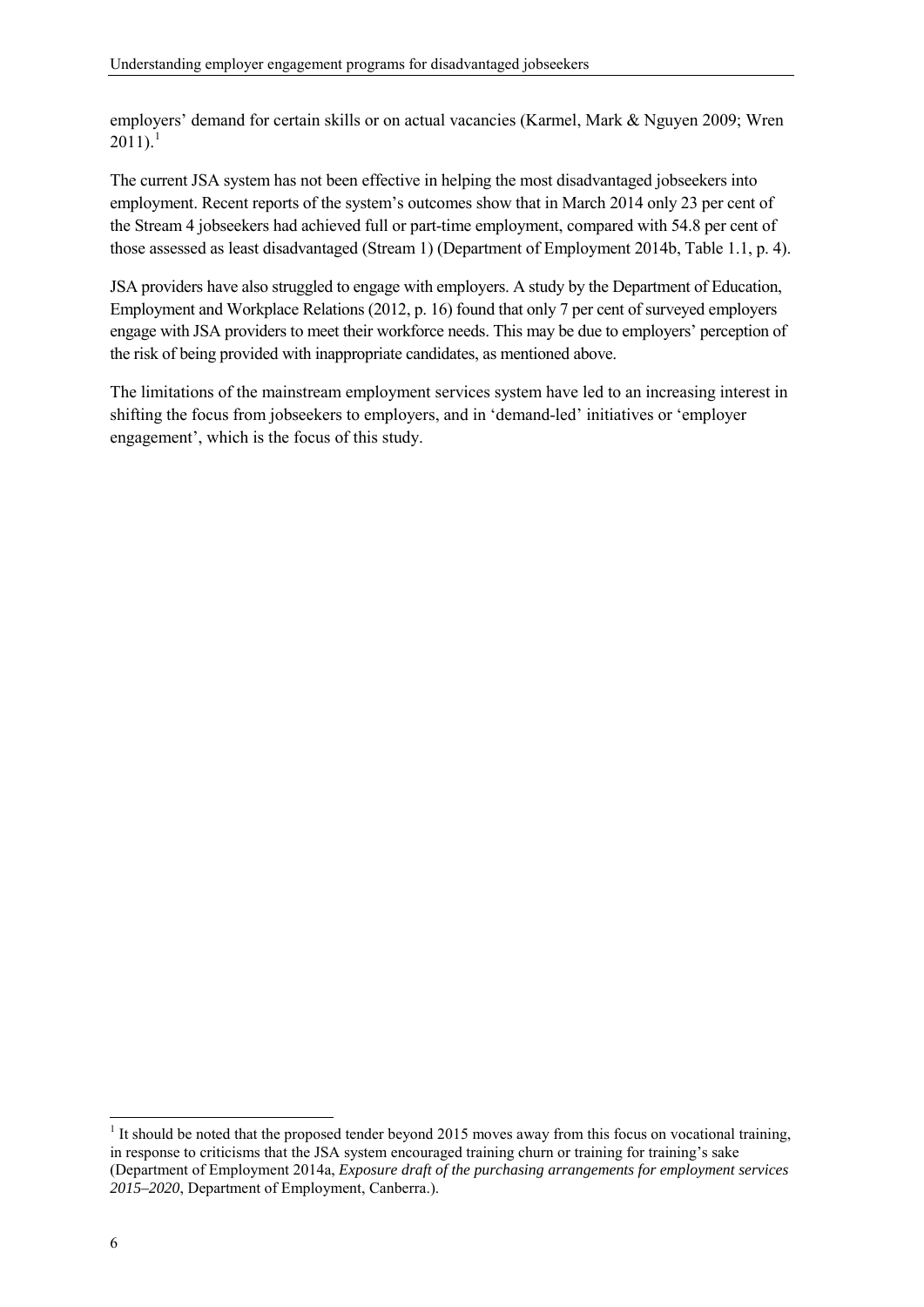# <span id="page-16-0"></span>**3 The study**

This research project sought to provide some preliminary insights into:

- the current types of employer engagement initiatives for disadvantaged jobseekers in Australia
- the motivations of employers that become involved
- the roles played by labour market intermediaries (LMIs)
- the benefits and risks for employers.

# Research questions

This research was guided by the following questions:

- What are the motivations of employers that engage with not-for-profit LMIs to provide employment opportunities for jobseekers facing disadvantage?
- How do relationships between employers and LMIs develop, and what factors result in 'successful' relationships or present challenges?
- How can LMIs better understand and communicate with business regarding issues facing disadvantaged jobseekers?
- How do employers' human resources and recruitment practices and approaches provide pathways or obstacles to particular groups of jobseekers and what are the opportunities for 'mainstreaming' employment pathways for disadvantaged jobseekers beyond 'special programs'?

# Method

To better understand the concept of employer engagement we undertook a wide-ranging scan of academic literature (sociology, social policy, labour economics, human resources, education and training, management, industrial relations, equal opportunity and diversity) and 'grey literature' (government, industry and community sector publications).

The study adopted a qualitative approach to explore how employer engagement is understood in practice, using semi-structured interviews of employers, LMIs and business and professional organisations. The interview design was informed by the literature review. Interviews ranged from one to two hours and were fully transcribed, coded thematically and analysed using qualitative data analysis software. The interview data was supplemented by publicly available information about the programs described.

Employers engaged in initiatives designed to provide opportunities for jobseekers facing disadvantage in the labour market were approached and invited to participate in an interview. Potential interviewees were identified through existing networks.

# Sample

Between March and June 2014 we conducted 26 semi-structured interviews with employers (9 organisations, 10 interviewees), LMIs (5 organisations, 11 interviewees) and business or professional associations (3 organisations, 4 interviewees) and one consultant. Interviewees included senior managers, operation managers, and field level staff (see [Table 3.1\)](#page-17-0).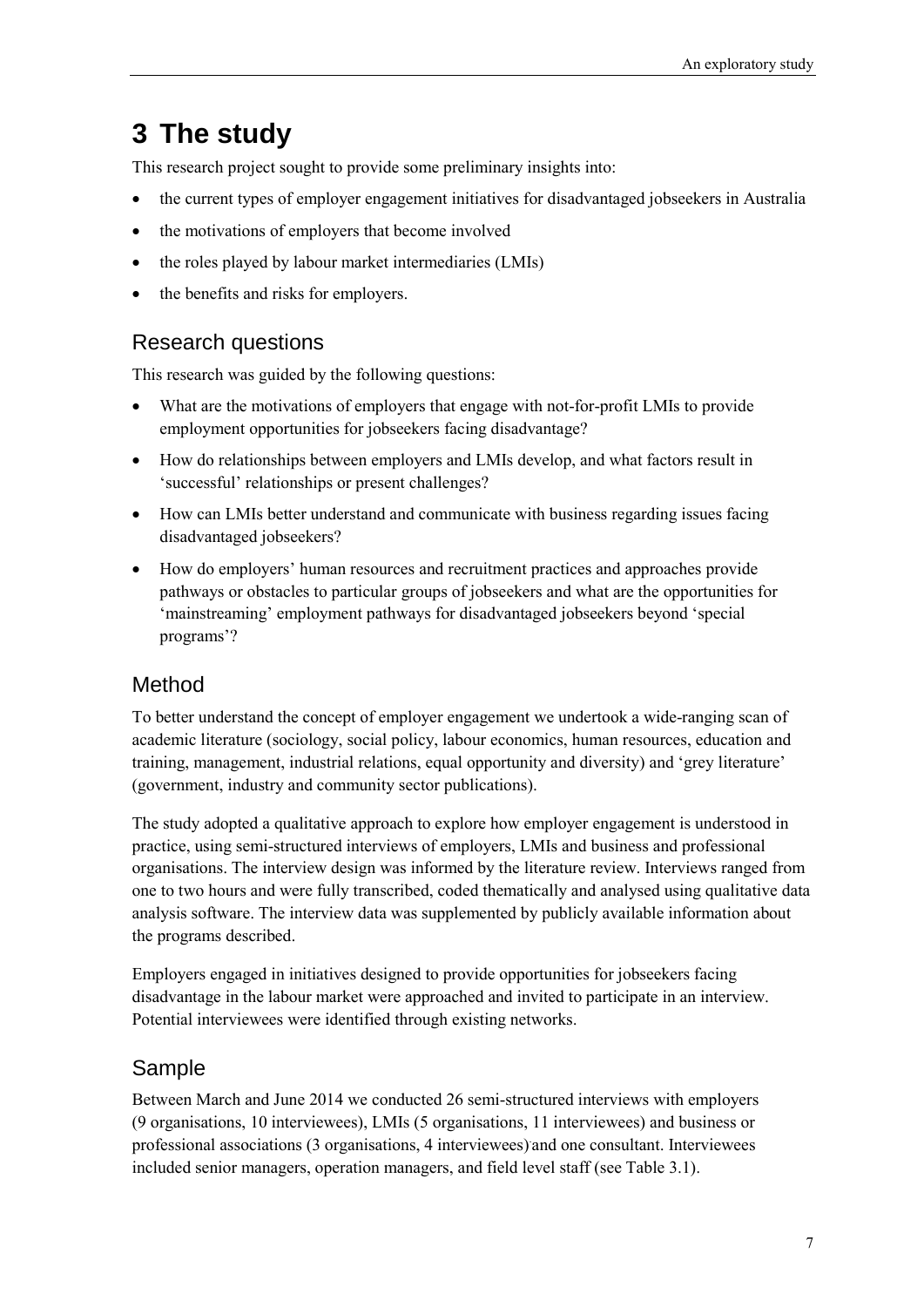| <b>Organisation type</b>  | <b>Number</b> | Interviewee role   | <b>Number</b> |
|---------------------------|---------------|--------------------|---------------|
| Employers                 | 9             | Senior manager     |               |
|                           |               | Operations manager | 3             |
| Subtotal                  | 9             |                    | 10            |
| LMI                       | 5             | Senior manager     | 5             |
|                           |               | Operations manager | 5             |
|                           |               | Field worker       |               |
| Sub-total                 | $\sqrt{2}$    |                    | 11            |
| Business and professional | 4             | Senior manager or  | 5             |
| organisations             |               | executive          |               |
| <b>Total</b>              | 18            |                    | 26            |

#### <span id="page-17-0"></span>**Table 3.1 Interviewees**

The employers in this study include:

- two local government bodies
- a state government department
- a national government-owned entity (logistics)
- an international corporation (hospitality)
- a university
- three national corporations (banking, building and security sectors).

All of the LMIs included in this study were run by not-for-profit organisations. Two of them were also JSA providers, and two provided labour-hire services to employers.

### **Ethics**

Ethics approval for this research was granted by the Brotherhood of St Laurence Research Ethics Committee. Participants were asked if they wished to remain anonymous in any reporting of the research findings. While many participants consented to the identification of their organisation, some preferred to remain anonymous. To protect the confidentiality of interviewees, we have chosen to de-identify all individuals and organisations.

#### Limitations

Given the lack of clarity in the research literature regarding employer engagement approaches and the limited information about the scope and role of these programs in Australia, this study was intended to be exploratory, rather than representative. The study relies on a small sample of organisations, mostly based in Melbourne. The recruitment method which relied on existing networks means that the findings are not necessarily representative of all approaches adopted by employers.

This study provides initial insights into the range of programs and the issues facing employers and intermediaries. Further research is required to comprehensively map the scope, types of approaches and outcomes achieved by programs involving employers in assisting disadvantaged jobseekers.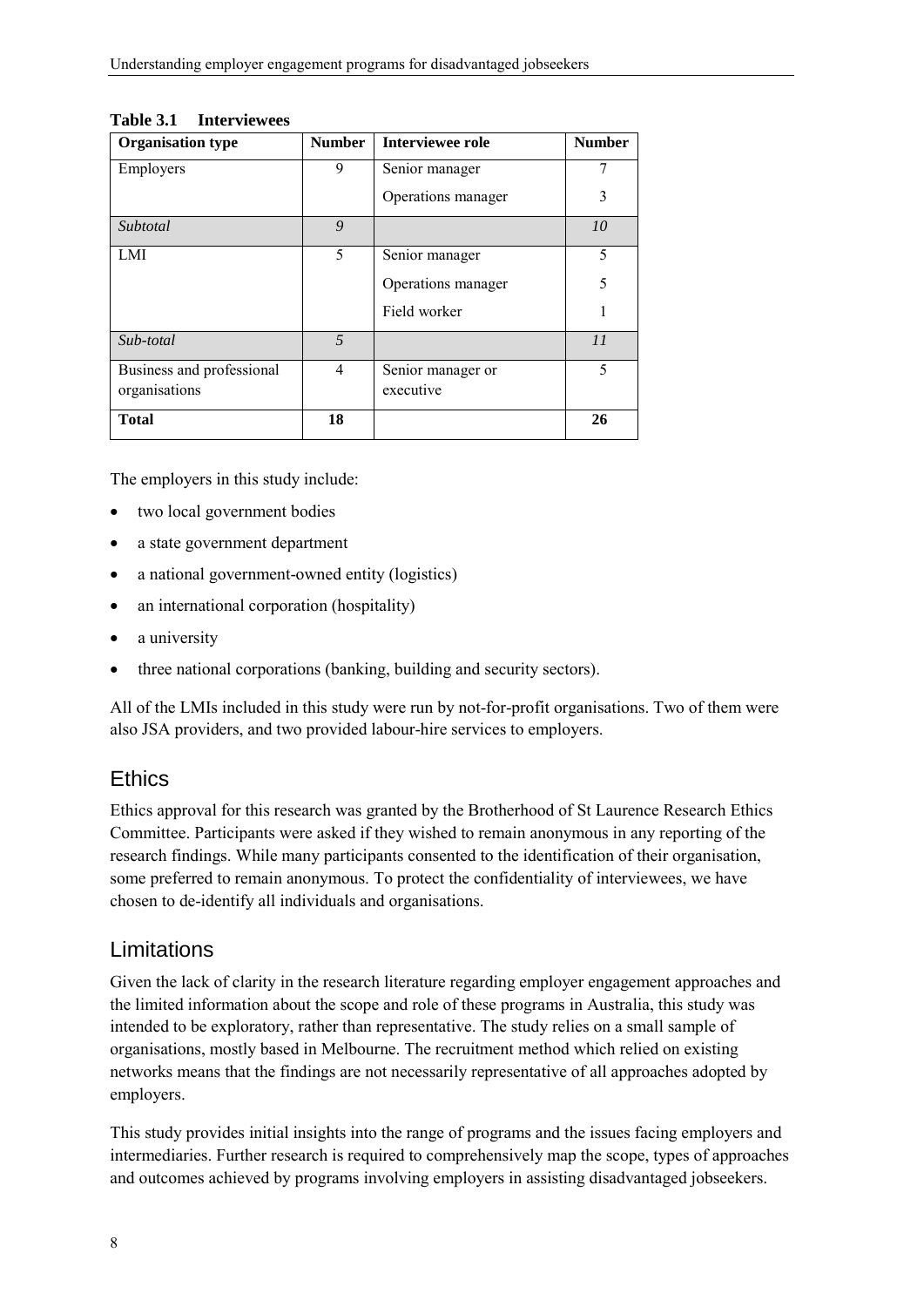# <span id="page-18-0"></span>**4 Understanding 'employer engagement'**

There is 'no single agreed definition of what "employer engagement" means or what it involves' (Cooper, Mackinnon & Garside 2008, p. i). To add to the confusion, policy makers and practitioners often use the descriptors 'employer engagement' and 'demand-led' interchangeably when describing programs involving employers in assisting excluded workers.

# <span id="page-18-1"></span>**Definitions**

The academic and grey literature concerning employer engagement and demand-led programs covers an expansive array of activities and partnership configurations between labour market intermediaries (LMIs) and employers.

#### Employer engagement

In the literature reviewed, employer engagement includes a range of approaches such as:

- training and skill development (see for example, Stone & Braidford 2008; UK Commission for Employment and Skills 2013)
- work experience and work placements (see for example, Loewen et al. 2005; McBride & Mustchin 2013; Patrick et al. 2008)
- adjustments to and support for jobseekers during recruitment processes, to minimise risk for employers (see for example, Ingold & Stuart 2013)
- cultural awareness and familiarisation programs (see for example, Karmel et al. 2014; Pitts 2006).

Some definitions of employer engagement are so broad as to be almost meaningless. For example, Cooper and co-authors (2008, p. ii) define employer engagement as

any form of contact between any organisation and an employer, that attempts to effect a change in the knowledge, understanding or behaviour of either, or of a third party, for some purpose related to the wider public benefit.

Such definitions underscore the importance of specifying the kind of employer engagement that is being undertaken.

### Demand-led

'Demand-led' programs primarily respond to the drivers and motivations of employers, as opposed to the needs of and barriers faced by jobseekers. These demand-side factors include job vacancies, skill requirements, and other workforce or industry needs (ACOSS, Business Council of Australia & ACTU 2012). Thus Fletcher (2004, p. 115) writes that demand-led programs 'locate employers that have a demand for new employees and then train the unemployed specifically for the available openings'. Similarly, consultant Toni Wren (2011, p. 1) defines a demand-led approach as one that 'starts with the needs of employers and works backwards and involves them in the design and delivery of the training (more work experience, on the job training, offers of jobs at the end)'.

#### Labour market intermediaries

Just as the term 'employer engagement' and demand-led may describe a range of approaches, there are various types of labour market intermediaries—organisations or individuals that 'broker the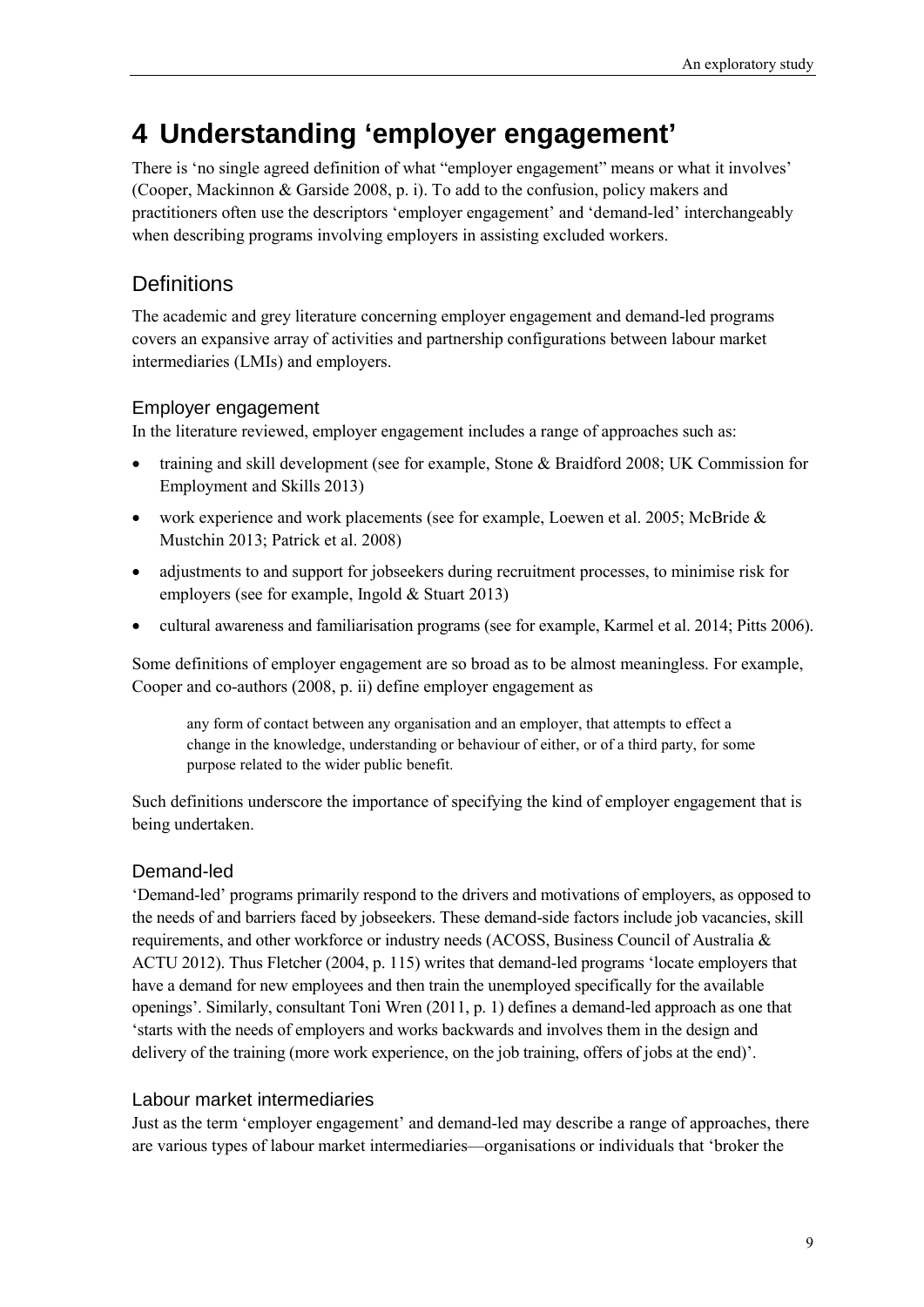relationship between workers and employers' (Benner 2003, pp. 623–5). Benner identified the following types of LMIs:

- private sector intermediaries such as temporary labour hire agencies, consultant brokerage firms, web-based job sites
- membership-based intermediaries
- public sector intermediaries such as workforce development services; vocational training, including 'second chance' training for adults; and intermediaries such as 'community and nonprofit organizations that engage in job training and placement activities' (Benner 2003, p. 625).

This study focuses on not-for-profit labour market intermediaries.

## <span id="page-19-0"></span>Continuum of employer engagement approaches

Much of the available literature focuses on the process steps and components of 'employer engagement' or 'demand-led' programs. While useful for program design, such descriptions have limited explanatory power.

We have devised a diagram [\(Figure 4.1\)](#page-19-2) to synthesise the range of approaches to employer engagement and illustrate how they fit together. The figure shows the continuum from both the employers' perspective and the LMIs' perspective. It also details the types of programs and services that fit along the continuum. Below we describe the features of different approaches along the continuum, focusing on their different types, goals, motivations, and the nature of assistance to jobseekers.



#### <span id="page-19-2"></span>**Figure 4.1 Continuum of employer engagement approaches**

# <span id="page-19-1"></span>Welfare approaches and labour market interventions

The continuum embraces approaches that range from preparing jobseekers for employment to linking jobseekers with existing vacancies. We characterise one end of the continuum as welfare oriented and the other as labour market oriented. We identify three broad categories of employer engagement program: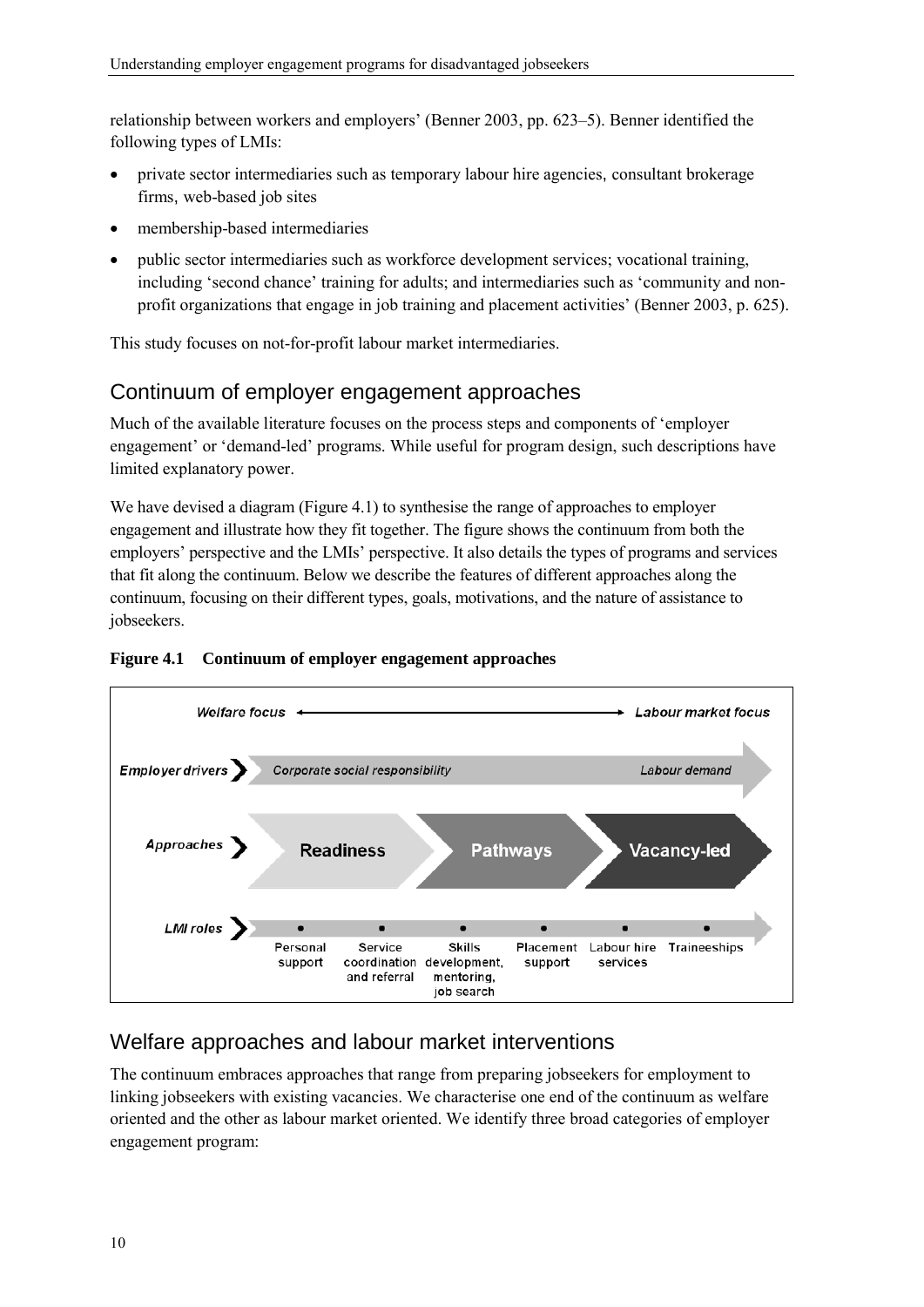- **Readiness programs** seek to address the personal needs of highly disadvantaged jobseekers through a mix of supply-side service provision with limited workplace exposure. These programs link with the social and philanthropic agendas of employers.
- **Pathways programs** seek to develop candidates' job 'readiness' through skills development, mentoring, job search and work placement programs, and connect with employer corporate social responsibility (CSR) and diversity agendas.
- **Vacancy-led approaches** are designed to provide suitably qualified candidates who would otherwise be excluded from employment with job opportunities. These approaches address employers' labour needs, and may also address their diversity agendas.

### <span id="page-20-0"></span>Readiness models

#### Goal of programs

The objective of **readiness models** is to work with highly disadvantaged jobseekers to help them prepare for future employment. Such approaches are generally at the 'welfare' end of the continuum. These programs do not aim to secure jobs for individuals in the short term, although employment is generally the long-term goal.

The target groups are usually among the most marginalised in the labour market. They are thought to require a higher degree of individualised, intensive personal support and service coordination. Readiness models are typically resource-intensive, involving significant cost or in-kind outlays from LMIs and/or employers to prepare the jobseeker; they are rarely based on an employment pathway or actual vacancy. In their review of employment interventions in Canada, Loewen and colleagues (2005, p. 27) describe these programs as part of a 'traditional community development' approach that delivers an array of needed resources to disadvantaged people, including services such as childcare or financial assistance for housing.

#### Employer motivation for participating in readiness programs

Employers who participate in readiness programs are primarily driven by corporate or personal values or motivated by social or philanthropic objectives. Participation can be structured around internal workplace giving or philanthropic programs, and involve staff time in activities such as mentoring, cultural education, workplace orientation or volunteering.

It has been suggested that using the term 'employer' is misleading in such programs, as businesses do not actually employ the participants, and are most likely engaging them on a voluntary basis (Cooper, Mackinnon & Garside 2008). Nevertheless, LMIs do seek to engage employers in readiness programs in order to provide real work experience for the jobseeker.

#### Nature of assistance

Readiness programs make a more intensive *per capita* investment in jobseekers, due to the high levels of disadvantage and labour market marginalisation of the target groups. Assistance to jobseekers is typically through facilitating access to services such as childcare, transportation assistance, counselling and other support. These programs tend to be funded from government or philanthropic sources.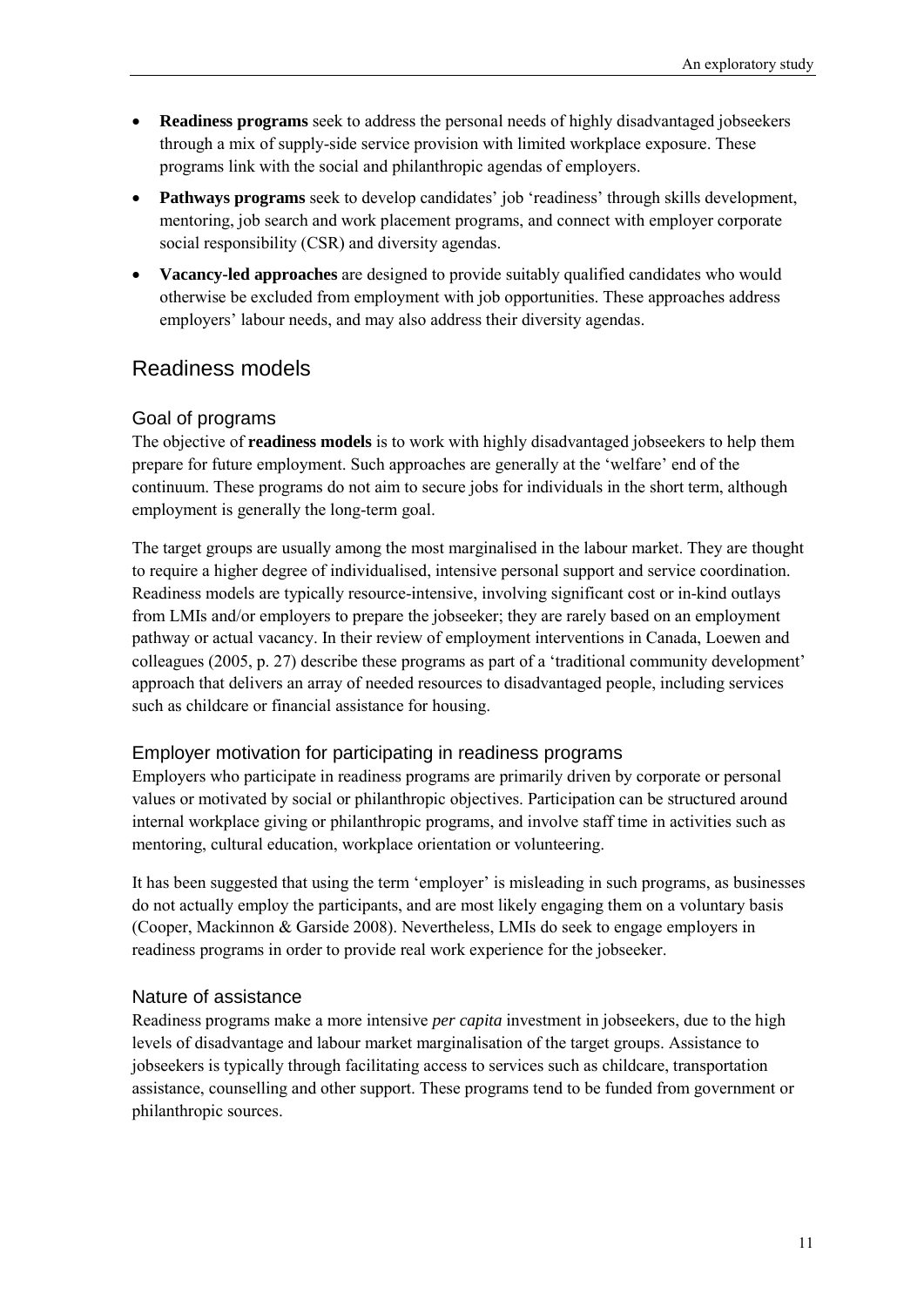# <span id="page-21-0"></span>Pathways programs

#### Goal of programs

Pathways programs aim to build individuals' skills, knowledge and capacity to adjust to the mainstream workforce. Accordingly, they are premised on the current labour market and employer requirements, and involve a 'reshaping and development of labour'—through tools such as vocational education and training (VET)—in order to meet this demand (Bretherton 2011). These programs focus on creating or improving a *pathway* to future employment for individuals who have been unsuccessful in seeking employment.

Pathways programs are different from readiness programs, as they often have specific selection criteria, which are likely to exclude the most disadvantaged jobseekers (Giloth 2000; Gore 2005; Loewen et al. 2005). While they may not always lead directly to long-term employment, pathways programs represent a form of labour market intervention. Their primary goal is to assist jobseekers towards future employment.

In their review of UK programs, Cooper, Mackinnon and& Garside (2008, p. 16) argue that most of the guidance on employer engagement focuses on 'improving the relevance of the product or service to suit the particular needs of individual companies'—in other words, 'improving' labour supply to meet employers' current or future needs.

#### Employer motivation for participating in pathways programs

For employers, pathways programs combine a focus on meeting corporate social responsibility objectives with filling actual and created vacancies (often through traineeships).

Employers may derive benefits from being seen to do good or be good, enhancing their brand reputation (Working Links 2012). Also, employers increasingly recognise that having a workforce that reflects the diversity of their customers can provide significant benefits (ACCI 2012; Gonzalez 2013). For example, a diverse workforce is thought to provide a 'source of valuable insights and expertise' that can be 'drawn upon to provide competitive advantages' (Watts & Trlin 2001, p. 96). The benefits of employing disadvantaged jobseekers can also include enhanced loyalty from those employees (Hasluck 2011; Working Links 2012).

#### Nature of assistance

Pathways programs involve identifying and developing an employment pathway for the jobseeker. Skills development, mentoring, job search and placement support constitute typical activities in such programs. In Australia, the role of intermediaries has been described as 'strategically important' for transferring labour market knowledge and information, providing support services, and tailoring training to employers' needs (Bretherton 2011, p. 16).

# <span id="page-21-1"></span>Vacancy-led approaches

#### Goal of programs

Vacancy-led approaches are designed to fill employers' vacancies or address their skills and workforce requirements by matching excluded jobseekers to existing jobs. In these programs the primary objective of LMIs is to identify suitable candidates or to develop the requisite skills, knowledge and adaptability of excluded jobseekers to meet mainstream labour market and workplace expectations. Approaches based on actual job vacancies provide an additional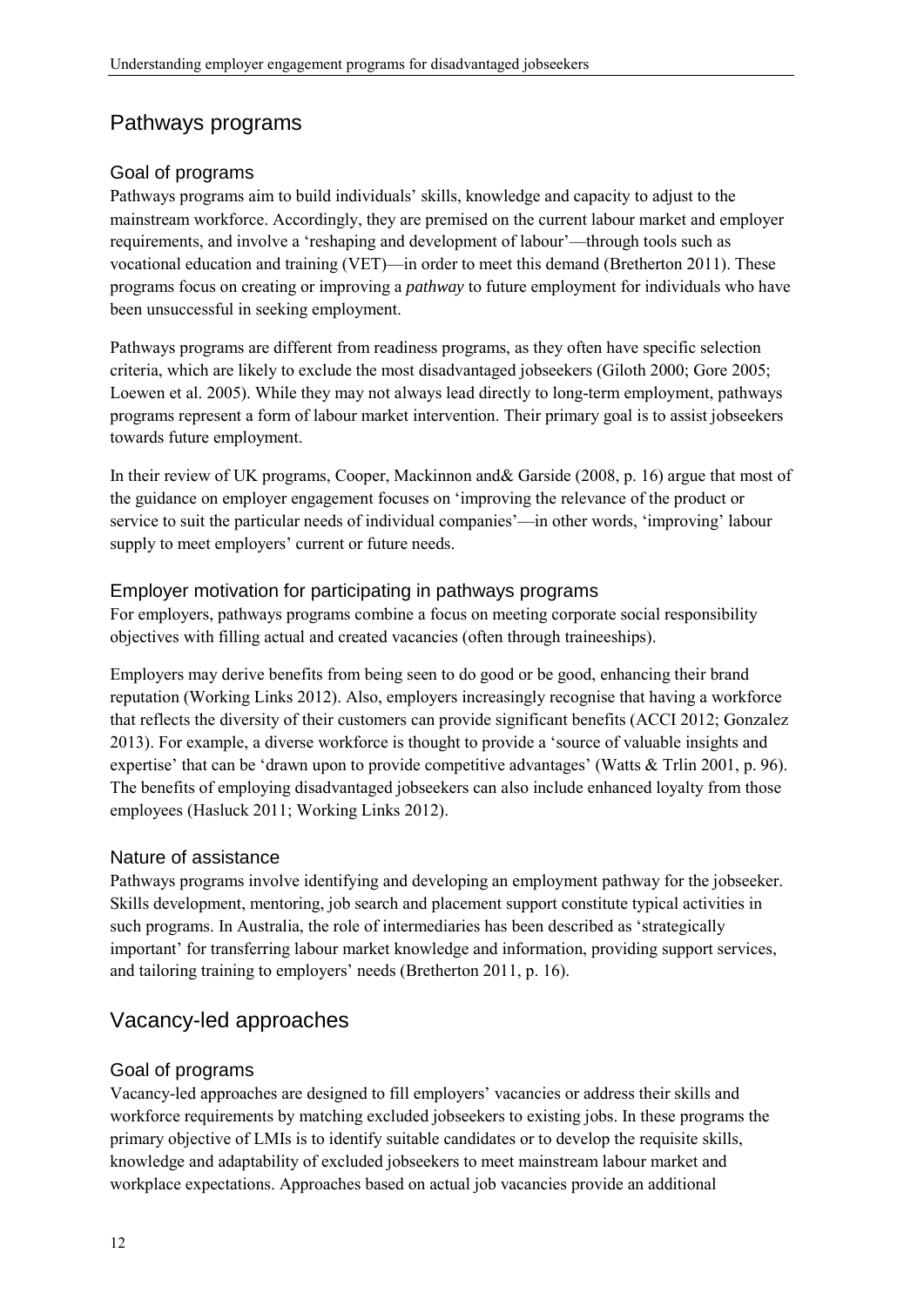recruitment channel for good candidates who would otherwise be excluded or screened out by mainstream recruitment practices.

#### Employer motivation for participating in vacancy-led approaches

Employers are motivated by the direct business benefits of vacancy-led approaches. They structure their recruitment practices to limit the costs and potential risks of taking on disadvantaged jobseekers.

Direct business benefits of vacancy-led approaches may include reduced recruitment costs, reduced staff turnover, increased productivity, a solution for skills shortages and access to public funding (ACCI 2012; Hasluck 2011; Wren 2013). In one survey, nearly half of the employer respondents stated that they were addressing a specific business issue such as a labour shortfall when engaging in an employer engagement project (Cooper, Mackinnon & Garside 2008). In another study, employers cited business benefits including 'a more reliable workforce' (51 per cent) and 'improved employee retention' (44 per cent) (Working Links 2012, p. 9). Other research regarding increased workforce diversity has found that direct business benefits include improved sales revenue, increased profits and an increased customer base (Herring 2009).

#### Nature of assistance

In vacancy-led employer engagement programs, LMIs find or develop workers who 'fit' existing jobs rather than adjusting workplaces to employ a broader range of candidates. LMIs find and equip jobseekers to meet employers' needs, with minimal risk to the employer. As the candidates are considered to be close to 'job ready', efforts are focused on addressing demand-side issues of bias and discrimination in the workplace. Vacancy-led programs are most closely linked to the concept of 'demand-led' employer engagement.

### <span id="page-22-0"></span>Employer engagement programs in this study

The interviewees referred to a variety of programs; however, most of the programs discussed were readiness or pathways programs, rather than vacancy-led.

#### Common features of employer engagement approaches in this study

Features that were shared by many of the programs include:

- small scale
- short-term work placement and work experience
- labour hire arrangements
- mentoring, pre-employment and/or on the job
- targeted traineeships

#### Small scale

The programs were mostly very small scale. With the exception of two national employers, most programs in this study had 12 or fewer candidates at any one time. The smallest programs had 1 to 5, usually under the supervision of a single manager or workplace mentor. All were regarded as special programs by employers and did not involve significant changes to company policies or practices.

One large national employer referred to their program, with five participants, as a 'nice thing to do', and expressed the view that their program was unlikely to develop into a larger scale program: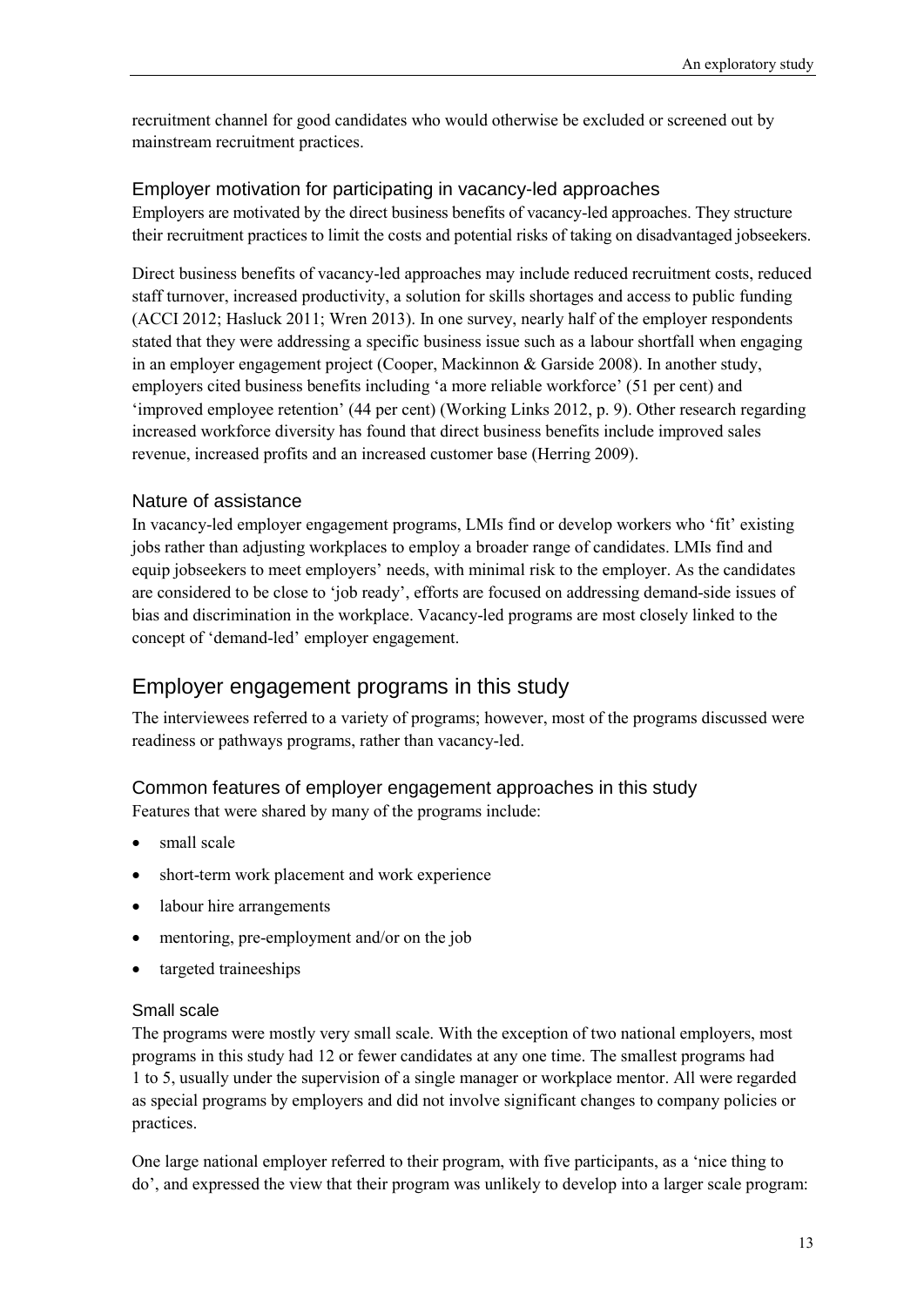If that number was up to around 100, 200, my goodness then, there's the business case for it. But because we've never been able to convert that to that number, I think it's more a don't know if this is politically correct—but it's a nice thing to do.

The two national employers that had been able to achieve greater scale had multiple sites across Australia. However, finding LMIs that could support large numbers of candidates across a large geographic area was a challenge.

#### Time-limited work placements

The employment programs described by participants in this study were predominantly designed around short-term placements which would provide experience, exposure to workplace culture, networks and on-the-job skills acquisition, rather than direct recruitment or a guarantee of ongoing employment. These approaches focus on readiness and pathways rather than vacancies, and utilise mainstream employers as hosts. Some programs offer ongoing work for some candidates ('try before you buy'). The duration of placements typically ranged from 3 to 12 months, depending on the nature of the work and the resources of the employer.

For employers, work placements provide the opportunity to get to know potential employees and see how they work in a 'real work' environment. This process enables employers to mitigate any perceived risks and gives the candidate an opportunity to prove themselves in a way that mainstream recruitment processes do not offer.

The program run by the national hotel group is an example of this type of approach. In their program for jobseekers with refugee backgrounds, candidates can move from a direct placement into an entry-level vacancy such as food and beverage attendant, kitchen steward or housekeeping attendant. This opportunity is contingent on successful completion of the supported placement, which effectively acts as a trial period.

#### Social purpose labour hire arrangements

In a number of cases, the LMI not only provided recruitment and support, but also acted as the legal employer, with the employer providing the placement as a 'host employer'. This arrangement allowed the employer to avoid perceived risks in terms of recruitment in the short term, and to bypass internal policies—such as hiring freezes—that might prevent them from taking on particular employees.

The rationale for such labour hire arrangements, like the time-limited work placements above, was that candidates gained on-the-job experience, training and familiarisation with a potential employer. While they were not guaranteed an ongoing position after the contract, candidates were usually invited to apply for work with the host organisation, or acquired references and experience that they could use when applying for work in the open labour market.

An example of a labour hire approach was a program operated by an inner city council in their maintenance and operations area. The council had a number of current and forecast vacancies due to staff retirements, as well as problems with a contractor that provided street cleaning, litter collection and graffiti-removal services. The existing contract was close to expiry and council staff saw an opportunity to respond creatively, and sought the input of a local community organisation that had been working with public housing tenants to provide employment opportunities. The outcome was that part of the new contract for street cleaning was awarded to the LMI, which would provide workers from refugee and public housing backgrounds on a labour hire basis. This provided a cost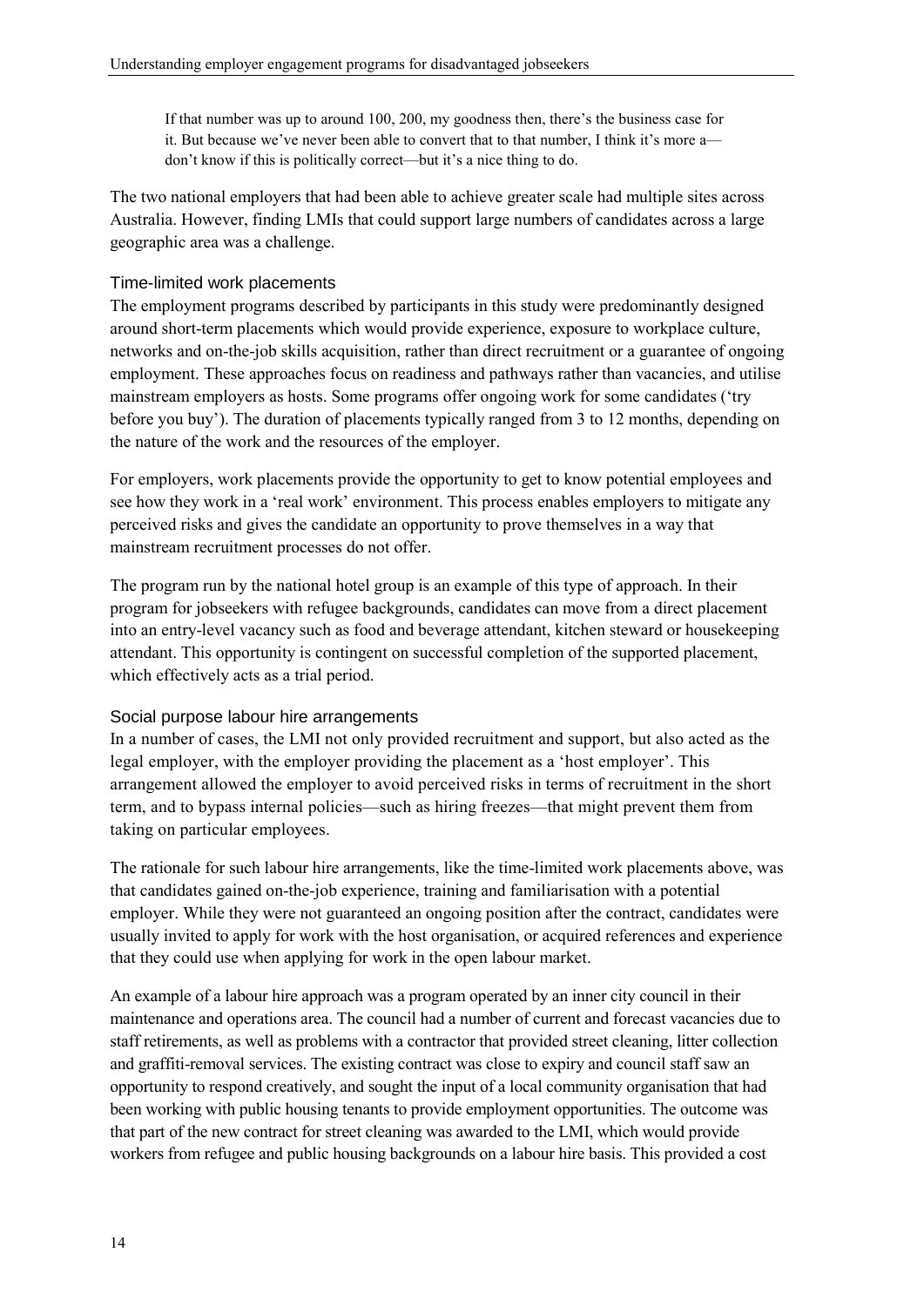saving to the council, while building its workforce diversity, enabling it to meet its social inclusion aims and creating traineeships and pathways for further employment for some candidates.

Like many of the time-limited work placements, the labour hire model represents a 'low risk' option for employers; however, it remains unclear how often this approach leads to more secure jobs in the longer term.

#### Mentoring is a key component

#### Pre-employment mentoring

Pre-employment mentoring programs can assist jobseekers in the general development of their skills and interests *before* they apply for available roles. For example, one employer described a mentoring program for young refugees provided in partnership with a not-for-profit intermediary. This program, managed within the organisation's diversity and inclusion framework, does not offer immediate employment, but takes a longer term view, recognising the risk of *future* labour market disadvantage. It aims to increase education, training and employment options for these young people within 15 months of arriving in Australia. Existing employees allocate time over the course of one year to mentor young people, providing support and focusing on career and education issues: Australian workplace culture, career options and pathways, exposure to the world of work and social and business networks. Casual jobs are available to the young people and some have moved into longer term employment after completing their education. This approach appears to have little to do with labour demand; however an interviewee from an employer representative organisation suggested that while such programs are set up to meet corporate social responsibility aims, they also provide alternative sources of 'talent'.

#### On-the-job mentoring

Mentoring by existing staff members featured in many of the employer engagement programs described by participants. According to interviewees, mentoring by supervisors or colleagues provided additional on-the-job support for candidates and assisted their inclusion in the workforce. These roles also allowed the mentors themselves to develop skills which their substantive role might not offer. The mentor role could also meet professional development objectives for workplace supervisors or managers. While interviewees recognised that mentoring, both formal and informal, was an added cost, in terms of staff hours, the benefits for both the candidate and employer were often considered to outweigh the cost.

#### Targeted traineeships

Several employer organisations participating in this study had utilised traineeships to organise their employment programs. Traineeships are more structured work placements that combine paid employment, on-the-job training, and formal (usually off-the-job) training that lead to a recognised qualification. Typically trainees are employed by an intermediary organisation (such as a group training organisation or an Australian Apprenticeships Centre) which organises recruitment, pay and off-the-job training by a registered training organisation (RTO). The host employer provides on-the-job training and experience.

These approaches resemble mainstream apprenticeships or traineeships, but are utilised by employers in a targeted way to provide employment pathways, work experience and training to particular groups of jobseekers facing disadvantage in the labour market.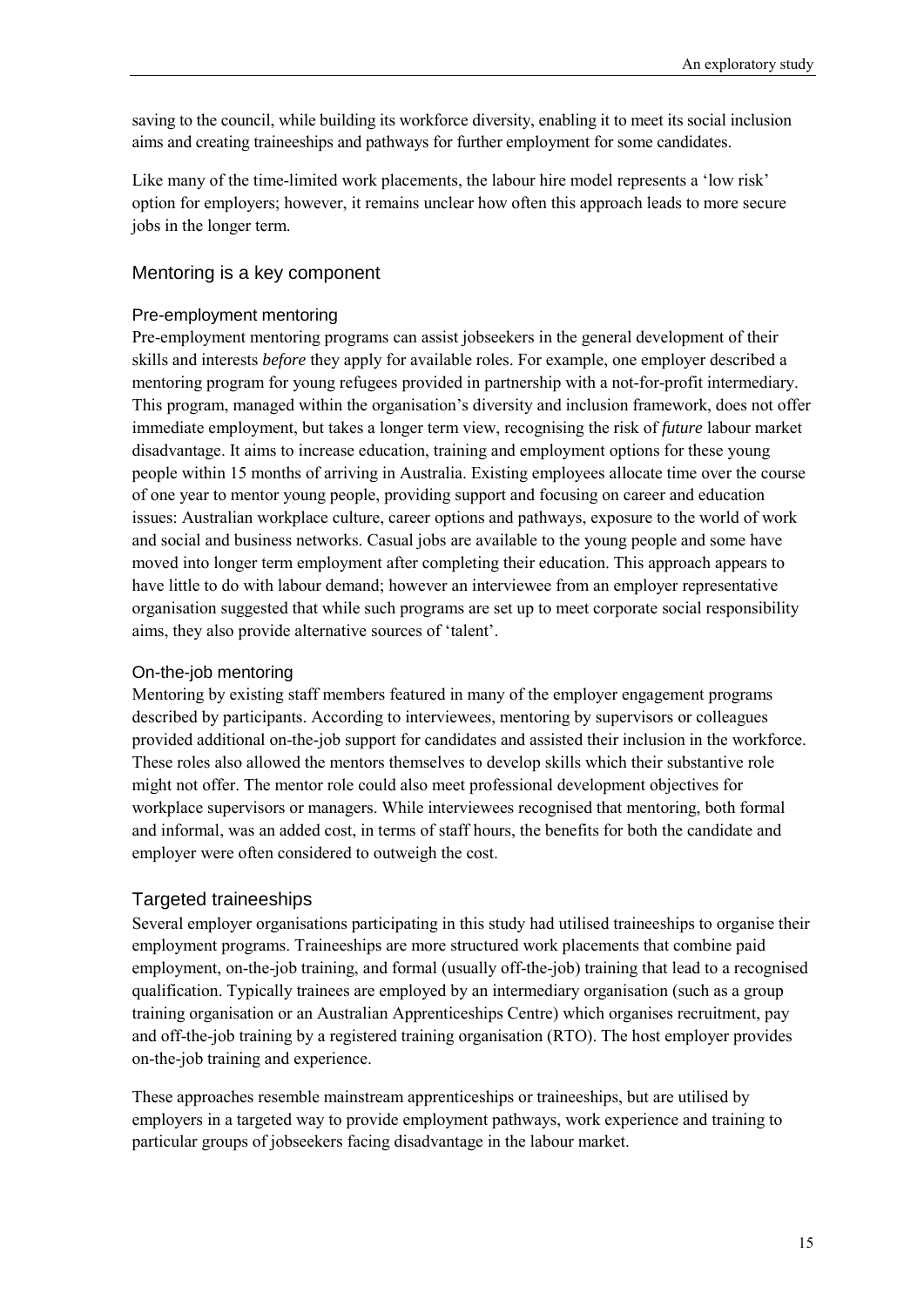One employer, from a university maintenance division, had taken on five candidates using a traineeship model in partnership with a LMI. While the university's involvement was driven primarily by its social inclusion agenda, the traineeship model itself had other benefits for the employer, according to the interviewee. The traineeship model enabled the employer to source external candidates that would otherwise not have been eligible under standard recruitment processes. There were also lower costs associated with the appointment of trainees than with mainstream appointments. In return, although employed on trainee wages, the candidates received ongoing support, work experience, networks and a Certificate III in administration. They were also able and supported to apply for internal positions across the university as these arose at the end of the traineeship.

This traineeship approach is most suitable for jobseekers without qualifications. As one LMI operations manager explained:

When I started, [traineeships and apprenticeships] were the main area the [name of LMI] was focusing on. A lot of people that came to us had no formal qualifications. So it was a great way of them getting formal qualifications, being supported, earning money and they had something to put on their resume. But then over the years, that climate has changed, a lot of people are coming to us with multiple qualifications, they don't want another traineeship.

Even if jobseekers do want to commence a traineeship, they may be ineligible for a subsidy due to their existing qualifications. Under the Victorian Training Guarantee, subsidised training is not available to candidates with an existing qualification at the same or higher level. For example, jobseekers with a Certificate III cannot receive funding for another Certificate III associated with a traineeship, even though their initial training might have been poor quality, in an area they were not interested in, or in a field where they could not find employment.

The continuum of approaches we developed provides some signposts that differentiate program components and suggests how they correspond to the actual drivers of employers. The drivers of employers and the nature of the relationship between employers and LMIs are discussed in more detail in the following chapters.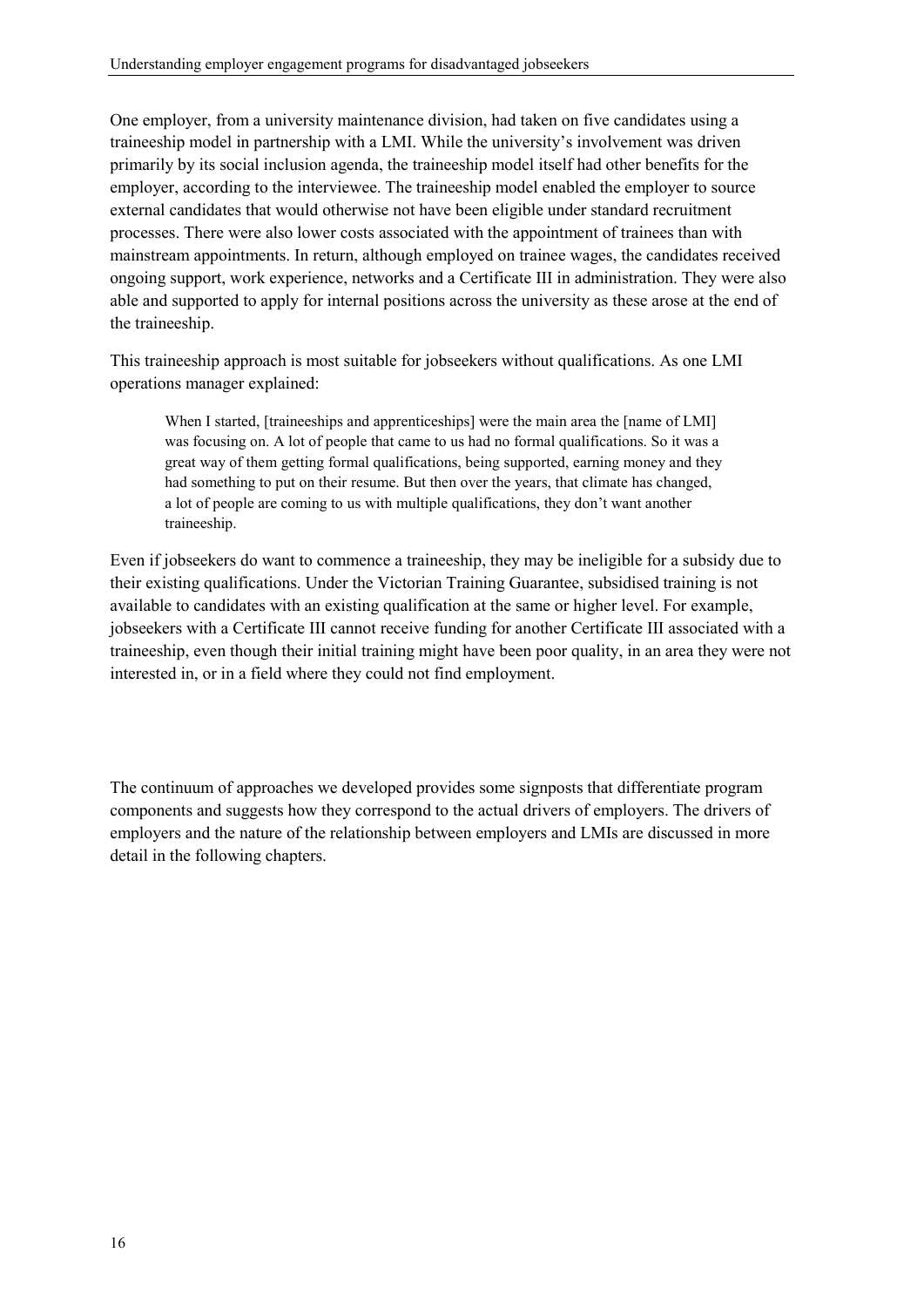# <span id="page-26-0"></span>**5 Drivers of employer engagement**

The interviews provide insights into the motivations of employers who engage with not-for-profit LMIs to provide employment opportunities for jobseekers facing disadvantage. The drivers identified by interviewees are described below in order of their prevalence in the data.

# <span id="page-26-1"></span>Corporate social responsibility (CSR) and community values

A key driver for almost all of the employer engagement programs identified in this study was a commitment to meeting corporate social responsibility (CSR) and related objectives, such as social inclusion goals, or diversity targets. In most cases these drivers took precedence over labour demand issues. We consider CSR and community values to be most evident as drivers in readiness programs; however, they are important for employers in taking on disadvantaged jobseekers in almost any program type.

Six of the nine organisations represented in this study were not directly focused on filling existing vacancies, and had explicit social, philanthropic or community values. These were expressed in terms such as 'social employment', 'social inclusion', or 'giving back to community'. Large corporate employers tended to frame their motivations in terms of formal CSR policies and diversity targets. Their commitments were a part of articulated corporate strategies, with specific targets for units across the organisation.

Some of the employers articulated objectives of recruiting jobseekers from the area where the business is based. Local councils participating in the study were motivated by commitments to community and local economic development objectives, which included employing local jobseekers. For example, one manager from local government explained:

We as a council have an interest and a desire to get local people into local jobs ... [because] if nothing else, they live locally, they're more likely to turn up for work rather than have to travel long distances and there is probably a commitment to the local environment and the local setting anyway. Having a new business start is a positive thing and if you're a local and you see that, you feel perhaps able to give a greater commitment.

Several employers identified target groups within their CSR strategies or social agendas, reflecting an organisational interest in particular forms of disadvantage. Target groups included refugees and recent migrants, Aboriginal and Torres Strait Islanders, mature age, people with disabilities, and young people.

Targeted programs included those associated with a Reconciliation Action Plan (RAP), designed to assist Aboriginal and Torres Strait Islander jobseekers. RAPs encourage businesses to document how they will contribute to reconciliation in Australia, and outline practical actions they will take to build strong relationships and enhance respect between Aboriginal and Torres Strait Islander peoples and other Australians (Reconciliation Australia 2014). One interviewee from an employer association emphasised RAPs as a 'really good tool,' a 'driver and a motivator' that 'involves CEO buy-in as well'.

#### Company and personal values

Within the CSR and community values of employers, interviews revealed the importance of expressed organisational or corporate 'values', as well as the personal commitment of individual staff.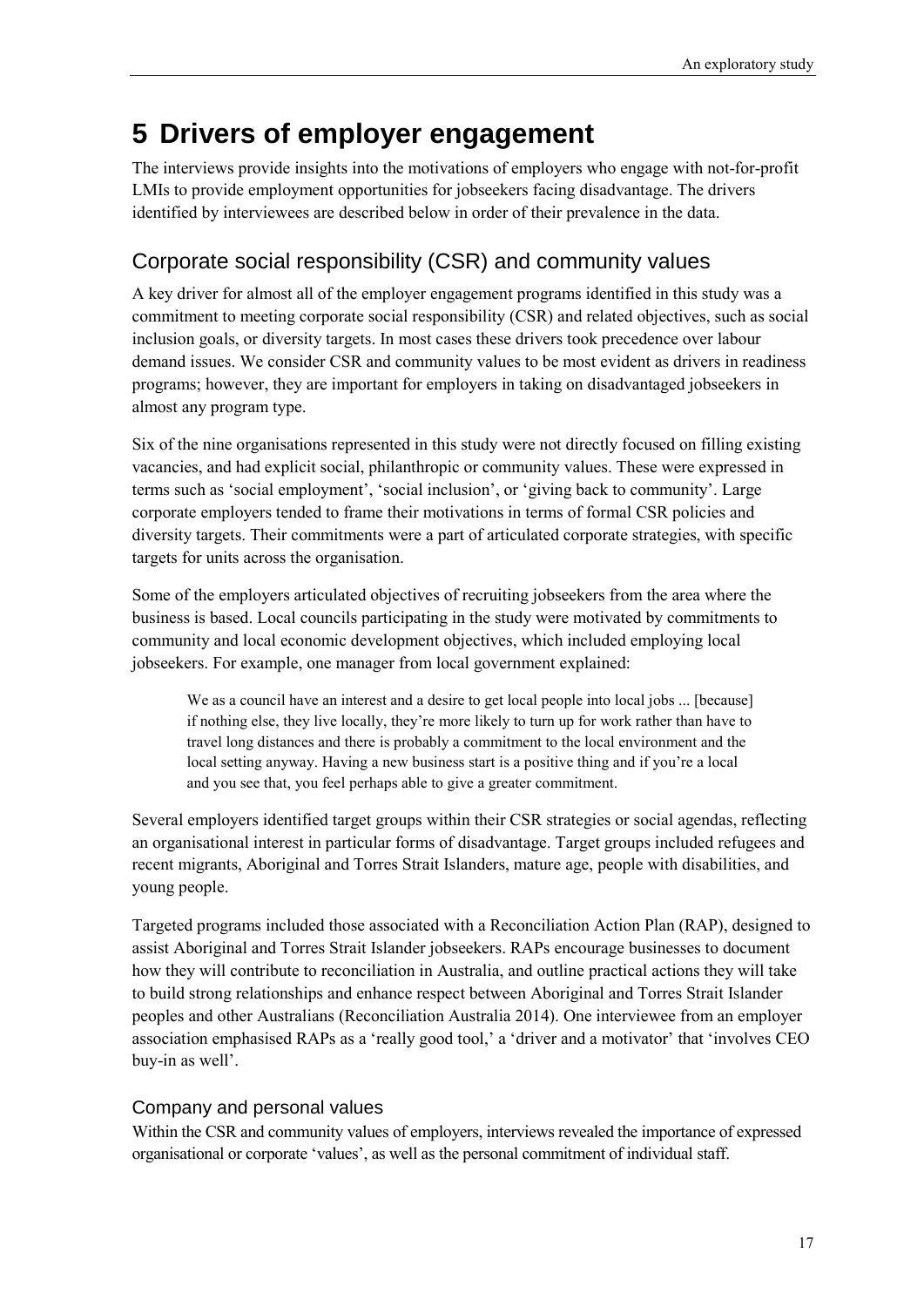A construction company included in this study listed one of its company values as 'community'. According to the interview with this employer, these values were driven 'from the top' in senior leadership, and relate to the 'history the company has in terms of assisting migrants and disadvantaged people from the early days of the company.'

Endorsement and active promotion of community values or CSR measures by leadership was considered by many participants to be a powerful driver. Some participants also identified social procurement requirements in government contracts as influencing employers' engagement with social programs, although there was also recognition that, like internal CSR targets, the requirements were often difficult to meet, and therefore also required genuine buy-in from across the organisation.

Interview findings suggest that individuals within employing organisations—particularly senior executives—can act as 'champions' for community programs and initiatives. Some programs for disadvantaged jobseekers were initiated by senior staff who approached LMIs to explore partnership opportunities. One employer described how he selected and made initial contact with an LMI:

I read [a story of a refugee] I was really moved by it. Leading towards the end, he outlined some of his worst experiences in his life was in Melbourne, and some of the racism that he'd received and the difficulty in getting jobs, and he said [the LMI] had really helped him out, and having read that, I looked up [the LMI's] website and … made contact with [the LMI] from there.

The fact that most of programs in the study were primarily driven by the employers' community values or CSR policies, rather than business or labour force needs, led to these programs also having a 'special' status within organisations. This meant that programs for disadvantaged jobseekers became exceptions to, or operated completely separate from, mainstream recruitment and human resources practices.

# <span id="page-27-0"></span>Workforce diversity

Several employers interviewed in this study described their involvement in employer engagement programs as motivated by a desire to gain the benefits of a 'diverse' workforce and an inclusive workplace culture.

The interviewees described broad understandings of 'diversity'. One employer said that 'diversity to me means everything. That's everything from sexuality, to religion, to nationalities, to cultures. That's an important aspect of this organisation'. There was recognition in several interviews that disadvantages are associated with particular groups of jobseekers. Another employer described diversity simply as 'a good thing'.

A senior executive of a human resources organisation linked greater workforce diversity to a greater 'collective intelligence':

The evidence is very clear that collective intelligence is often commensurate to the diversity of the group ... [When] you get a whole bunch of women in the room the collective intelligence will not be as good as having a balance of men and women, or equally those who see things in different ways because of their unique circumstances, be it gender, culture, or disability.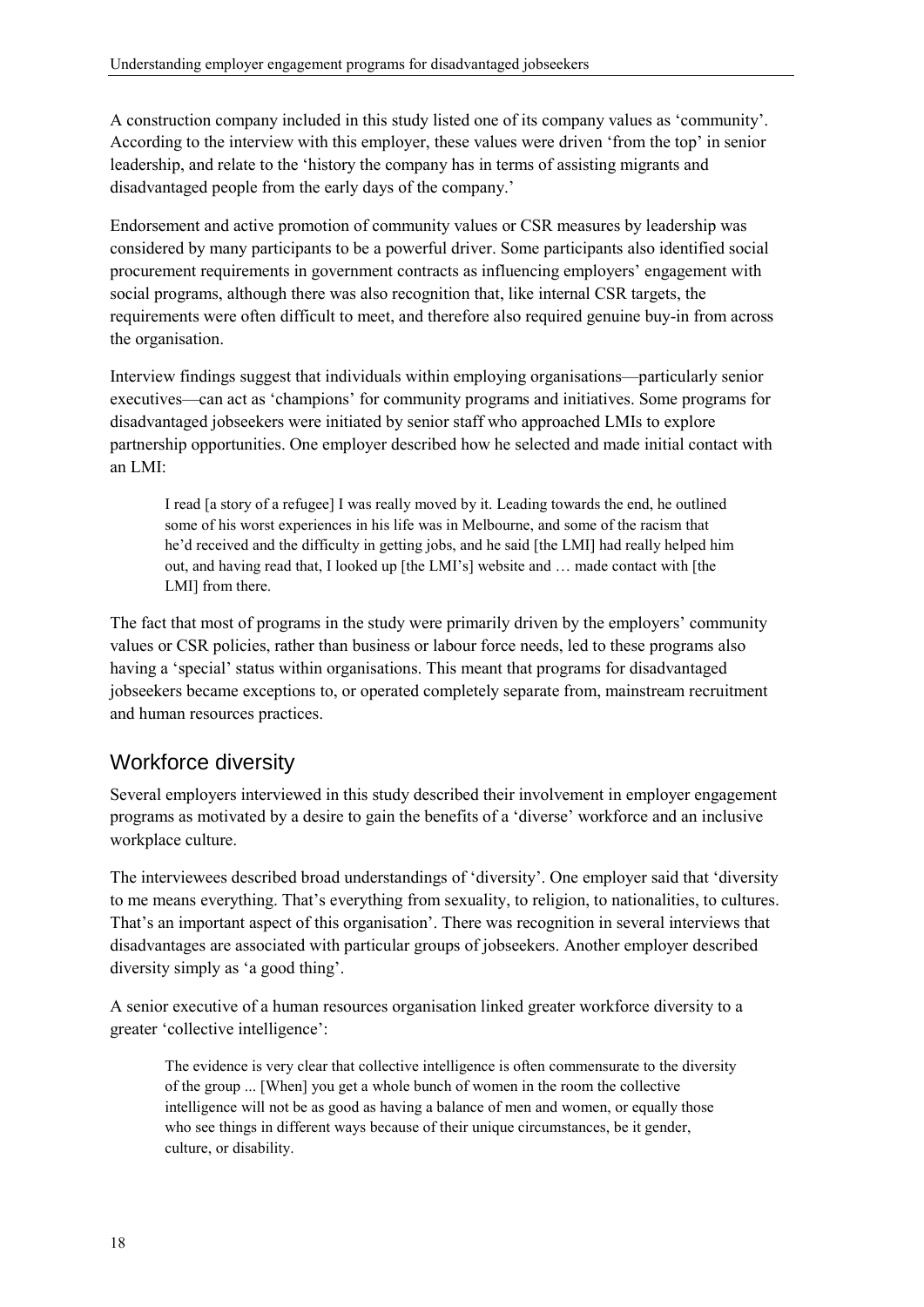The managers of large national organisations explained that they pursued workforce diversity to respond to their client and customer needs. For one hospitality employer, it made business sense to offer jobs to more diverse candidates:

I think being in the hospitality industry or in tourism we have such a diverse range of people that use our product and our service that we need to be able to relate to that as well as we can and the more diverse we can be in our workforce the better we can accommodate the diverse nature of clientele as well.

A manager from the financial services sector observed that 'you cannot underestimate the benefit of being able simply to have diverse cultures in that work area', and linked this to 'engaging better' with populations in branch locations. Some LMIs observed that diversity was not open-ended, but rather had to be considered in terms of acceptable levels of employment risk. For example, one LMI manager commented:

At one point we had a go at having an arrangement with [a recruitment agency], for example … They had employers that were wanting more diverse candidates, but they wouldn't take any more guys because they want diversity, but **they want diversity which is just like us**. They don't want real diversity, if that makes sense. There's multiculturalism and there's multiculturalism. There's multicultural people who are just like you and me. (emphasis added)

The study raises questions about the limitations on 'diversity' as a business driver for employers who seek to engage disadvantaged jobseekers and about the role of LMIs in addressing risk concerns of employers. It also suggests that some forms of diversity may have more 'currency' with employers than others.

#### <span id="page-28-0"></span>Labour demand?

Few of the programs and initiatives in this study could be considered *primarily* 'demand-led', that is, structured around job vacancies, skills requirements, or other workforce and industry needs.

#### Time-limited vacancies

The few programs that were vacancy-led typically offered short-term or seasonal roles with limited prospects for ongoing employment. One large public sector employer described a seasonal employment program 'which basically incorporates [our] busy peak period at Christmas time where [we] have a need for casual staff'. Another employer from the construction industry described their 'fluctuating', project-based workforce, and highlighted difficulties in 'committing long term' to disadvantaged candidates.

Even for employers that did focus on filling existing vacancies, the decision to employ disadvantaged jobseekers was usually driven by other factors such as social values. Pure labour demand was not a strong motivator.

One interviewee argued that while many businesses might 'need a hand with recruitment', labour demand typically needs to be combined with other drivers and benefits to offset the investment required in disadvantaged candidates. An LMI representative described the difficulty of pursuing 'labour demand':

There aren't very many areas where there's actually a genuine labour demand. It's increasingly hard to find ... So, you know, people can look at the broad statistics and go,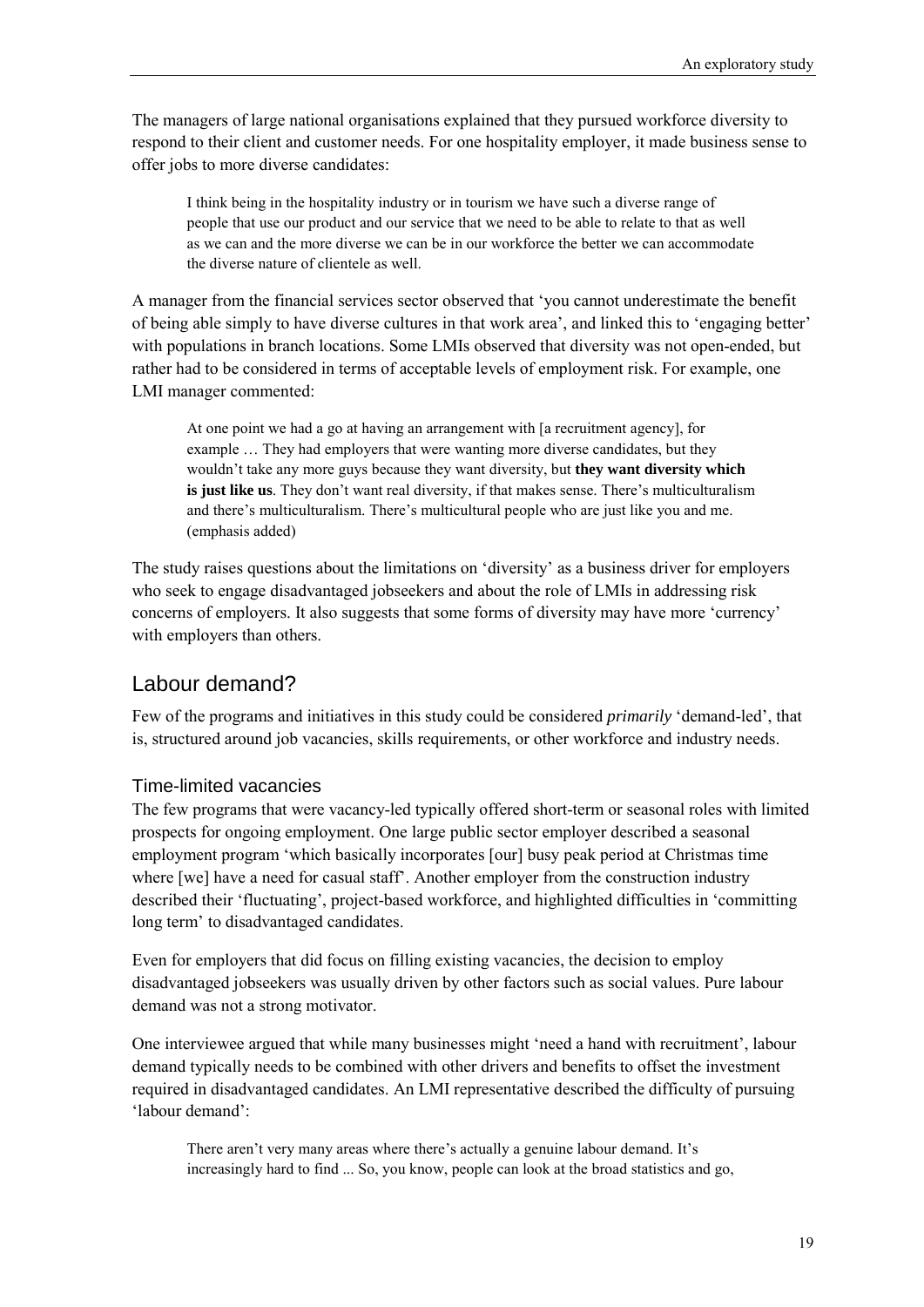'This is a huge growth area and there's enormous demand', you know, but it doesn't necessarily pan out that way when you get out there.

#### Alternative labour supply?

For some interviewees, disadvantaged jobseekers are an alternative labour supply. The need for entry-level workers at low cost and with minimal risk is a driver for these employers.

For example, a small business employer noted that their candidates were meeting specific labour needs for the business. In this case, the work was relatively low-paid and involved unsociable hours, which sometimes made it difficult to recruit and retain staff. The employer considered that refugee and migrant candidates recruited through an LMI were more committed to the job and willing to work under the employment conditions being offered:

Obviously in our industry, we're 24 hours a day and the majority of work takes place in unsociable hours and weekends, so you'll find a candidate who might've been around for a while ... will attempt to dictate when and where they won't work, and they enter in to the process with a very, almost resistant attitude, and that really is a hindrance ... So we really look for someone who's going to not only have a working knowledge, but will want to work with us.

In another example, when a large employer took on trainees from disadvantaged backgrounds through a labour hire arrangement with an LMI, the manager reported that the trainees—employed in positions specially created for the program—were considered a valuable 'resource' in specifically created positions, at a fraction of the labour cost normally associated with similar positions. The interviewee observed that staff benefitted from working with trainees:

I think from us we probably get more out of the trainee than they'd get out of us...it assists with [the staff members'] professional development in training and offering assistance and understanding that someone may have had a harder background than they had.

Part of the motivation for these employers is finding workers amenable to the conditions, and the fact that some of the benefits of employing jobseekers from diverse backgrounds can be attained at low cost. At the same time, the jobseekers get opportunities that would not be available through mainstream recruitment channels. A key question remains whether these short-term opportunities translate to longer term employment.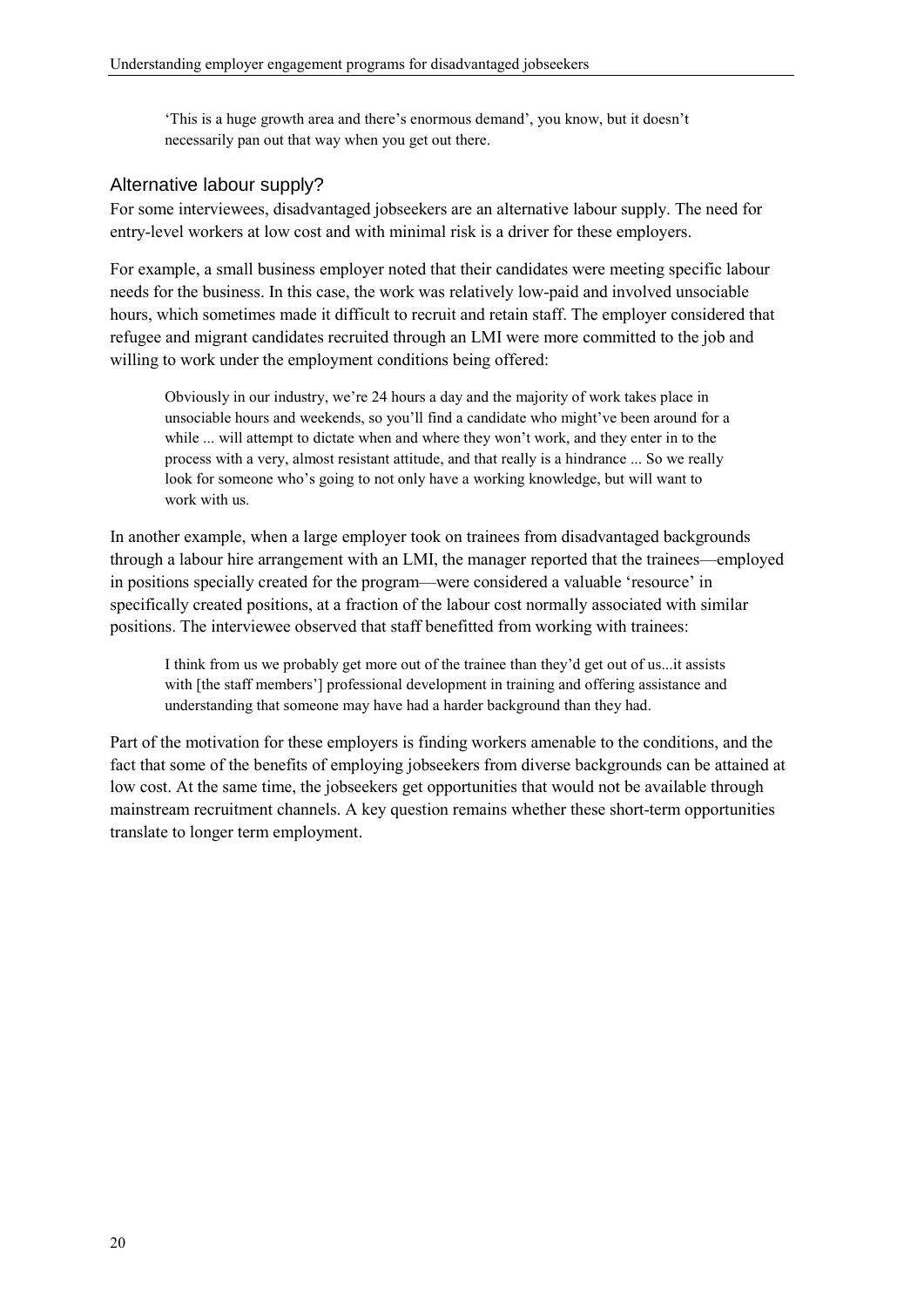# <span id="page-30-0"></span>**6 Engagement between employers and LMIs**

This study investigated the nature of relationships between employers and LMIs, and the factors that facilitate 'successful' programs for disadvantaged jobseekers. This section is structured in response to the following research questions:

- How do relationships between employers and LMIs develop, and what factors result in 'successful' relationships or present challenges?
- How can LMIs better understand and communicate with business regarding issues facing disadvantaged jobseekers?

We first examine interview findings on relationship building, and then discuss the attributes of LMIs that assist in effective employer engagement. We conclude with an overview of the roles for LMIs identified by interviewees in this study.

# <span id="page-30-1"></span>Investing in relationships

LMI managers and employers generally agreed that engagement between their organisations involved an up-front investment of time dedicated to relationship building. This could vary from two or three weeks in the case of small employers and a limited number of jobseekers to several years in the case of a program with a large employer. From an LMI perspective this up-front investment is important 'so we know what they need, what they want, they're talking about and spend the time to getting to know the business'.

Employers observed that it may take a considerable time to get the program running optimally. Ongoing commitment to the partnership and open communication are important for both employers and LMIs. The manager from a university commented:

I think that maybe a six-month partnership with [the LMI] probably was them understanding us, me understanding them. I think that just comes with building a relationship and a partnership and it is a true partnership. It is very much about consultation: we collaborate, we talk. It's very much about that and it's not me telling them or them telling me.

### <span id="page-30-2"></span>What employers want

Interviewees identified factors that were likely to assist the engagement process with employers. The factors most commonly mentioned by employers and business and professional associations were understanding employers' business needs, and coordination and communication at the appropriate organisational level.

#### Understanding the business

Most interviewees agreed that LMIs needed to understand employers' needs, drivers and constraints. However, there was some variation in how interviewees explained this business understanding and its translation into practice.

One LMI manager highlighted the importance of understanding employer needs, 'building a relationship with them, and getting to know what it is that they need'.

An interviewee from an employer association spoke about the services that employers want: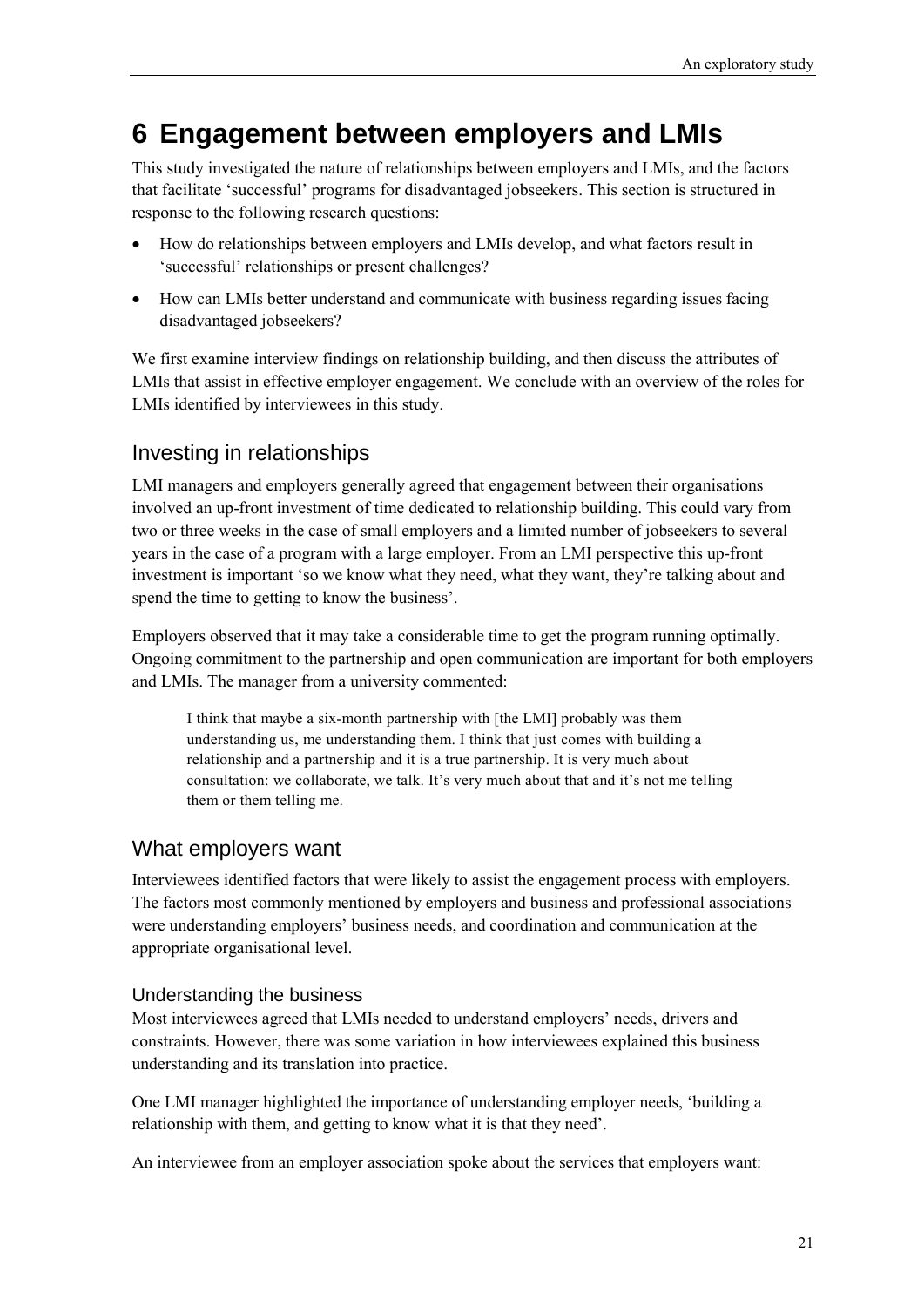... employers want that bespoke [service], someone who understands their business needs, and is able to go out and help them recruit, help them organise pre-employment training if it's required, you know—just ... outsource, what they don't have the capability to do internally, and navigate the market for them as well, and source talent for them.

Yet another perspective on understanding the business was provided by a manager within an LMI (also a JSA provider), describing a complex balance of skills required of employment consultants:

You need a different intelligence, you need an appreciation, and to grant the owner of the business the dignity of knowing how they run their business. [You need to] encourage or inspire them to believe that you have got enough wit to know and be able to judge the needs of that business and the type of worker that they would need in that business, and win them over, get the opportunity for the job seeker, having prepared the job seeker to the degree that they are not going to let you down and show up late and swear at a customer or whatever.

These interviewees emphasised understanding the employment needs of business and the LMI's ability to tailor services accordingly, while the interviewees from larger corporate employers emphasised coordination and strategic communication.

#### Strategic communication and engagement

Employers mentioned the importance of LMIs having a 'single point of contact' for the employer. Particularly for large employers, it was not feasible to communicate with a multiplicity of small agencies. Employers preferred to work with a coordinated service, as one national employer observed:

I find a lot of providers work in certain geographic sectors so they don't have the reach or the spread to be able to service an organisation like ours. We need one point of contact; we can't be working with fifty people across the country.

From an employer perspective, having to deal with multiple LMIs (including for-profit and not-forprofit, as well as specialist agencies) made engagement more complicated.

Strategic and effective engagement between LMIs and employers was also seen by some interviewees as being challenged by different 'language' and organisational cultures. Engaging non-business organisations could be difficult, as a financial services manager suggested:

It is a challenge from a corporate perspective ... Sometimes, they speak very different languages. Particularly where government's concerned. Sometimes we're—yes, Churchill said that Brits and Americans—two nations divided by a single language. It can get like that sometimes. Really, it's around understanding the different cultures at play, the different drivers at play.

According to the same employer, the small scale and different organisational culture of not-forprofit LMIs affected the consistency of their service delivery:

You really have to, again, have patience, and also understand the nature of the organisations you're dealing with. You're not dealing with large corporates. You're dealing with smaller, not for profit organisations that don't have the sophistication in terms of systems, and that don't necessarily have, I guess, the outlook that a corporate would have in terms of how you manage to deliver and drive a consistent level of service. So consistency of service is always a challenge.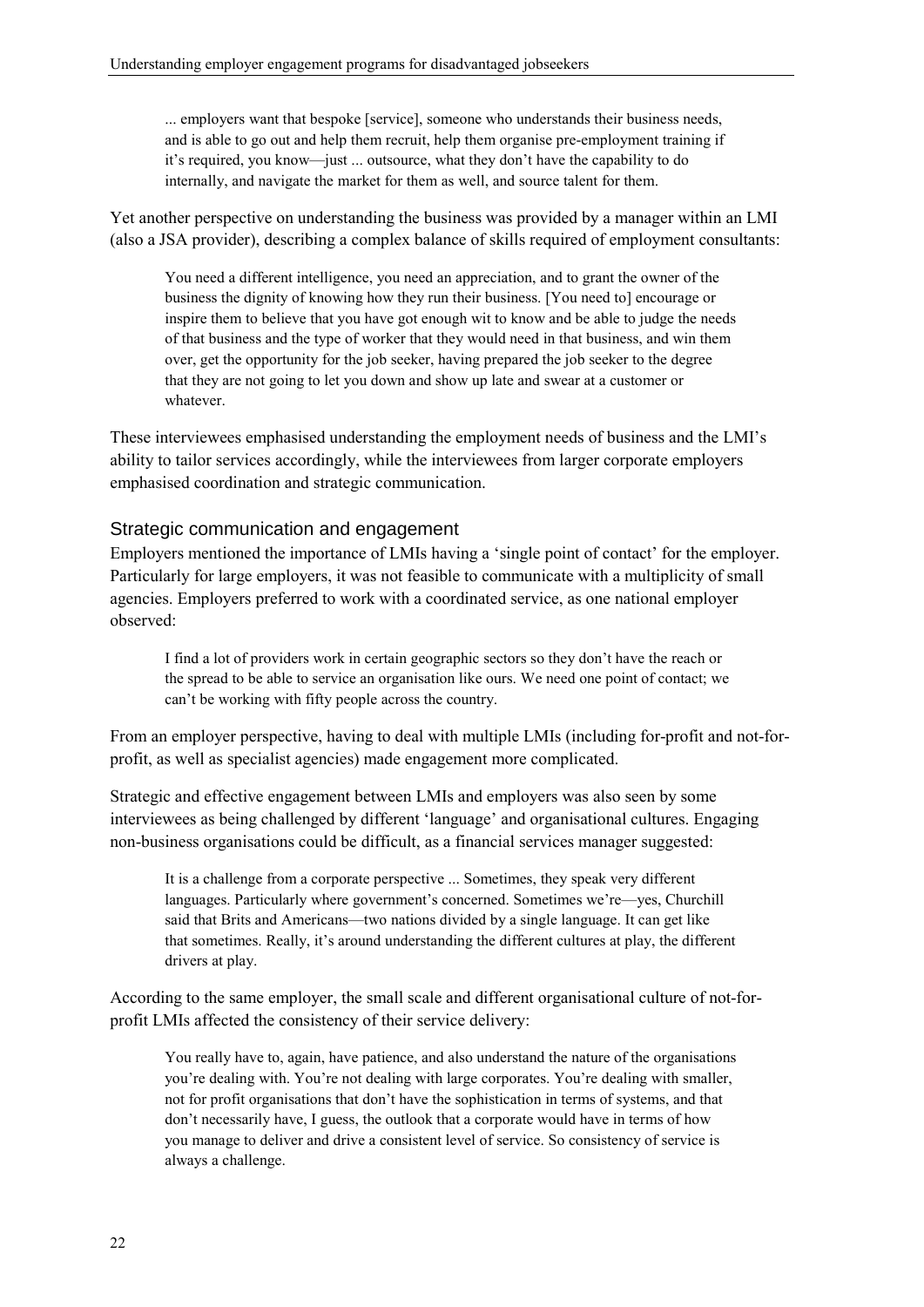Interviewees from business and professional associations recommended not taking a reverse marketing approach to assisting individual disadvantaged jobseekers. Instead they favoured working with employers to develop a program of engagement that considers strategic opportunities, costs and risks.

### <span id="page-32-0"></span>LMI functions in employer-engaged programs

Several important functions for LMIs were identified in the programs discussed by interviewees:

- service coordination and jobseeker support
- cultural awareness and diversity training
- linking with government schemes
- candidate screening and selection
- managing jobseekers' expectations.

#### Service coordination and jobseeker support

Interviewees from LMIs highlighted their important role in providing, coordinating or referring jobseekers to non-vocational services. Jobseekers may need support with issues that are not directly related to employment. For example, one LMI manager described how the organisation had assisted a jobseeker who had experienced domestic violence:

[The LMI field officer] is doing a phenomenal job. We're getting legal aid, we're getting support, finding out whether they want [to access counselling through] the employee assistance program. Because she's from a non–English speaking background [she] doesn't know what services are around, so we're keeping her in the job, but we're also trying to find a new home ...

In addition to this formal support, some employers described informal support that was provided in the workplace. For example, a manager in local government explained:

One of my administration staff … has, by default, become—you might call them 'case managers'. Where [the candidates] have a letter to write to VicRoads or have particular questions, we provide that support. And she does a very good job of that. We've written to real estate agents, to VicRoads, we've written letters of approval or recommendations in case they want to be referees for family members back home [seeking to migrate].

Assisting supervisors in 'troubleshooting', and handling the practical transitions of jobseekers into the workplace was identified as another important role of LMIs in this study. Several employers referred to the ongoing, regular support they received from their LMI contacts in the management and supervision of candidates. A government employer described this:

They [the LMI] get with it because they come on site a lot, and they've got very good follow-up. They also help even if it's not their own client, so that means that people can get advice of where they should go to make something happen.

#### Cultural awareness and diversity training

LMI interviewees also identified the provision of training and support for employers as a key function. Staff of LMIs involved in supporting culturally diverse jobseekers, such as those from migrant and refugee or Aboriginal and Torres Strait Islander backgrounds, spoke about the importance of cultural awareness training for employers.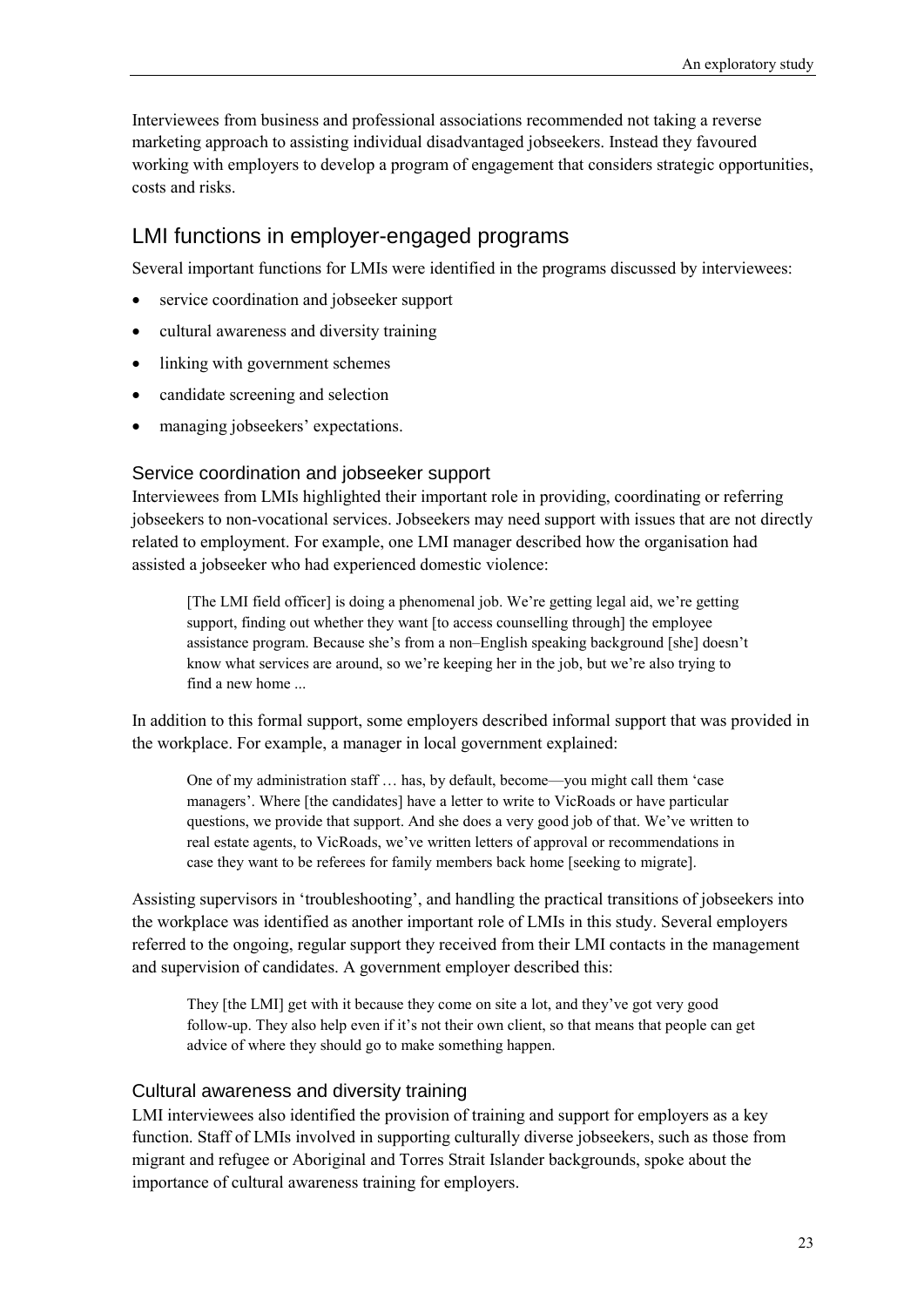For example, one LMI provides a cultural awareness program for the staff of a large national employer. The program is designed to overcome, or mitigate, demand-side employment barriers for jobseekers relating to workplace acculturation and bias. An LMI representative indicated that candidates whose supervisors had been through this training experienced better outcomes than those whose supervisors had not.

#### Linking with government schemes

Interviewees from business and professional associations highlighted the important role of LMIs in navigating government programs and policies, given the complexity of policy frameworks and the training sector. This role includes identifying sources of funding that might support candidates or the employer engagement program as a whole.

One LMI with a focus on boosting Aboriginal and Torres Strait Islander employment provided an example of creating links between employers and government schemes. This LMI utilises the services of government-funded Vocational Training and Employment Centres to prepare Aboriginal and Torres Strait Islander candidates for employment.

#### Candidate screening and selection

Unlike supply-side employment programs that engage job seekers and attempt to find them employment, the programs described in this study effectively started with the employers' requirements—whether based on CSR, community values or workforce diversity. LMIs identified suitable' candidates for work placements, traineeships, mentoring or short-term employment from their client groups. The candidates required basic skills or attributes relevant to the program and employability qualities such as a desire to work, as well as belonging to the target cohort defined by corporate social responsibility requirements or diversity policy.

In effect, the LMIs conduct a pre-selection from the general pool of jobseekers facing disadvantage. One employer felt this led to a higher success rate:

Working with [name of LMI] as an intermediary, they only provide us with candidates they think will be successful. So our failure rate would be significantly higher if we just approached the market, and advertised in the community. I think [name of LMI], they've got the trainee program occurring, they then take—I use the term 'cream of the crop'—and provide them to us for [further] screening and selection. So ultimately, our risk of failure, at this stage, we've lost three or four, but that was only due to wages issues.

Programs with targeted eligibility criteria provide an alternative pathway for those jobseekers who are excluded by recruitment processes in the open labour market.

A university employer described their traineeship recruitment process:

I've got one trainee that's just finished up and another one finishing in May, so what I normally do is say to [LMI representative] 'We'd like to initiate another traineeship'. We double check that the position description is correct ... I'll say [to the LMI], 'Right you can start grading some suitable applicants and you guys can do the screening'. I'm not sure how to do that. But we've worked together long enough [for them] to know what type of people we're looking for. The position description helps. It tells a candidate that it's a frontline customer service/administration role and that we do heaps of on-the-job training ... The [LMI] will screen all the applicants and send me about five and I will organise and conduct formal interviews.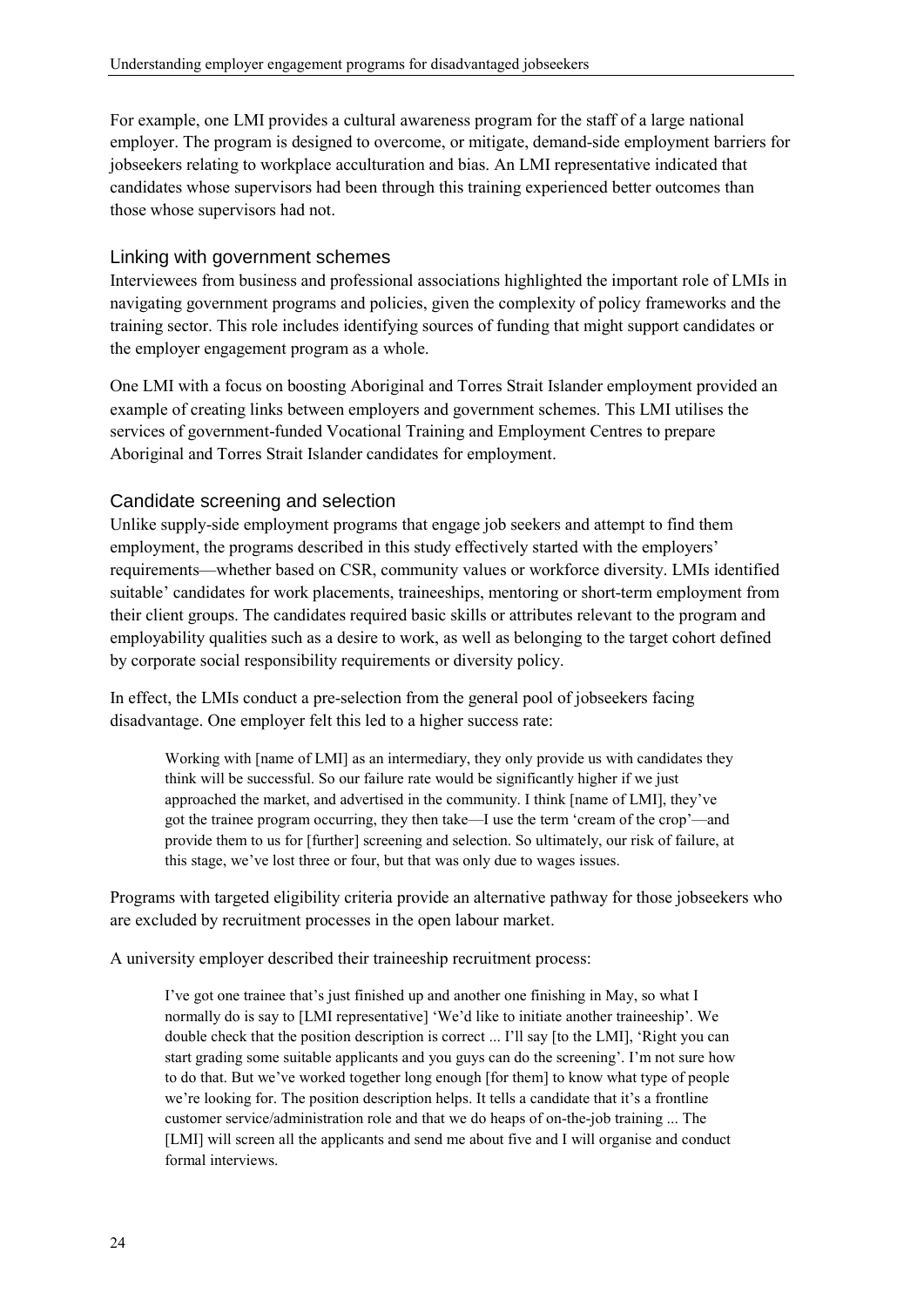In this example, the LMI also provides coaching to the candidates, assisting with résumés and interview skills training.

For a hospitality employer, the LMI provided résumé support and English language training to potential candidates and prepared candidate profiles to help the employer to understand their backgrounds and interests. As the employer explained:

[The LMI] did a really good job of putting together a bit of a candidate profile on each of the candidates they were putting forward and also helping them with their résumé and some English language training which really helped coming into the program ... It really helped us to be able to pick up a one-page profile on somebody and understand where are they from, how long have they been in Australia for, what sort of background did they have or work experience in their own country if any, what sort of academic certifications that they have and what their interests really are as well. We could then work out from that whether they would fit into any of those positions and then they would then roll into our 'job ready' program.

In this context, 'fit' refers to the candidate's previous skills and interests, the role available and the degree of support the candidate would require in the role.

A number of employers acknowledged that their programs were most appropriate for more 'job ready' candidates—that is, those requiring less support than jobseekers facing greater disadvantage. Nevertheless, all of the programs recognised that candidates might require more support and training than employees recruited through mainstream channels.

#### Managing jobseekers' expectations

LMIs described a variety of supports provided for candidates before, during and after placement. Interviewees identified the challenge of managing candidate expectations about employment prospects, and not providing 'guarantees'. This is particularly relevant where the employment program is structured as short-term contract work, or as work experience placements without ongoing employment options.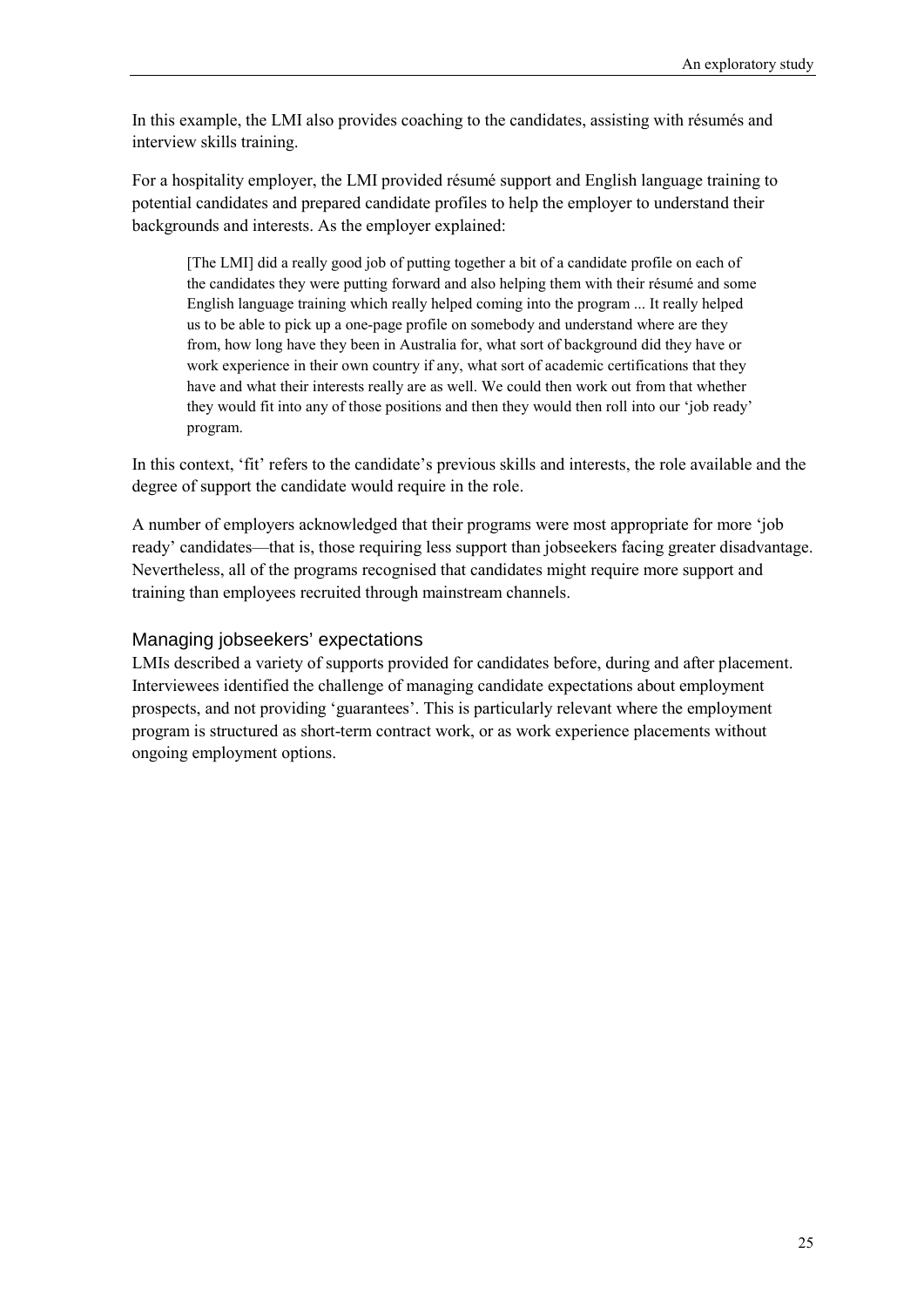# <span id="page-35-0"></span>**7 Conclusions**

This preliminary study pointed to a variety of approaches that are broadly labelled 'employer engagement'. While they have some common features, they range from programs with a welfare focus to those that are more labour market focused. The data from a small sample of programs suggest that labour demand is a less important primary driver for most of the employers involved than other drivers such as corporate social responsibility. This has implications for the further development of LMIs and employer engagement programs.

# Clarity is needed about the meaning of employer engagement

In our exploration of the terminology around 'employer engagement' and 'demand-led' programs we identified confusion about these concepts and their precise meaning in practice. 'Employer engagement' is used to describe almost any form of interaction between an LMI and an employer (not necessarily for the purposes of assisting excluded workers into jobs). While 'demand-led' implies that there are actual vacancies, the term does not necessarily capture the combination of drivers for employers or the roles for LMIs in supporting jobseekers.

Before we are able to assess the effectiveness of employer engagement strategies, it is important to be clear about the nature of 'employer-engaged approaches', the roles of employers and LMIs, and the support required for jobseekers. Our continuum of employer engagement approaches assists in distinguishing between readiness programs that address the personal needs of highly disadvantaged jobseekers, programs that seek to develop more pathways for 'job-ready' candidates through training and work experience, and those that directly address disadvantage in the labour market and are led by existing vacancies.

# Labour market and recruitment trends exclude some groups of jobseekers

Employer-engaged approaches need to be understood in the context of broader labour market and economic trends. There are now serious issues of 'mismatch' between labour supply and demand in Australia, due in large part to changes in the structure of the economy. To mitigate employment risk and reduce recruitment costs, employers use screening and selection practices that effectively exclude some groups of jobseekers. While public employment services focus on fostering skill development and providing support to individual jobseekers, few employers now work with mainstream employment service providers—which means that disadvantaged jobseekers continue to be sidelined. Special programs of employer engagement are not of sufficient scale to cater for the pool of people at risk of exclusion.

# Labour demand is not the primary driver of most programs

Increasingly, LMIs are seeking to engage with employers to understand their workforce needs and motivations for taking on excluded workers. Our study provides some insights into employers' motivations for engagement with LMIs, ranging from labour demand or an alternative labour supply for low-paid jobs to building workforce diversity, corporate social responsibility and social agendas.

Few of the employers we interviewed in this study were driven exclusively by labour demand, except where they needed more 'flexible' workers at lower cost. Where vacancies did exist for jobseekers facing disadvantage or employment barriers, they were typically part of 'special' (that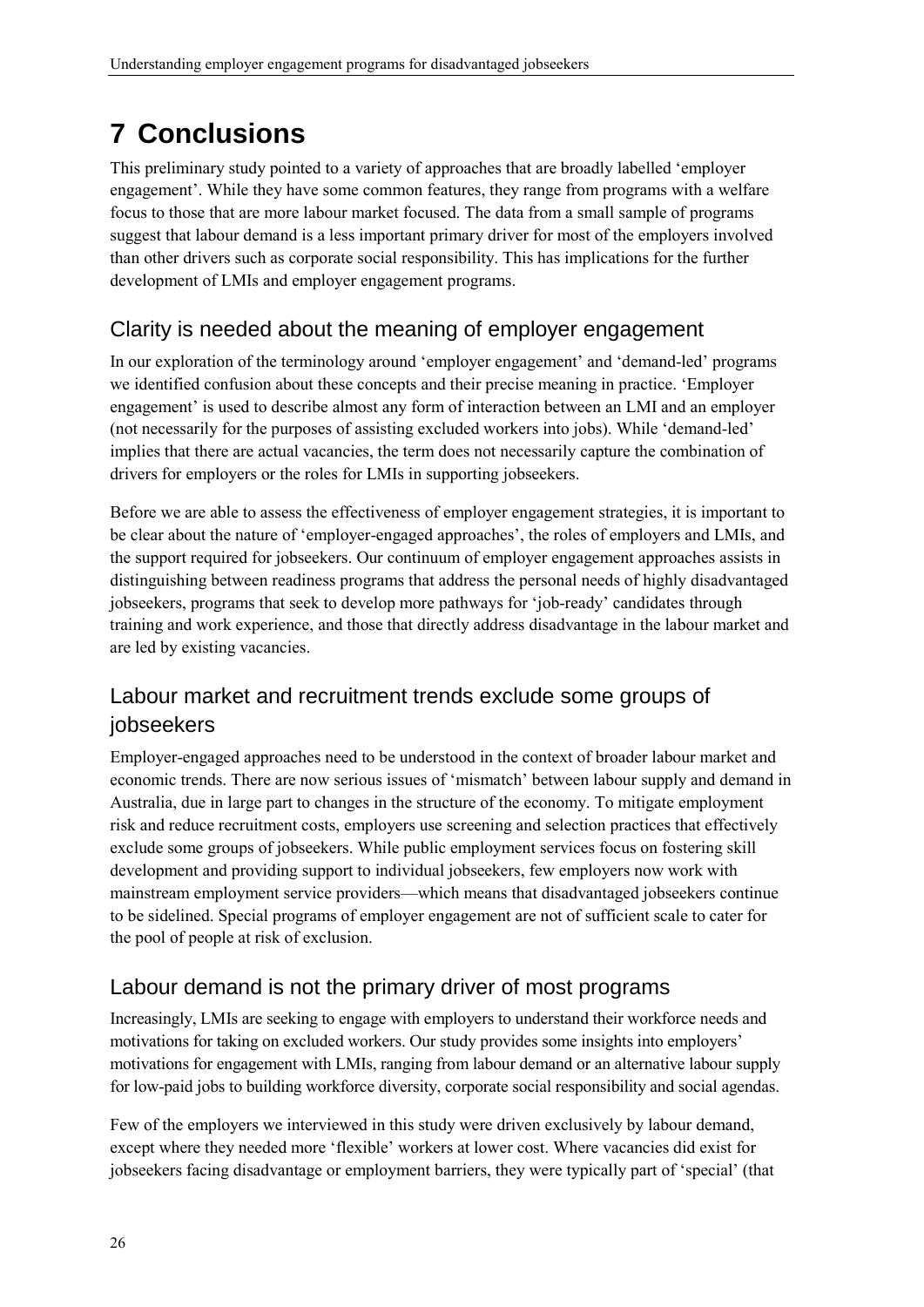is. non-mainstream) programs created for the cohort, and driven by a combination of other needs. Almost all programs in this study were influenced by a need to build workforce diversity and/or meet an expressed social agenda or CSR objective.

As a motivation for employers to consider making jobs available to excluded workers, 'diversity' was a key theme in this study. The key benefit of building diversity for employers in this study was meeting customer needs and expectations. This is essentially a business driver and does not necessarily emerge from a social agenda—although it may have secondary social benefits.

In this study, there was considerable variety in the programs. Structured traineeships, mentoring programs, work experience or work placements, and short-term 'social purpose labour hire' arrangements were all identified. Some programs had employment opportunities for candidates at the conclusion of a short-term, intensive investment by the employer and LMI, while others did not feature any real job prospects. While many programs were small in scale and separate from mainstream recruitment practices, at least two national employers were able to offer many job and training opportunities through their multiple locations.

Roles for LMIs ranged from service coordination and support for jobseekers, through assistance for employers in candidate screening and selection, to provision or coordination of employer-focused training, as well as ongoing support in the form of 'troubleshooting' and cultural awareness programs for existing staff.

The variety of program types and roles in this study—even within a modest sample of employers and LMIs—demonstrates the diversity of experiences within the broad field of 'employer engagement'. In contrast to the focus in the literature, it was rare for interviewees to use terms like 'demand-led'; instead, they simply referred to employment programs as traineeships or work placements, for example.

Programs were typically designed to create a 'fit' between a particular employer and a cohort of jobseekers, but not at a macroeconomic, industry or labour market level. In most cases the programs had limited, achievable aims: that is, they were designed around intended benefits for both the employer and a cohort of jobseekers, which were largely realised. In our estimation, however, few of the programs in this study had potential for larger-scale adoption—although there is some evidence to suggest that approaches may be replicated as small-scale, 'special' programs in other locations.

### Questions arising from the study

This study found that while the term 'demand-led' may be popular within the community sector when referring to employer engagement approaches, this does not reveal much about the practicalities or the steps to building partnerships with employers. The continuum of approaches presented in this paper provides some 'signposts' that differentiate possible program components and suggest how they correspond to the actual drivers of employers.

This study has provided some insight into the complexity of employer engagement approaches and raises the following research questions that require attention from all stakeholders:

• How can the successful experiences of employers and LMIs translate into positive, inclusive workplace approaches that can be implemented at a larger scale?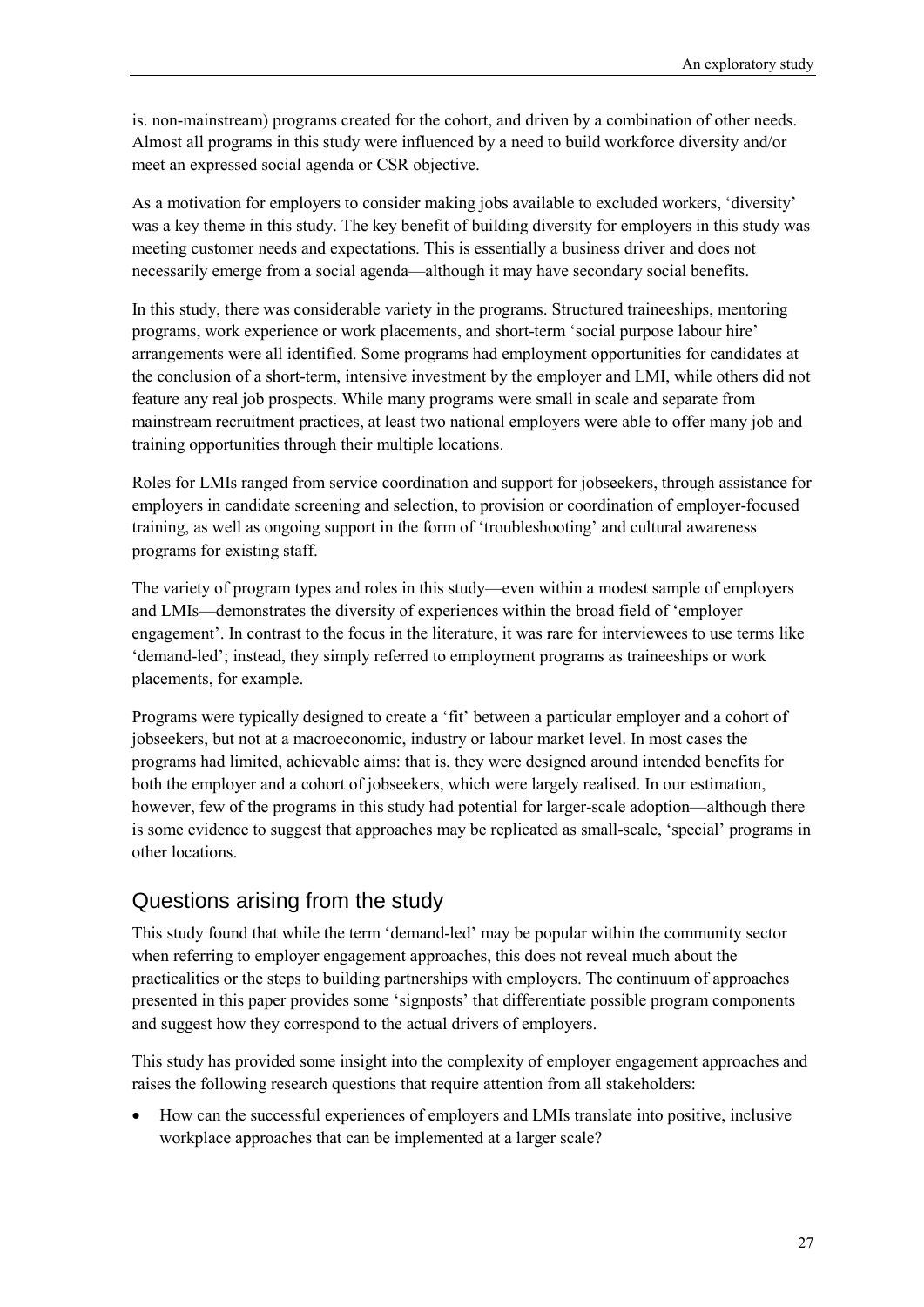- How can training and employment pathways be made more relevant to employer and industry requirements?
- Would the wider adoption of special recruitment programs unintentionally reinforce discrimination by failing to challenge mainstream recruitment practices?
- To what extent do employers have a social obligation to provide employment opportunities for marginalised or excluded workers?
- How do these obligations differ across employer types, size, industries and labour conditions?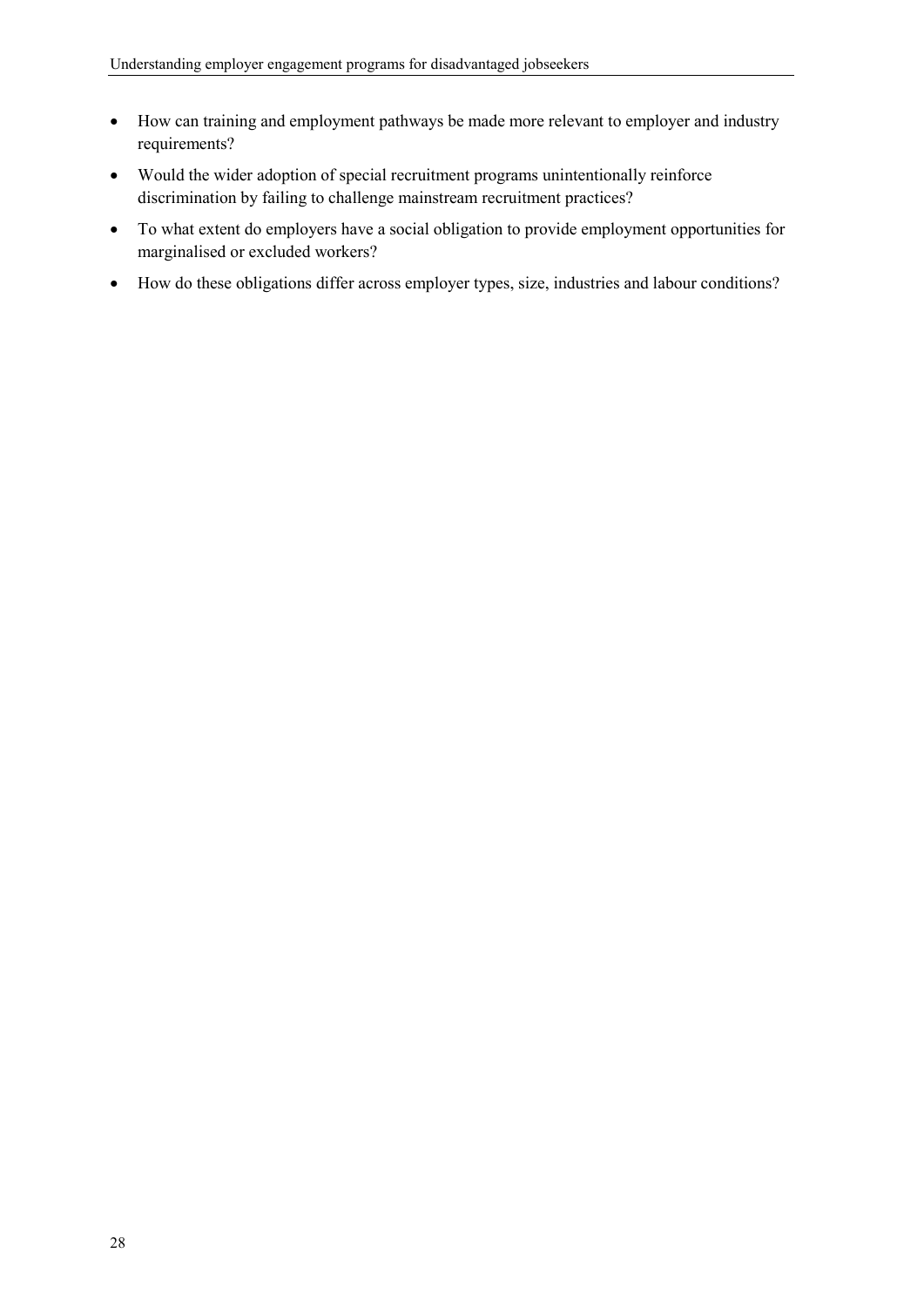# <span id="page-38-0"></span>**References**

ACCI 2012, *Employ outside the box: the rewards of a diverse workforce*, Australian Chamber of Commerce and Industry, Canberra.

—— 2013, *Improving the employment participation of people with disability in Australia – ACCI Response*, Australian Chamber of Commerce and Industry, Kingston, ACT.

ACOSS, Business Council of Australia & ACTU 2012, *Demand-Led Employment Services Roundtable report*, ACOSS, Business Council of Australia & ACTU.

Arrow, KJ 1998, 'What has economics to say about racial discrimination?', *Journal of Economic Perspectives*, vol.12, no. 2, pp. 91–100.

Atkinson, J & Williams, M 2003, *Employer perspectives on the recruitment, retention and advancement of low-pay, low-status employees*, The Institute for Employment Studies, Brighton, UK.

Australian Government undated, *Vocational Training and Employment Centres: in practice guide*, draft.

Behtoui, A 2008, 'Informal recruitment methods and disadvantages of immigrants in the Swedish labour market', *Journal of Ethnic and Migration Studies*, vol.34, no. 3, pp. 411–30.

Bellis, A, Sigala, M & Dewson, S 2011, *Employer engagement and Jobcentre Plus*, research report no 742, Department for Work and Pensions, Sheffield, UK.

Benner, C 2003, 'Labour flexibility and regional development: the role of labour market intermediaries', *Regional Studies*, vol.37, no. 6–7, pp. 621–33.

Bloom, D, Rich, S, Redcross, C, Jacobs, E, Yahner, J & Pindus, N 2009, *Alternative welfare-to-work strategies for the hard-to-employ: testing transitional jobs and pre-employment services in Philadelphia*, Manpower Demonstration Research Corporation, New York.

Bonoli, G & Hinrichs, K 2010, *Statistical discrimination and employers' recruitment practices for low skilled workers*, Reconciliation of Work and Welfare in Europe, Edinburgh.

Booth, A, Leigh, A & Varganova, E 2012, 'Does racial and ethnic discrimination vary across minority groups? Evidence from a field experiment', *Oxford Bulletin of Economics and Statistics*, vol.74, no. 4, pp. 547–73.

Bretherton, T 2011, *Understanding the undertow: innovative responses to labour market disadvantage and VET*, NCVER, Adelaide.

Connolly, E & Lewis, C 2010, 'Structural change in the Australian economy', *Reserve Bank of Australia Bulletin*, September quarter.

Cooper, C, Mackinnon, I & Garside, P 2008, *Employer engagement* research report 29, Sector Skills Development Agency, Middlesex

Cull, E 2011, *Finding the right track: a snapshot of young people's experiences looking for work with Job Services Australia (JSA)*, Research and Social Policy Unit, Melbourne Citymission, Melbourne.

Cunningham, M, Orsmond, D & Price, F 2014, 'Employment outcomes of the economically disadvantaged', *Reserve Bank Bulletin*, March, pp. 23–31.

Department of Education, Employment and Workplace Relations 2012, *Employment services – building on success: issues paper*, Department of Education, Employment and Workplace Relations, Canberra.

Department of Employment (DOE) 2014a, *Exposure draft of the purchasing arrangements for employment services 2015–2020*, Department of Employment, Canberra.

—— 2014b, *Labour market assistance outcomes: Job Services Australia, March 2014*, DOE, Canberra.

—— 2014c, *Vacancy report: May 2014*, DOE, Canberra.

Devins, D, Bickerstaffe, T, Nunn, A, Mitchell, B, McQuaid, R, Egdell, V & Lindsay, C 2011, *The role of skills from worklessness to sustainable employment with progression: evidence report 38*, UK Commission for Employment and Skills, London.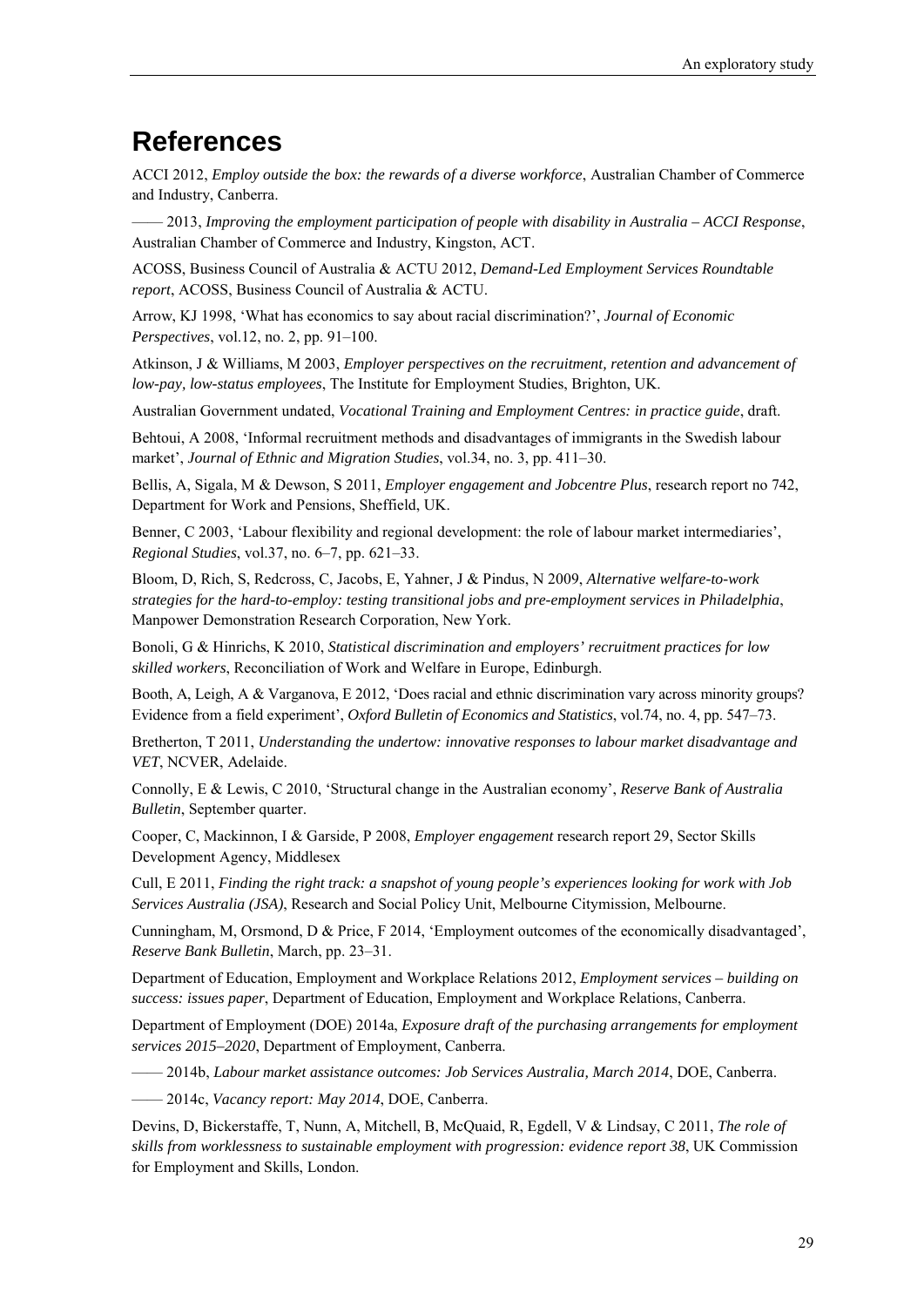Devins, D & Hogarth, T 2005, 'Employing the unemployed: some case study evidence on the role and practice of employers', *Urban Studies*, vol.42, no. 2, pp. 245–56.

Dick, P & Nadin, S 2006, 'Reproducing gender inequalities? A critique of realist assumptions underpinning personnel selection research and practice', *Journal of Occupational and Organizational Psychology*, vol.79, no. 3, pp. 481–98.

Fletcher, DR 2004, 'Demand-led programmes: challenging labour-market inequalities or reinforcing them?', *Environment and Planning C: Government and Policy*, vol.22, no. 1, pp. 115–28.

Foster, D & Wass, V 2013, 'Disability in the labour market: an exploration of concepts of the ideal worker and organisational fit that disadvantage employees with impairments', *Sociology*, vol.47, no. 4, pp. 705–21.

Freeman, J & Taylor, JC 2002, *Beyond welfare to work: helping low income workers maintain and advance in the workforce*, paper no. 1: Demand-led retention, Jobs for the Future, Boston.

Giloth, RP 2000, 'Learning from the field: economic growth and workforce development in the 1990s', *Economic Development Quarterly*, vol.14, no. 4, pp. 340–59.

Gonzalez, J 2013, 'Matchmaking: community and business unit racial/ethnic diversity and business unit performance', *The International Journal of Human Resource Management*, vol.24, no. 21, pp. 4063–81.

Gore, T 2005, 'Extending employability or solving employers' recruitment problems? demand-led approaches as an instrument of labour market policy', *Urban Studies*, vol.42, no. 2, pp. 341–53.

Gringart, E, Helmes, E & Speelman, CP 2005, 'Exploring attitudes toward older workers among Australian employers', *Journal of Aging & Social Policy*, vol.17, no. 3, pp. 85–103.

Grugulis, I & Vincent, S 2009, 'Whose skill is it anyway?: 'Soft' skills and polarization', *Work, Employment & Society*, vol.23, no. 4, pp. 597–615.

Handy, J & Davy, D 2007, 'Gendered ageism: older women's experiences of employment agency practices', *Asia Pacific Journal of Human Resources*, vol.45, no. 1, pp. 85–99.

Hasluck, C 2011, *Employers and the recruitment of unemployed people: an evidence review*, UK Commission of Employment and Skills, London.

Herring, C 2009, 'Does diversity pay?: race, gender, and the business case for diversity', *American Sociological Review*, vol.74, no. 2, pp. 208–24.

Hosoda, M, Nguyen, L & Stone-Romero, E 2012, 'The effect of Hispanic accents on employment decisions', *Journal of Managerial Psychology*, vol.27, no. 4, pp. 347–64.

Ingold, J & Stuart, M 2013, *Why recruit the long-term unemployed? Exploring employer engagement in the Work Programme*, presented to the Social Policy Association Conference, University of Sheffield, 8–10 July.

Jepsen, D, Knox-Haly, M & Townsend, D 2014, *Australian recruitment practices: a literature review of current Australian recruitment practices*, Macquarie University, North Ryde, Sydney.

Karmel, T, Mark, K & Nguyen, N 2009, *Welfare to work: does vocational education and training make a difference?*, NCVER, Adelaide.

Karmel, T, Misko, J, Blomberg, D, Bednarz, A & Atkinson, G 2014, *Improving labour market outcomes through education and training*, Issues paper, Closing the Gap Clearinghouse, Canberra.

Kluge, A & Krings, F 2008, 'Attitudes toward older workers and human resource practices', *Swiss Journal of Psychology*, vol.67, no. 1, pp. 61–4.

Laplagne, P, Glover, M & Fry, T 2005, *The growth of labour hire employment in Australia*, Staff working paper, Productivity Commission, Canberra.

Laufer, JK & Winship, S 2004, 'Perception vs reality: employer attitudes and the rebranding of workforce intermediaries', in RP Giloth (ed), *Workforce intermediaries for the twenty-first century*, Temple University Press, Philadelphia.

Lindsay, C 2005, 'Employability, services for unemployed job seekers and the digital divide', *Urban Studies*, vol.42, no. 2, pp. 325–39.